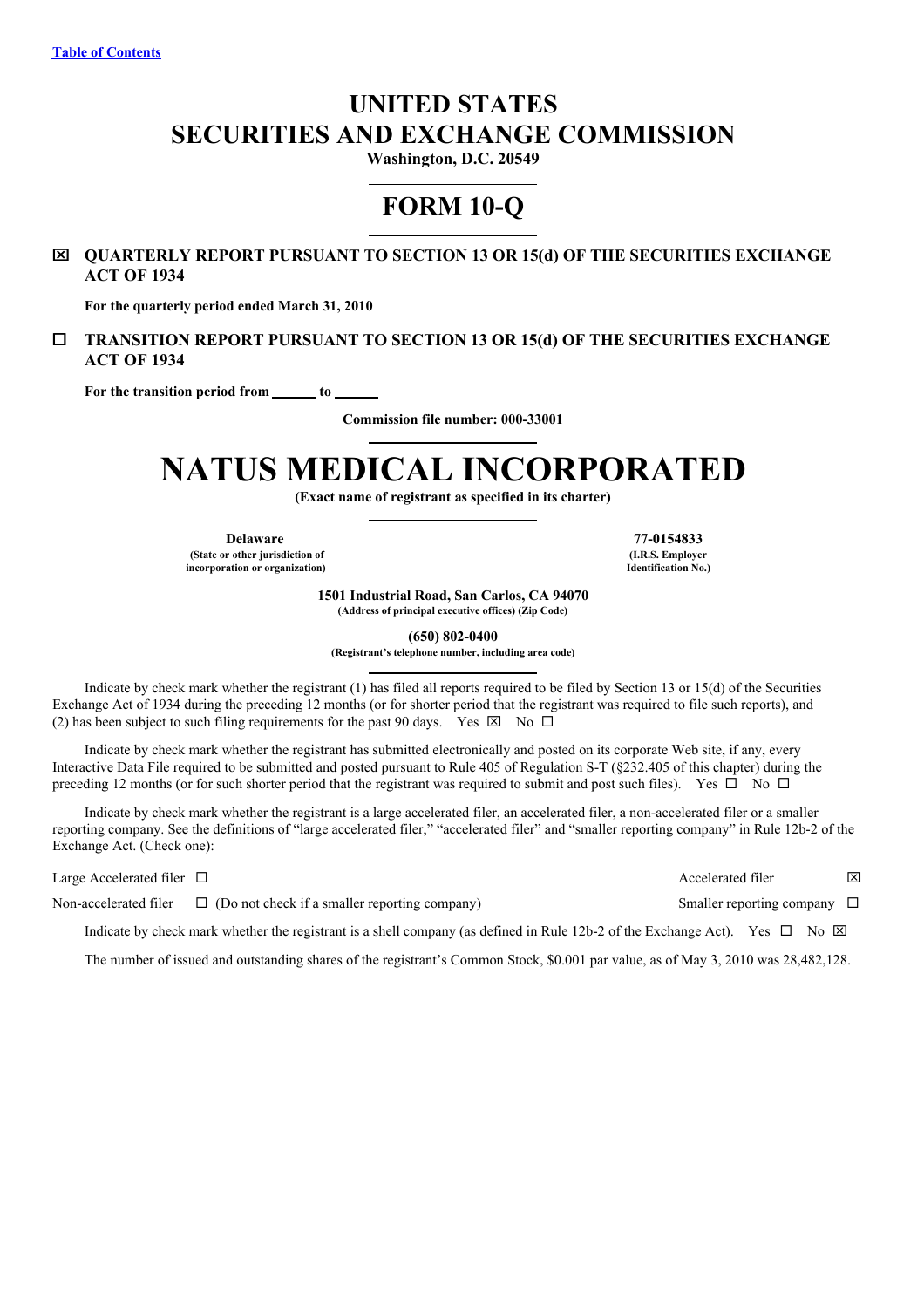# **NATUS MEDICAL INCORPORATED**

# **TABLE OF CONTENTS**

|                   | <b>PART I. FINANCIAL INFORMATION</b>                                                                              | Page No. |
|-------------------|-------------------------------------------------------------------------------------------------------------------|----------|
| Item 1.           | <b>Financial Statements</b>                                                                                       | 3        |
|                   | Condensed Consolidated Balance Sheets as of March 31, 2010 and December 31, 2009 (unaudited)                      | 3        |
|                   | Condensed Consolidated Statements of Operations for the three months ended March 31, 2010 and 2009<br>(unaudited) | 4        |
|                   | Condensed Consolidated Statements of Cash Flows for the three months ended March 31, 2010 and 2009<br>(unaudited) | 5        |
|                   | Notes to Condensed Consolidated Financial Statements (unaudited)                                                  | 6        |
| Item 2.           | Management's Discussion and Analysis of Financial Condition and Results of Operations                             | 17       |
| Item 3.           | <b>Quantitative and Qualitative Disclosures about Market Risk</b>                                                 | 22       |
| Item 4.           | <b>Controls and Procedures</b>                                                                                    | 23       |
|                   | <b>PART II. OTHER INFORMATION</b>                                                                                 | 23       |
| Item 1.           | <b>Legal Proceedings</b>                                                                                          | 23       |
| Item 1A.          | <b>Risk Factors</b>                                                                                               | 23       |
| Item 6.           | <b>Exhibits</b>                                                                                                   | 33       |
| <b>Signatures</b> |                                                                                                                   | 34       |
|                   | 2                                                                                                                 |          |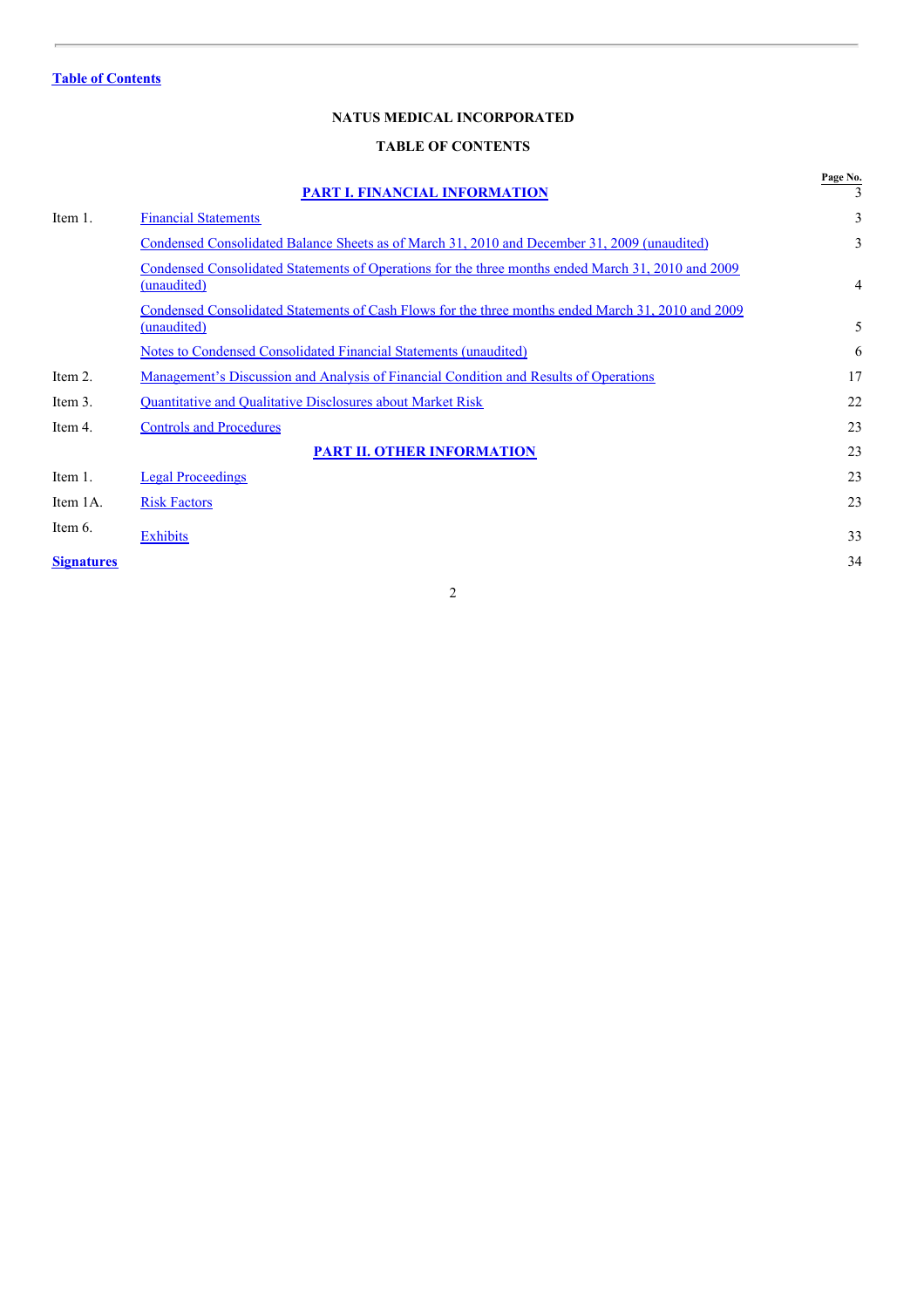## **PART I. FINANCIAL INFORMATION**

# **Item 1. Financial Statements**

# **NATUS MEDICAL INCORPORATED AND SUBSIDIARIES CONDENSED CONSOLIDATED BALANCE SHEETS (unaudited) (in thousands, except share amounts)**

|                                                                                                    | March 31,<br>2010 | December 31,<br>2009   |
|----------------------------------------------------------------------------------------------------|-------------------|------------------------|
| <b>ASSETS</b>                                                                                      |                   |                        |
| Current assets:                                                                                    |                   |                        |
| Cash and cash equivalents                                                                          | \$38,493          | $\mathbb{S}$<br>32,586 |
| Short-term investments                                                                             | 951               | 965                    |
| Accounts receivable, net of allowance for doubtful accounts of \$1,586 in 2010 and \$1,515 in 2009 | 36,403            | 43,750                 |
| Inventories                                                                                        | 25,144            | 22,408                 |
| Prepaid expenses and other current assets                                                          | 4,234             | 4,213                  |
| Deferred income tax                                                                                | 4,313             | 4,248                  |
| Total current assets                                                                               | 109,538           | 108,170                |
| Property and equipment, net                                                                        | 15,539            | 14,066                 |
| Intangible assets                                                                                  | 68,632            | 70,144                 |
| Goodwill                                                                                           | 92,086            | 92,258                 |
| Other assets                                                                                       | 5,979             | 6,853                  |
| Total assets                                                                                       | \$291,774         | \$291,491              |
| <b>LIABILITIES AND STOCKHOLDERS' EQUITY</b>                                                        |                   |                        |
| Current liabilities:                                                                               |                   |                        |
| Accounts payable                                                                                   | \$11,293          | \$<br>11,074           |
| Current portion of long-term debt                                                                  | 178               | 178                    |
| <b>Accrued liabilities</b>                                                                         | 16,553            | 17,245                 |
| Deferred revenue                                                                                   | 4,899             | 4,705                  |
| Total current liabilities                                                                          | 32,923            | 33,202                 |
| Long-term liabilities:                                                                             |                   |                        |
| Long-term debt                                                                                     | 887               | 931                    |
| Other liabilities                                                                                  | 7,739             | 7,186                  |
| Deferred income tax                                                                                | 6,860             | 7,016                  |
| <b>Total liabilities</b>                                                                           | 48,409            | 48,335                 |
| Stockholders' equity:                                                                              |                   |                        |
| Common Stock, \$0.001 par value, 120,000,000 shares authorized; shares issued and outstanding      |                   |                        |
| 28,403,051 in 2010 and 28,380,967 in 2009                                                          | 251,689           | 250,374                |
| Retained earnings                                                                                  | 5,435             | 5,737                  |
| Accumulated other comprehensive (loss)                                                             | (13,759)          | (12, 955)              |
| Total stockholders' equity                                                                         | 243,365           | 243.156                |
| Total liabilities and stockholders' equity                                                         | \$291,774         | \$291,491              |

The accompanying notes are an integral part of these unaudited condensed consolidated financial statements.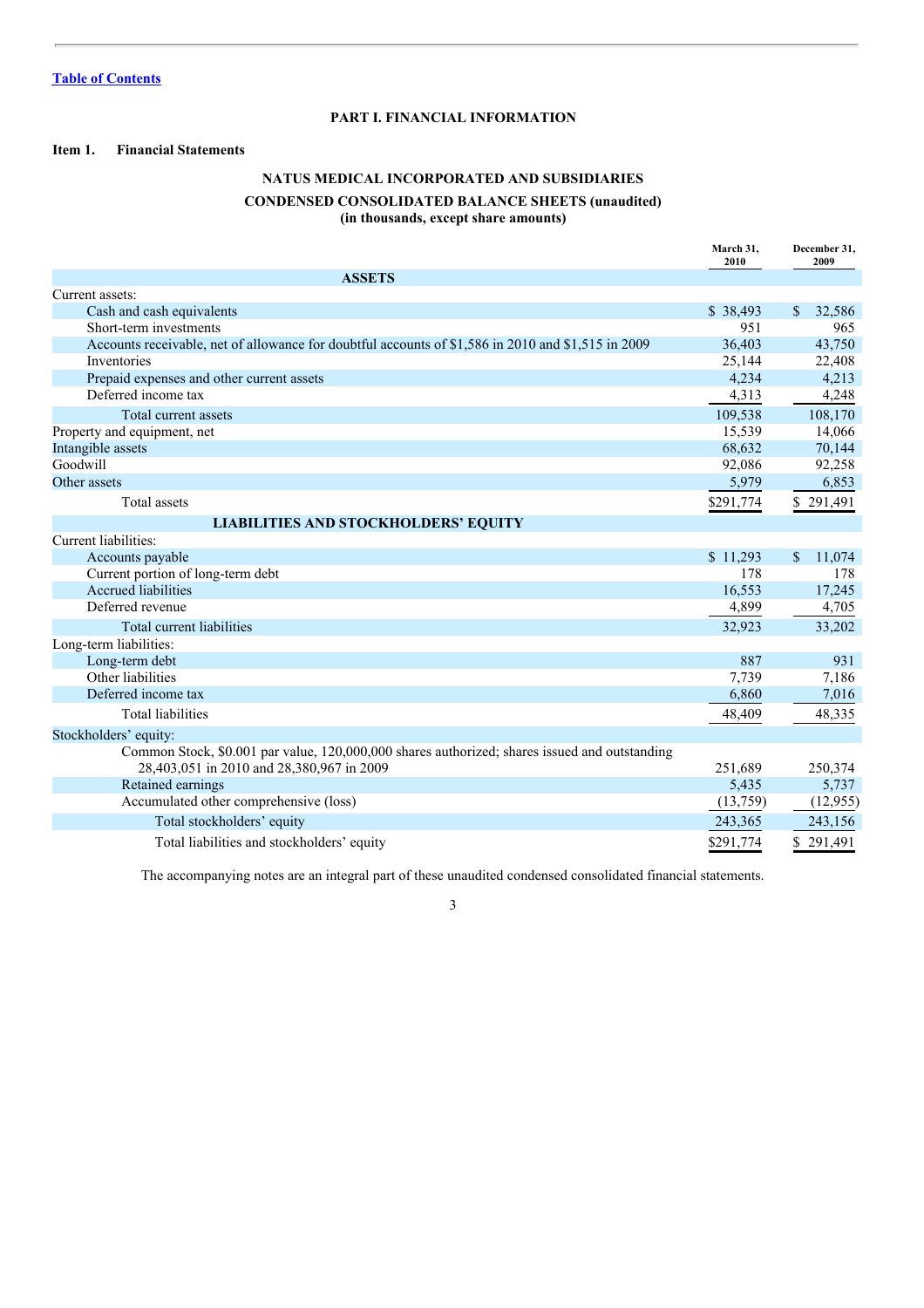# **NATUS MEDICAL INCORPORATED AND SUBSIDIARIES**

## **CONDENSED CONSOLIDATED STATEMENTS OF OPERATIONS (unaudited) (in thousands, except per share amounts)**

| 2010<br>2009                                                                  |        |
|-------------------------------------------------------------------------------|--------|
|                                                                               |        |
| \$49,160<br>\$33,357<br>Revenue                                               |        |
| Cost of revenue<br>19,548                                                     | 13,049 |
| 29,612<br>Gross profit                                                        | 20,308 |
| Operating expenses:                                                           |        |
| Marketing and selling<br>13,773                                               | 9,987  |
| Research and development<br>5,130                                             | 3,714  |
| General and administrative<br>10,917                                          | 5,504  |
| 29,820<br>Total operating expenses                                            | 19,205 |
| Income (loss) from operations<br>(208)                                        | 1,103  |
| Other income (expense), net<br>(54)                                           | 126    |
| Income (loss) before provision for income tax<br>(262)                        | 1,229  |
| Provision for income tax<br>41                                                | 442    |
| (303)<br>\$<br>Net income (loss)<br>\$                                        | 787    |
| Earnings (loss) per share:                                                    |        |
| <b>Basic</b><br>(0.01)<br>\$<br><sup>S</sup>                                  | 0.03   |
| Diluted<br>\$ (0.01)<br>S.                                                    | 0.03   |
| Weighted average shares used in the calculation of earnings (loss) per share: |        |
| <b>Basic</b><br>27,829                                                        | 27,606 |
| Diluted<br>27,829                                                             | 28,136 |

The accompanying notes are an integral part of these unaudited condensed consolidated financial statements.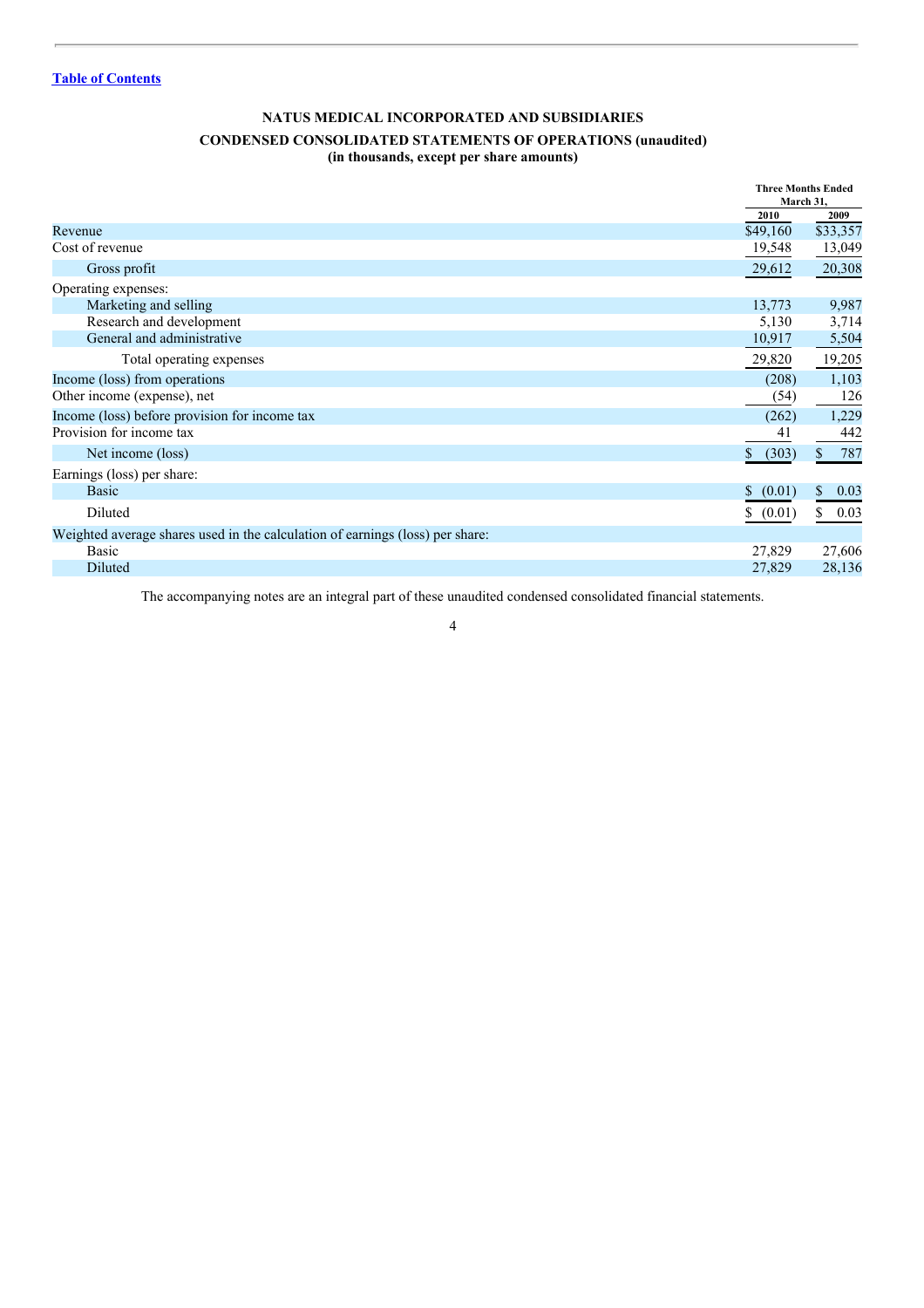# **NATUS MEDICAL INCORPORATED AND SUBSIDIARIES CONDENSED CONSOLIDATED STATEMENTS OF CASH FLOWS (unaudited) (in thousands)**

|                                                                                   | <b>Three Months Ended</b><br>March 31, |                   |
|-----------------------------------------------------------------------------------|----------------------------------------|-------------------|
|                                                                                   | 2010                                   | 2009              |
| Operating activities:                                                             |                                        |                   |
| Net income (loss)                                                                 | \$<br>(303)                            | \$<br>787         |
| Adjustments to reconcile net income to net cash provided by operating activities: |                                        |                   |
| Depreciation and amortization                                                     | 2,109                                  | 2,486             |
| Accounts receivable reserves                                                      | 276                                    | 664               |
| Warranty reserves                                                                 | 24                                     | 218               |
| Gain on disposal of property and equipment                                        | 13                                     | $\qquad \qquad -$ |
| Share-based compensation                                                          | 1,092                                  | 818               |
| Excess tax benefits on the exercise of options                                    | (55)                                   | $\equiv$          |
| Changes in operating assets and liabilities:                                      |                                        |                   |
| Accounts receivable                                                               | 7,069                                  | 4,831             |
| Inventories                                                                       | (2,989)                                | (516)             |
| Prepaid expenses and other assets                                                 | (19)                                   | 1,059             |
| Accounts payable                                                                  | 395                                    | (533)             |
| Deferred income tax                                                               | 747                                    |                   |
| Accrued liabilities and deferred revenue                                          | (958)                                  | (3,240)           |
| Net cash provided by operating activities                                         | 7,401                                  | 6,574             |
| Investing activities:                                                             |                                        |                   |
| Cash paid for business acquisitions and earnout obligations, net of cash acquired | (19)                                   |                   |
| Purchases of property and equipment                                               | (1,153)                                | (1,386)           |
| Capitalized software development costs                                            |                                        | (174)             |
| Purchases of marketable securities                                                | (975)                                  | (795)             |
| Sales of marketable securities                                                    | 975                                    |                   |
| Net cash used in investing activities                                             | (1,172)                                | (2,355)           |
| Financing activities:                                                             |                                        |                   |
| Proceeds from stock option exercises and ESPP purchases                           | 168                                    | 5                 |
| Excess tax benefits on the exercise of options                                    | 55                                     |                   |
| Payments on borrowings                                                            | (45)                                   | (44)              |
| Net cash provided by (used in) financing activities                               | 178                                    | (39)              |
| Exchange rate effect on cash and cash equivalents                                 | (500)                                  | 335               |
| Net increase in cash and cash equivalents                                         | 5,907                                  | 4,515             |
| Cash and cash equivalents, beginning of period                                    | 32,586                                 | 56,915            |
| Cash and cash equivalents, end of period                                          | \$38,493                               | \$61,430          |
| Supplemental disclosure of cash flow information:                                 |                                        |                   |
| Cash paid for interest                                                            | \$<br>26                               | \$<br>14          |
| Cash paid for income taxes                                                        | \$1,335                                | \$<br>226         |
| Non-cash investing activities:                                                    |                                        |                   |
| Acquisition-related earn out obligations included in accrued liabilities          | \$<br>22                               | \$<br>19          |

The accompanying notes are an integral part of these unaudited condensed consolidated financial statements.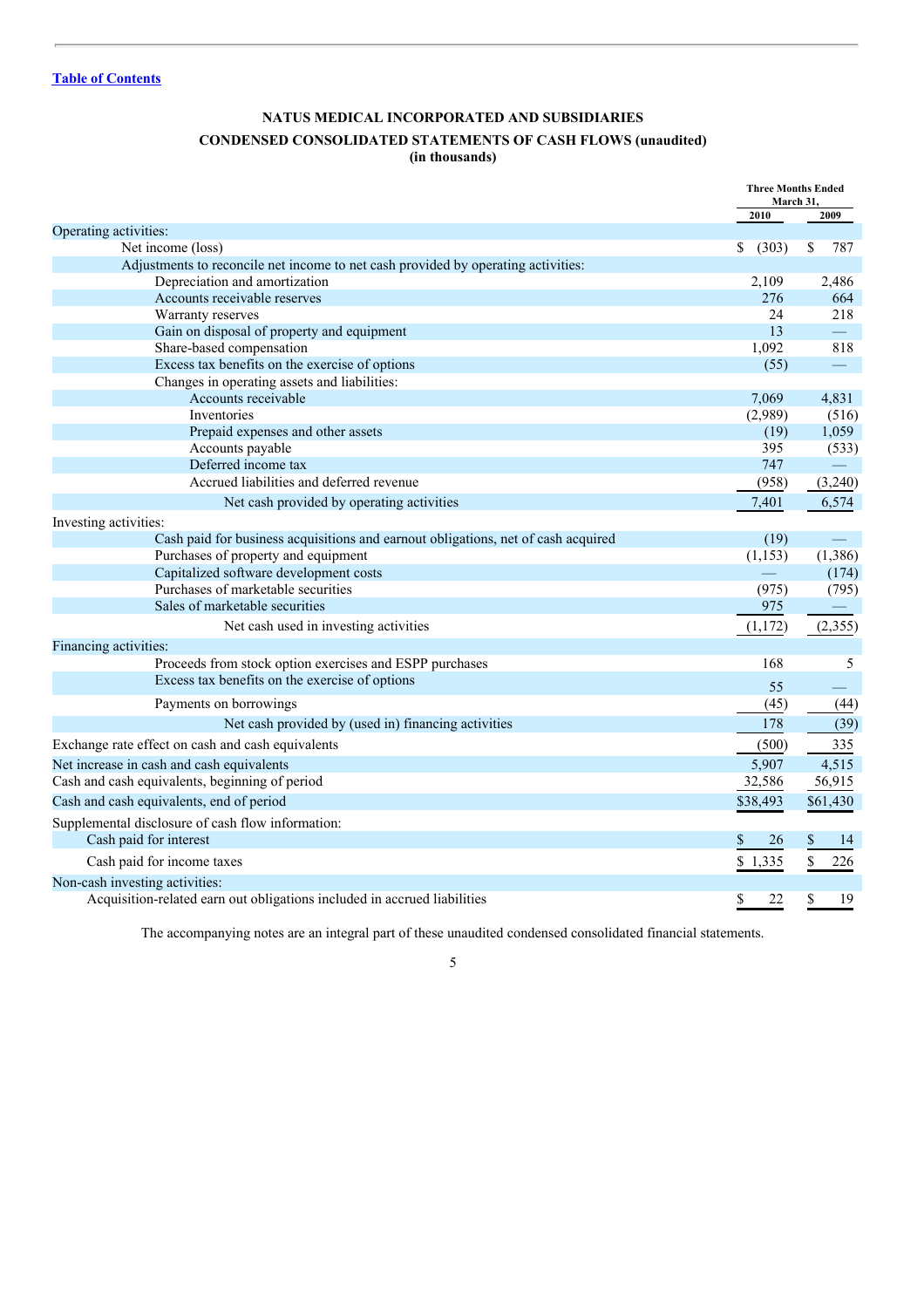# **NATUS MEDICAL INCORPORATED AND SUBSIDIARIES NOTES TO CONDENSED CONSOLIDATED FINANCIAL STATEMENTS (unaudited)**

#### **1 - Basis of Presentation**

The accompanying interim condensed consolidated financial statements of Natus Medical Incorporated ("Natus," "we," "us," or the "Company") have been prepared in accordance with accounting principles generally accepted in the United States of America ("GAAP"). Except as updated below, the accounting policies followed in the preparation of the interim condensed consolidated financial statements are consistent in all material respects with those presented in Note 1 to the consolidated financial statements included in the Company's Annual Report on Form 10-K for the year ended December 31, 2009.

Interim financial reports are prepared in accordance with the rules and regulations of the Securities and Exchange Commission; accordingly, they do not include all of the information and notes required by GAAP for annual financial statements. The interim financial information is unaudited, but reflects all normal adjustments that are, in the opinion of management, necessary for the fair presentation of our financial position, results of operations, and cash flows for the interim periods presented. Operating results for the three months ended March 31, 2010 are not necessarily indicative of the results that may be expected for the year ending December 31, 2010. The accompanying condensed consolidated financial statements include the accounts of the Company and its wholly owned subsidiaries. All intercompany accounts and transactions have been eliminated in consolidation.

#### *Comprehensive Income (loss)*

Comprehensive income (loss) is comprised of net income (loss) and gains or losses resulting from currency translations of foreign investments. The details of comprehensive income are as follows (in thousands):

|                                         | <b>Three Months Ended</b> |             |
|-----------------------------------------|---------------------------|-------------|
|                                         | March 31.                 |             |
|                                         | 2010                      | <b>2009</b> |
| Net income (loss)                       | (303)                     | \$787       |
| Foreign currency translation adjustment | (803)                     | 139         |
| Comprehensive income (loss)             | (1,106)                   | \$926       |

#### *Stockholders' Equity*

The details of changes in stockholders' equity are as follows (in thousands):

|                                               | <b>Three Months Ended</b><br>March 31, |           |
|-----------------------------------------------|----------------------------------------|-----------|
|                                               | 2010                                   | 2009      |
| Balance, beginning of period                  | \$243,156                              | \$226,494 |
| Net income (loss)                             | (303)                                  | 787       |
| Proceeds from stock option exercises and ESPP | 168                                    |           |
| Share-based compensation expense              | 1.092                                  | 818       |
| Tax effect of option exercises                | 55                                     |           |
| Foreign currency translation adjustment       | (803)                                  | 139       |
| Balance, end of period                        | \$243,365                              | \$228,243 |

#### *Revenue Recognition*

Revenue, net of discounts, is recognized from sales of medical devices and supplies, including sales to distributors, when the following conditions have been met: a purchase order has been received, title has transferred, the selling price is fixed or determinable, and collection of the resulting receivable is reasonably assured. Terms of sale for most domestic sales are FOB origin, reflecting that title and risk of loss are assumed by the purchaser at the shipping point; however, terms of sale for some neurology, sleep-diagnostic, and head cooling systems are FOB destination, reflecting that title and risk of loss are assumed by the purchaser upon delivery. Terms of sales to international distributors are EXW, reflecting that goods are shipped "ex works," in which title and risk of loss are assumed by the distributor at the shipping point.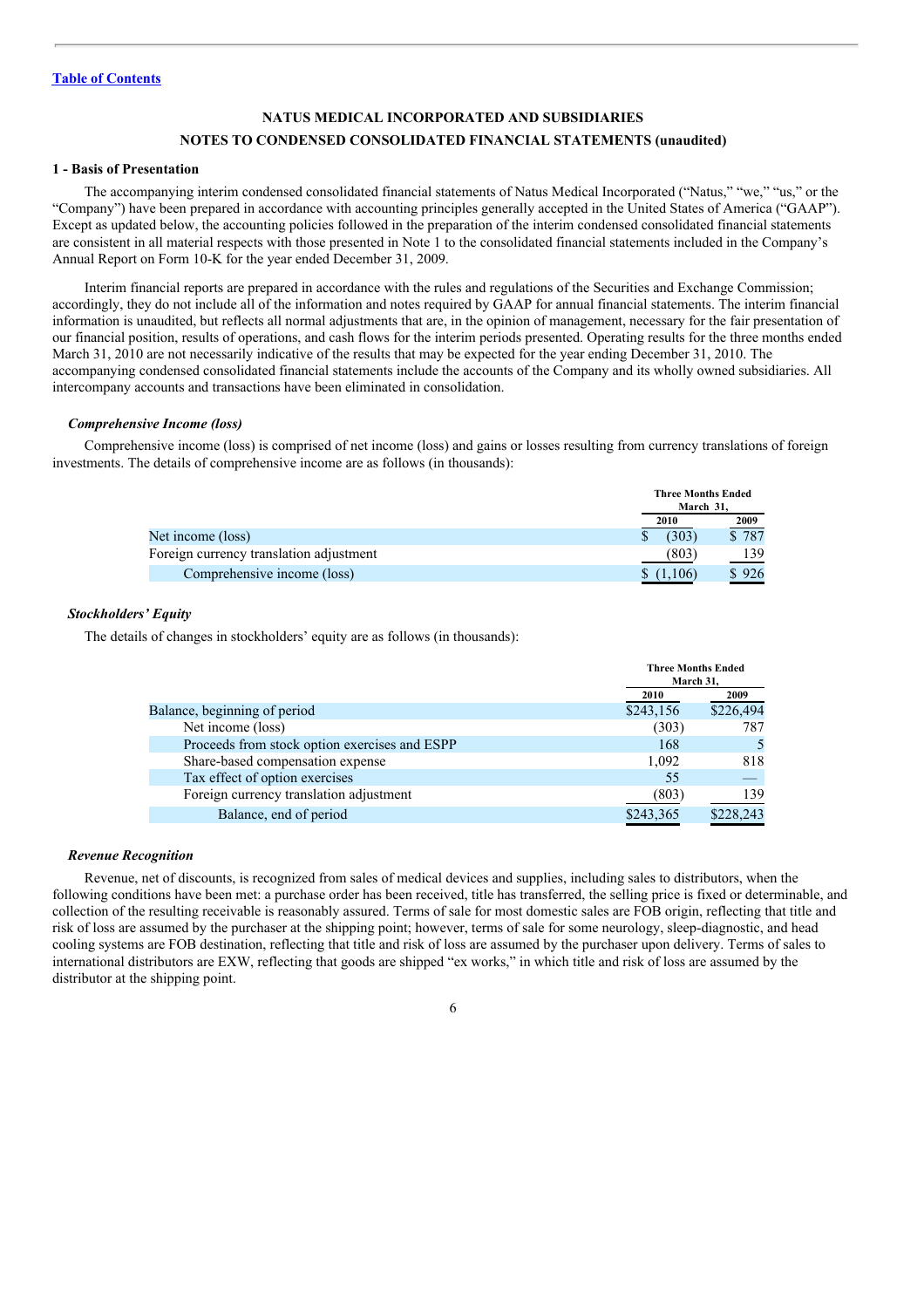## **NATUS MEDICAL INCORPORATED AND SUBSIDIARIES**

## **NOTES TO CONDENSED CONSOLIDATED FINANCIAL STATEMENTS (unaudited)—(Continued)**

We have historically applied the software revenue recognition rules as prescribed by Accounting Standards Codification ("ASC") Subtopic 985-605 to sales of certain of our diagnostic neurology and hearing systems ("products containing embedded software"). In October 2009, the Financial Accounting Standards Board ("FASB") issued Accounting Standards Update No. ("ASU") 2009-14, *Certain Revenue Arrangements That Include Software Elements*, which amended ASC Subtopic 985-605, and we adopted the provisions of ASU 2009-14 on January 1, 2010. This ASU removes tangible products containing software components and non-software components that function together to deliver the product's essential functionality from the scope of the software revenue recognition rules. In the case of the Company's products containing embedded software, we have determined that the hardware and software components function together to deliver the products' essential functionality, and therefore, the revenue from the sale of these products no longer falls within the scope of the software revenue recognition rules. Our revenue recognition policies for sales of these products are now substantially the same as for our other tangible products.

Revenue from sales of certain of our products that remain within the scope of the software revenue recognition rules under ASC Subtopic 985-605 is not significant.

We previously accounted for arrangements with multiple deliverables under ASC Topic 605, where revenue was allocated to the deliverables based on vendor specific objective evidence ("VSOE"). In October 2009 the FASB issued ASU 2009-13, *Multiple Deliverable Revenue Arrangements*, which amends ASC Topic 605, and we adopted the provisions of ASU 2009-13 on January 1, 2010. Under the revenue recognition rules for tangible products as amended by ASU 2009-13, we now allocate revenue from arrangements with multiple deliverables to each of the deliverables based upon their relative selling prices as determined by a selling-price hierarchy. A deliverable in an arrangement qualifies as a separate unit of accounting if the delivered item has value to the customer on a stand-alone basis. The principle deliverables in our multiple deliverable arrangements that qualify as separate units of accounting consist of (i) sales of medical devices and supplies, (ii) installation services, (iii) extended service and maintenance agreements, and (iv) upgrades to embedded software.

The new rules establish a hierarchy to determine the selling price to be used for allocating revenue to deliverables as follows: (i) vendor-specific objective evidence of fair value ("VSOE"), (ii) third-party evidence of selling price ("TPE"), and (iii) best estimate of the selling price ("ESP"). VSOE of fair value is defined as the price charged when the same element is sold separately, or if the element has not yet been sold separately, the price for the element established by management having the relevant authority when it is probable that the price will not change before the introduction of the element into the marketplace. VSOE generally exists only when we sell the deliverable separately and is the price actually charged for that deliverable. We have previously established VSOE for substantially all of the deliverables in our multiple element arrangements; however, in the future we may rely on ESPs, reflecting our best estimates of what the selling prices of elements would be if they were sold regularly on a stand-alone basis, to establish the amount of revenue to allocate to the deliverable. TPE generally does not exist for our products because of their uniqueness.

For products shipped under FOB origin or EXW terms, delivery is generally considered to have occurred when shipped. Undelivered elements in our sales arrangements, which are not considered to be essential to the functionality of a product, generally include installation or training services that are performed after the related products have been delivered. Revenue related to undelivered installation services is deferred until such time as installation is complete at the customer's site. Revenue related to training services is recognized when the service is provided. Fair value for installation or training services is based on the price charged when the service is sold separately. The fair value of installation and training services is based upon billable hourly rates and the estimated time to complete the service.

Revenue from extended service and maintenance agreements, for both medical devices and data management systems, is recognized ratably over the service period. Freight charges billed to customers are included in revenue and freight-related expenses are charged to cost of revenue. Advance payments from customers are recorded as deferred revenue and recognized as revenue as otherwise described above. We generally do not provide rights of return on products. We accept trade-ins of our own and competitive medical devices. Trade ins are recorded as a reduction of the replacement medical device sale. Provisions are made for initial standard warranty obligations that are generally one year in length.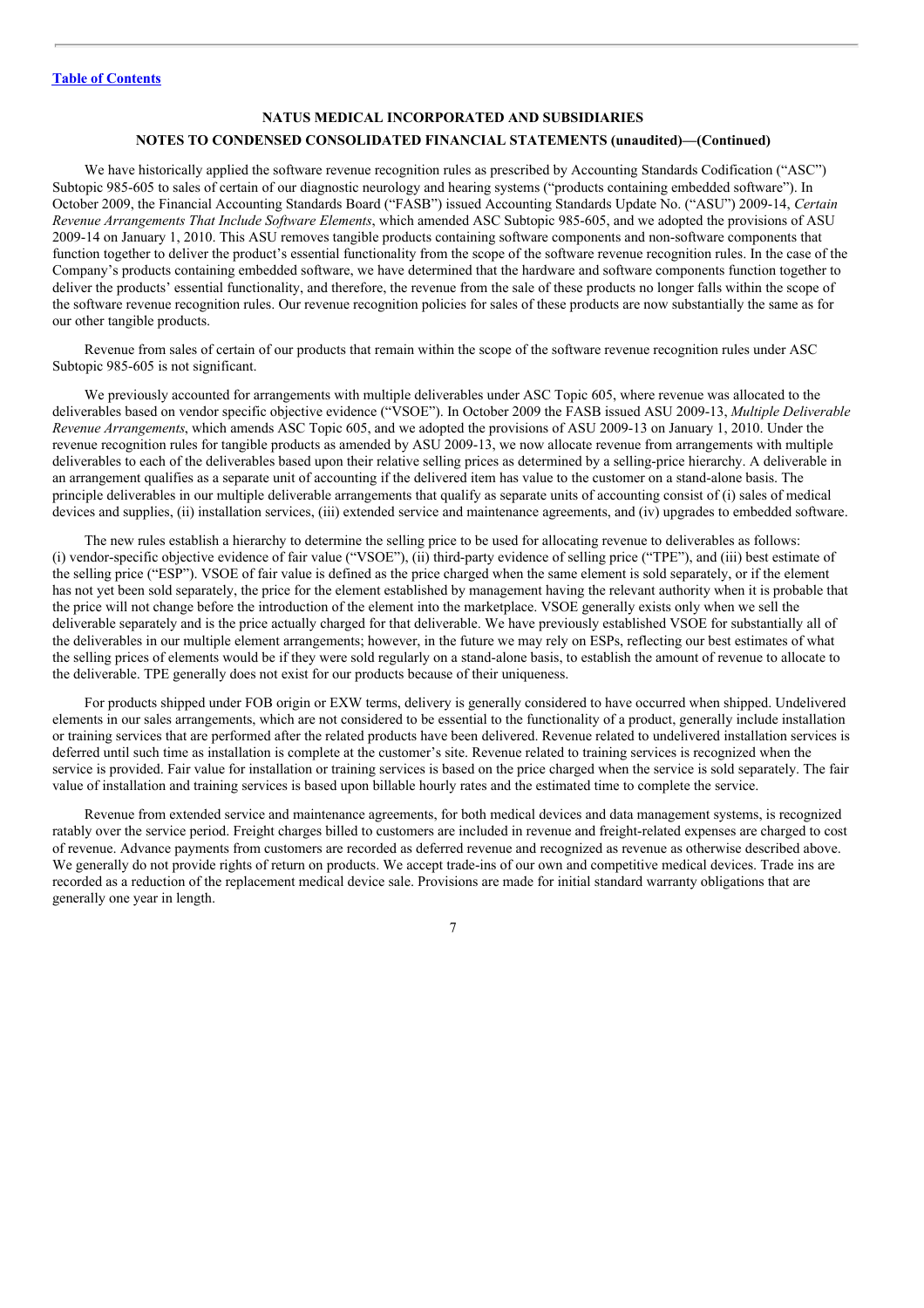## **NATUS MEDICAL INCORPORATED AND SUBSIDIARIES**

## **NOTES TO CONDENSED CONSOLIDATED FINANCIAL STATEMENTS (unaudited)—(Continued)**

More than 90% of the hospitals in the U.S. are members of Group Purchasing Organizations ("GPO"s), which negotiate volume purchase prices for member hospitals, group practices, and other clinics. Our agreements with GPOs typically contain preferential terms for the GPO and its members, including provisions for some, if not all, of the following:

- Negotiated pricing for all group members;
- Volume discounts and other preferential terms on their member's direct purchases from us;
- Promotion of Natus' products by the GPO to its members;
- Payment of marketing fees by Natus to the GPO, usually based on purchasing experience of group members; and
- Non-recourse cancellation provisions.

We do not sell products to GPOs. Hospitals, group practices and other clinics that are members of a GPO purchase products directly from the Company under the terms negotiated by the GPO. Negotiated pricing and discounts are recognized as a reduction of the selling price of products at the time of the sale. Revenue from sales to members of GPOs is otherwise consistent with general revenue recognition policies as previously described.

Other than the increased disclosure requirements of adoption of ASU 2009-13 and ASU 2009-14, the adoption of these provisions did not change our units of accounting, allocation of arrangement consideration, or pattern or timing of revenue recognition. It also did not have a significant impact on our financial position, results of operations, or cash flows for the three months ended March 31, 2010, nor do we anticipate a significant impact for the year ended December 31, 2010.

## *Recent Accounting Pronouncements*

In January 2010, the Financial Accounting Standards Board ("FASB") issued Accounting Standards Update ("ASU") 2010-06, *Improving Disclosures about Fair Value Measurements* (Topic 820): *Fair Value Measurement.* ASU 2010-06 requires new disclosures on the amount of and reason for transfers in and out of Level 1 and 2 fair value measurements, disclosure of activities, including purchases, sales, issuances, and settlements within Level 3 fair value measurements, and clarifies existing disclosure requirements on levels of disaggregation and disclosures about inputs and valuation techniques. The Company adopted ASU 2010-06 on January 1, 2010. The adoption of ASU 2010-06 did not impact our financial position, results of operations, cash flows, and associated disclosures.

In October 2009, the FASB issued ASU 2009-13, *Revenue Recognition* (Topic 605): *Multiple Deliverable Revenue Arrangements*, which amends ASC 605-25, *Revenue Recognition - Multiple-Element Arrangements*. ASU 2009-13 replaces the concept of allocating revenue consideration among deliverables in a multi-element revenue arrangement according to fair value with an allocation based on selling price. ASU 2009-13 also establishes a hierarchy for determining the selling price of revenue deliverables sold in multiple element revenue arrangements. The selling price used for each deliverable will be based on vendor-specific objective evidence ("VSOE") if available, third-party evidence if VSOE is not available, or management's estimate of an element's stand-alone selling price if neither VSOE nor third-party evidence is available. The amendments in this update also require that an allocation of selling price among deliverables be performed based upon each deliverable's relative selling price to total revenue consideration, rather than on the residual method previously permitted. ASU 2009-13 is effective prospectively for revenue arrangements entered into or materially modified in fiscal years beginning on or after June 15, 2010. Early adoption is permitted, but then requires retrospective application of its provisions from the beginning of the fiscal year. As noted above we adopted ASU 2009-13 on January 1, 2010.

In October 2009, the FASB issued ASU 2009-14, *Certain Revenue Arrangements That Include Software Elements,* which amends ASC 985-605, *Revenue Recognition - Software*. ASU 2009-14 changes the accounting model in revenue arrangements for products that include both tangible and software elements. Tangible products containing software components and non-software components that function together to deliver the tangible product's essential functionality are no longer within the scope of the software revenue guidance in ASC 985-605. ASU 2009-14 is effective prospectively for revenue arrangements entered into or materially modified in fiscal years beginning on or after June 15, 2010. Early adoption is permitted, but then requires retrospective application of its provisions from the beginning of the fiscal year. As noted above, we adopted ASU 2009-14 on January 1, 2010.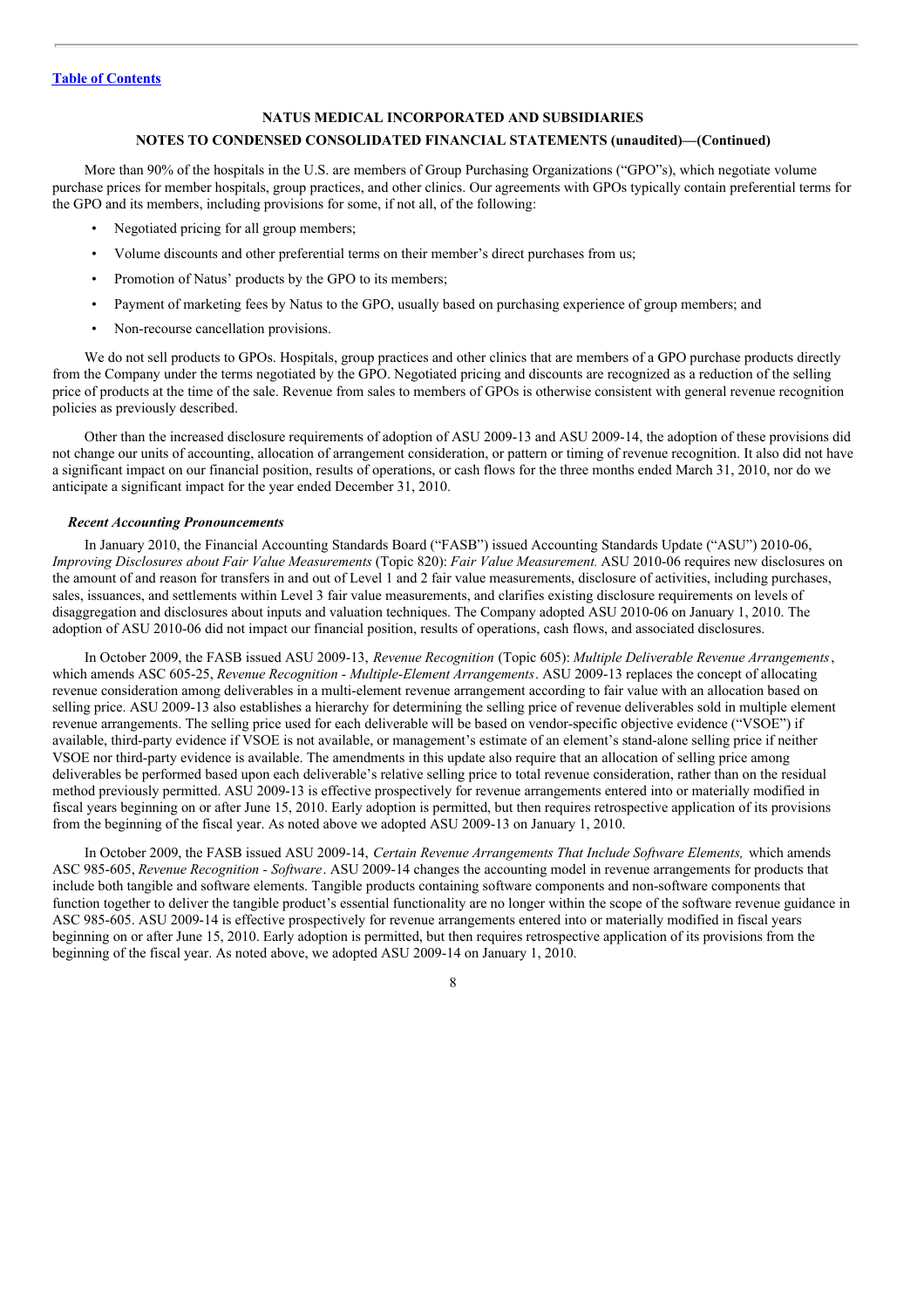## **NATUS MEDICAL INCORPORATED AND SUBSIDIARIES**

## **NOTES TO CONDENSED CONSOLIDATED FINANCIAL STATEMENTS (unaudited)—(Continued)**

In February 2009, Accounting Standards Codification ("ASC") 805-20-35-3, *Accounting for Assets Acquired and Liabilities Assumed in a Business Combination That Arise from Contingencies*, was revised. The revisions relate to the initial recognition and measurement, subsequent measurement, and disclosure of assets and liabilities arising from contingencies in a business combination under ASC Topic 805. We adopted the provisions of ASC 805-20-35-3 on September 1, 2009 and applied these provisions to two business combinations completed during the third quarter of 2009. See Note 2.

#### **2 - Business Combinations, Goodwill, and Intangible Assets**

## *Alpine Biomed Holdings Corp.*

We acquired Alpine Biomed Holdings Corp. ("Alpine Biomed") on September 14, 2009 for \$43.2 million in cash pursuant to an Agreement and Plan of Merger. The Agreement and Plan of Merger also included an earn-out provision of based on the achievement of a certain revenue target as of December 31, 2009. We have advised the former stockholders of Alpine Biomed that we do not believe that the revenue target was met for the payment of any earn-out consideration, and these stockholders have objected to our determination of the amount of Alpine Biomed's revenue for the period through December 31, 2009.

Alpine Biomed, with corporate headquarters in Fountain Valley, California and manufacturing facilities in Montreal, Canada, and Copenhagen, Denmark, develops, manufactures, and sells devices for the diagnosis of neurological disorders. Alpine Biomed's broad range of products includes advanced electromyography systems for the diagnoses of peripheral nervous system dysfunctions as well as devices for routine EEG and long term epilepsy monitoring. The acquisition broadened our product offerings, primarily in electromyography, and allows us to further leverage our existing sales channels both in the United States and internationally.

The determination of estimated fair value of acquired assets and liabilities requires management to make significant estimates and assumptions. We determined the fair value by applying established valuation techniques, based on information that management believed to be relevant to this determination. The process of valuing the assets, liabilities and transaction costs as a result of the acquisition continued during the first quarter of 2010. As a result, the Company has recognized adjustments to its original estimate of the purchase price allocation of the fair value of the assets acquired and liabilities assumed which decreased the carrying amount of goodwill by approximately \$156,000 due to adjustments to inventories, intangible assets, accounts payable, and accrued expenses.

Valuing certain components of the acquisition, including primarily, inventory, deferred taxes, accrued warranty costs, accounts payable, and other accrued expenses, required us to make estimates that may be adjusted in the future. Consequently, the purchase price allocation is considered preliminary.

#### *Hawaii Medical*

We acquired Hawaii Medical, LLC on July 2, 2009 for \$2.9 million in cash pursuant to an Agreement and Plan of Merger. Massachusetts based Hawaii Medical manufactures and markets single-use disposable products sold into the NICU and nursery in hospitals. In addition to the purchase price paid at closing, an earnout provision of the purchase agreement may result in additional cash consideration depending upon the achievement of certain revenue targets over a 36 month period. Although there is no limit to the additional consideration that will be paid if the revenue targets are exceeded, no contingent obligation has been recorded as there is significant uncertainty that the revenue targets will be achieved. To date, we have not paid any additional cash consideration.

#### *Goodwill*

The carrying amount of goodwill and the changes in those balances are as follows (in thousands):

| Balance, January 1, 2010                       | \$92,258 |
|------------------------------------------------|----------|
| Purchase accounting adjustments                | (156)    |
| Adjustments associated with earnout provisions |          |
| Foreign currency translation                   | (38)     |
| Balance, March 31, 2010                        | \$92,086 |

 $\overline{Q}$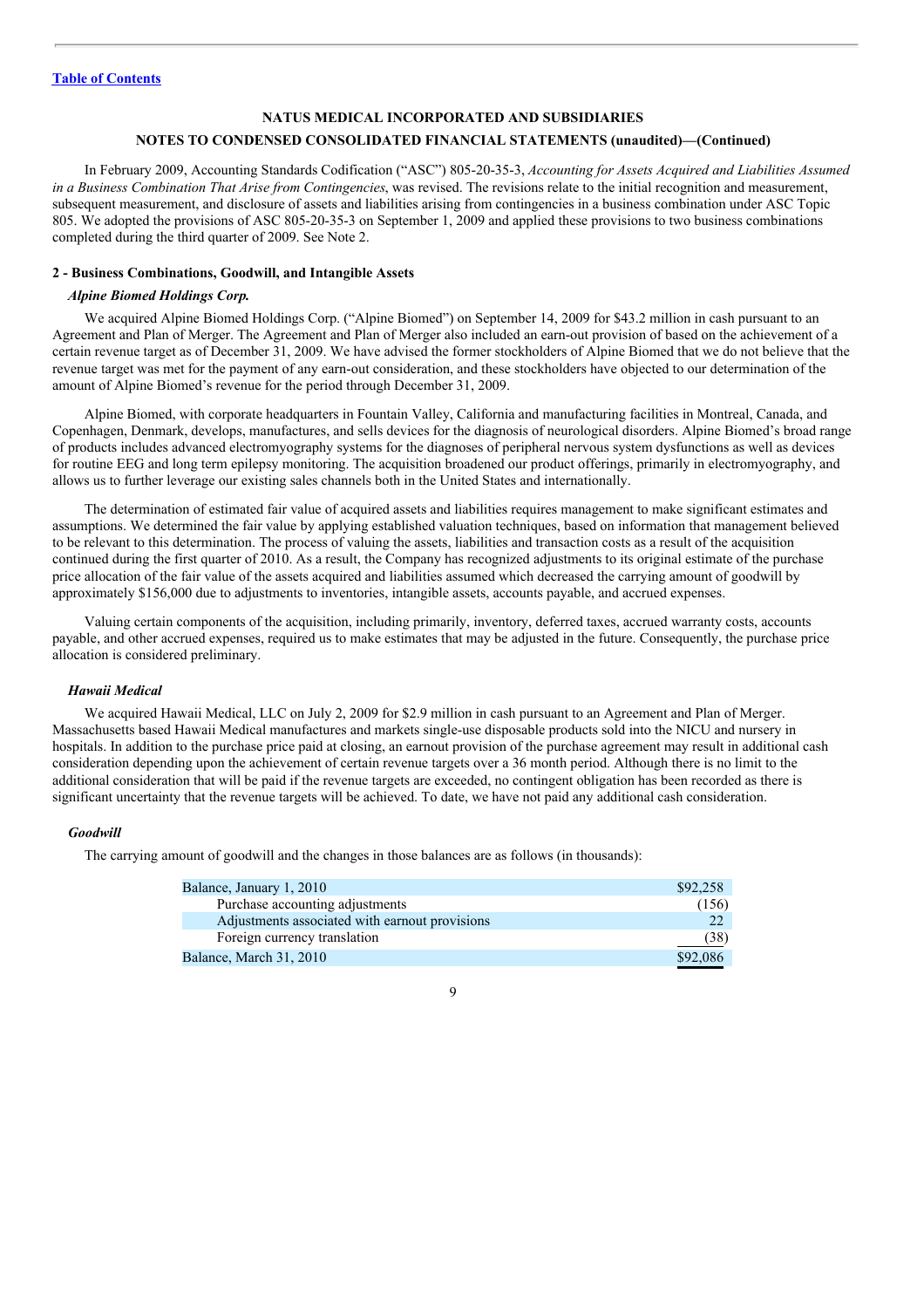## **NATUS MEDICAL INCORPORATED AND SUBSIDIARIES**

## **NOTES TO CONDENSED CONSOLIDATED FINANCIAL STATEMENTS (unaudited)—(Continued)**

## *Amortization of Intangible Assets Acquired Through Business Combinations*

Amortization of intangible assets associated with our business combinations was \$1.2 million and \$1.1 million for the three months ended March 31, 2010 and 2009, respectively.

#### *Capitalized Software Development Costs*

Pursuant to ASC 350-40, we capitalized software development costs of \$174,000 during the three months ended March 31, 2009, and had no capitalized software development costs during the three months ended March 31, 2010.

We report capitalized software development costs as a component of intangible assets. Amortization of capitalized software development costs was \$146,000 and \$132,000 during the three months ended March 31, 2010 and 2009, respectively.

## **3 - Basic and Diluted Earnings (Loss) Per Common Share**

Earnings (loss) per share is computed in accordance with ASC 260-10*.* Basic earnings (loss) per share is based upon the weighted average number of common shares outstanding during the period. Diluted earnings (loss) per share is based upon the weighted average number of common shares outstanding and dilutive common stock equivalents outstanding during the period. Common stock equivalents are options granted and shares of restricted stock issued under our stock awards plans and are calculated under the treasury stock method. Common equivalent shares from unexercised stock options and restricted stock are excluded from the computation when there is a loss as their effect is anti-dilutive, or if the exercise price of such options is greater than the average market price of the stock for the period.

For the three months ended March 31, 2010, common stock equivalents of 767,362 shares were not used to calculate diluted net loss per share because of their anti-dilutive effect. For the three months ended March 31, 2009, common stock equivalents of 529,848 shares were included in the weighted average shares outstanding used to calculate diluted earnings per share and common stock equivalents of 1,620,307 shares were excluded from the calculation of diluted earnings per share because of their anti-dilutive effect.

#### **4 - Inventories**

Inventories consist of the following (in thousands):

|                                 | March 31, | December 31, |
|---------------------------------|-----------|--------------|
|                                 | 2010      | 2009         |
| Raw materials and subassemblies | \$10,765  | 11.506       |
| Finished goods                  | 17,597    | 14.994       |
| <b>Total Inventories</b>        | 28,362    | 26,500       |
| Less: Non-current inventories   | (3,218)   | (4,092)      |
| Inventories, net                | \$25,144  | 22,408       |

Non-current inventories consist primarily of service components used to repair products held by our customers pursuant to warranty obligations and extended service contracts, including service components for products we are not currently selling. Management believes that these inventories will be utilized for their intended purpose.

Work in process represents an immaterial amount in all periods presented.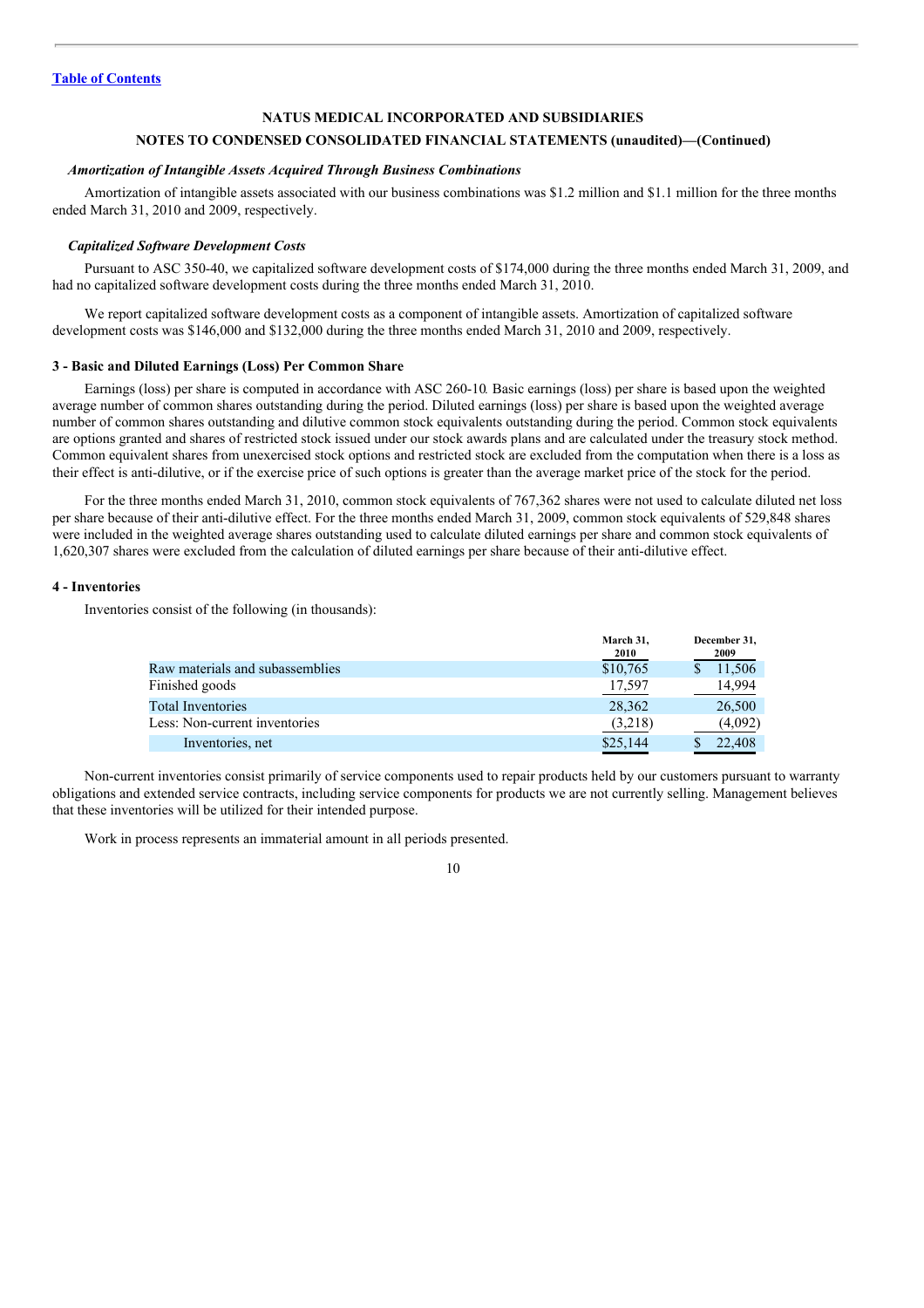# **NATUS MEDICAL INCORPORATED AND SUBSIDIARIES NOTES TO CONDENSED CONSOLIDATED FINANCIAL STATEMENTS (unaudited)—(Continued)**

## **5 - Property and Equipment**

Property and equipment consist of the following (in thousands):

|                                    | March 31,<br>2010 | December 31,<br>2009 |
|------------------------------------|-------------------|----------------------|
| Land                               | \$3,403           | 3,403<br>S           |
| Building                           | 4,691             | 4,691                |
| Leasehold improvements             | 1,660             | 1,479                |
| Office furniture and equipment     | 8,115             | 7,898                |
| Computer software and hardware     | 5,138             | 5,091                |
| Demonstration and loaned equipment | 7,978             | 6,286                |
|                                    | 30,985            | 28,848               |
| Accumulated depreciation           | (15, 446)         | (14, 782)            |
| Total                              | \$15,539          | 14,066               |

Depreciation and amortization expense of property and equipment was \$751,000 and \$1.3 million for the three months ended March 31, 2010 and 2009, respectively.

## **6 - Reserve for Product Warranties**

We provide a warranty on all medical device products that is generally one year in length. We also sell extended service agreements on our medical device products. Service for domestic customers is provided by Company-owned service centers that perform all service, repair and calibration services. Service for international customers is provided by a combination of Company-owned facilities and thirdparty vendors on a contract basis.

We have accrued a warranty reserve, included in accrued liabilities on the accompanying balance sheets, for the expected future costs of servicing products during the initial warranty period. We base the liability on actual warranty costs incurred to service those products. On new products, additions to the reserve are based on a combination of factors including the percentage of service department labor applied to warranty repairs, as well as actual service department costs, and other judgments, such as the degree to which the product incorporates new technology. The reserve is reduced as costs are incurred to honor existing warranty obligations or when current facts indicate that the original estimates of expected future costs of servicing products were overstated.

The details of activity in the warranty reserve are as follows (in thousands):

|                                 |       | <b>Three Months Ended</b> |  |
|---------------------------------|-------|---------------------------|--|
|                                 |       | March 31,                 |  |
|                                 | 2010  | 2009                      |  |
| Balance, beginning of period    | \$694 | 1,076                     |  |
| Warranty accrued for the period | 24    | 238                       |  |
| Repairs for the period          | (66)  | (291)                     |  |
| Balance, end of period          | \$652 | .023                      |  |

The estimates we use in projecting future product warranty costs may prove to be incorrect. Any future determination that our product warranty reserves are understated could result in increases to our cost of sales and reductions in our operating profits and results of operations.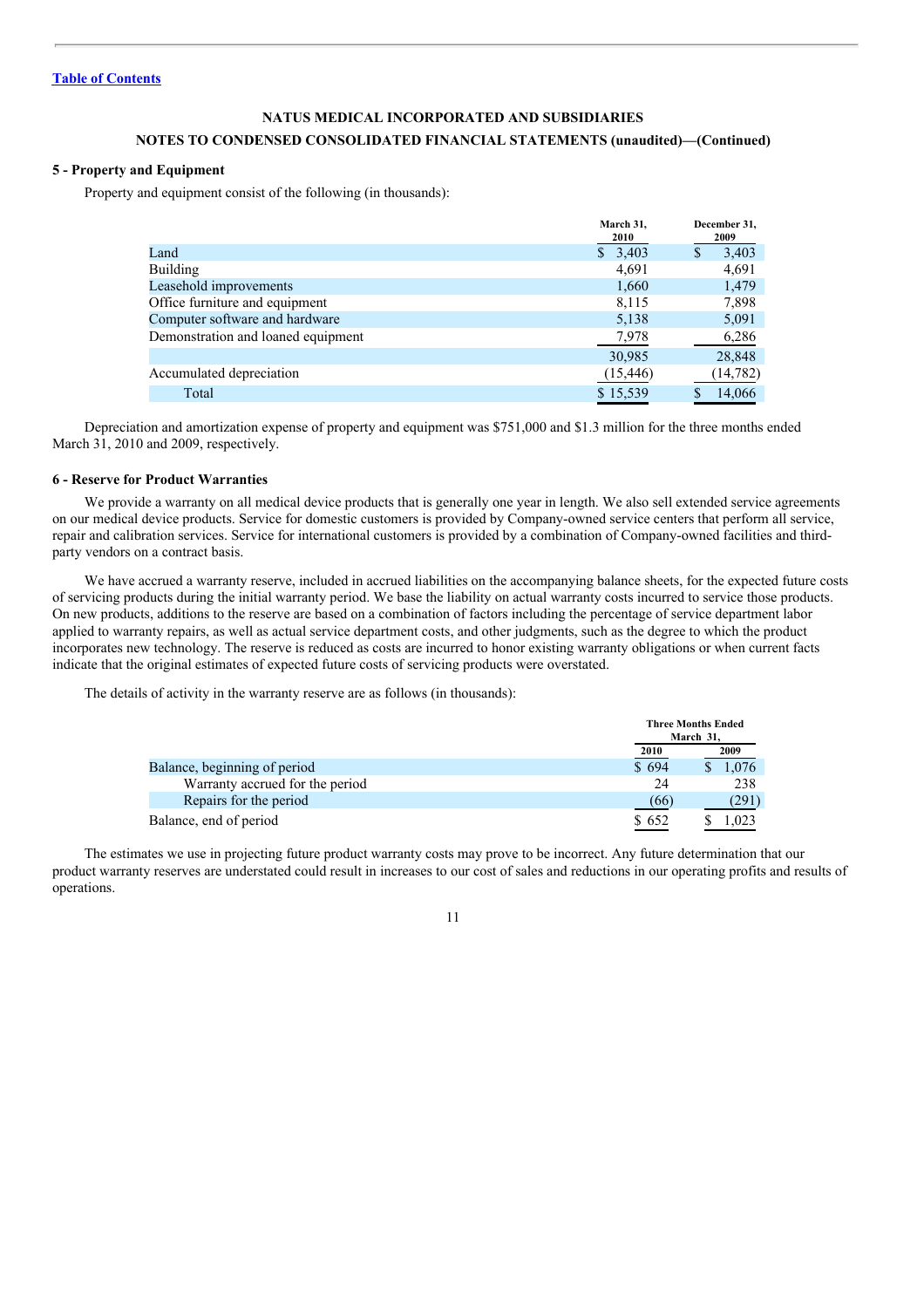## **NATUS MEDICAL INCORPORATED AND SUBSIDIARIES**

## **NOTES TO CONDENSED CONSOLIDATED FINANCIAL STATEMENTS (unaudited)—(Continued)**

### **7 - Share-Based Compensation**

At March 31, 2010, we have the following plans that give rise to share-based compensation: (i) two active stock option plans, the Amended and Restated 2000 Stock Awards Plan and the 2000 Director Option Plan, and (ii) the 2000 Employee Stock Purchase Plan. The terms of awards granted during the three months ended March 31, 2010 and our methods for determining grant-date fair value of the awards were consistent with those described in the consolidated financial statements included in our Annual Report on Form 10-K for the year ended December 31, 2009.

Detail of share-based compensation expense is as follows (in thousands):

|                            |      | <b>Three Months Ended</b><br>March 31, |  |
|----------------------------|------|----------------------------------------|--|
|                            | 2010 | 2009                                   |  |
| Cost of revenue            | 29   | 37                                     |  |
| Marketing and sales        | 297  | 206                                    |  |
| Research and development   | 96   | 66                                     |  |
| General and administrative | 670  | 509                                    |  |
| Total                      |      | 818                                    |  |

As of March 31, 2010, unrecognized compensation expense related to the unvested portion of our stock options and other stock awards was approximately \$10.1 million, which is expected to be recognized over a weighted average period of 2.6 years.

## *Stock Options*

Activity in our stock option plans during the three months ended March 31, 2010 is as follows:

|                                  |               | Weighted-                                       |                                                     |                                                 |
|----------------------------------|---------------|-------------------------------------------------|-----------------------------------------------------|-------------------------------------------------|
|                                  | <b>Shares</b> | Weighted<br>Average<br><b>Exercise</b><br>Price | average<br>remaining<br>contractual life<br>(years) | Aggregate<br>Intrinsic<br>value<br>$(S\ 000's)$ |
| Outstanding, beginning of period | 3,435,394     | \$10.00                                         |                                                     |                                                 |
| Granted                          |               | \$                                              |                                                     |                                                 |
| Exercised                        | (24, 584)     | 6.83<br>S.                                      |                                                     |                                                 |
| Cancelled                        | (23, 145)     | \$13.53                                         |                                                     |                                                 |
| Outstanding, end of period       | 3,387,665     | \$9.99                                          | 3.90                                                | \$21,087                                        |
| Exercisable, end of period       | 2,577,045     | 8.92<br>S.                                      | 3.65                                                | \$18,397                                        |

The intrinsic value of options exercised during the three months ended March 31, 2010 was \$219,535.

As of March 31, 2010, there were 3,255,954 options vested and expected to vest with a weighted average exercise price of \$9.88, an intrinsic value of \$20.6 million, and a weighted average remaining contractual term of 3.9 years.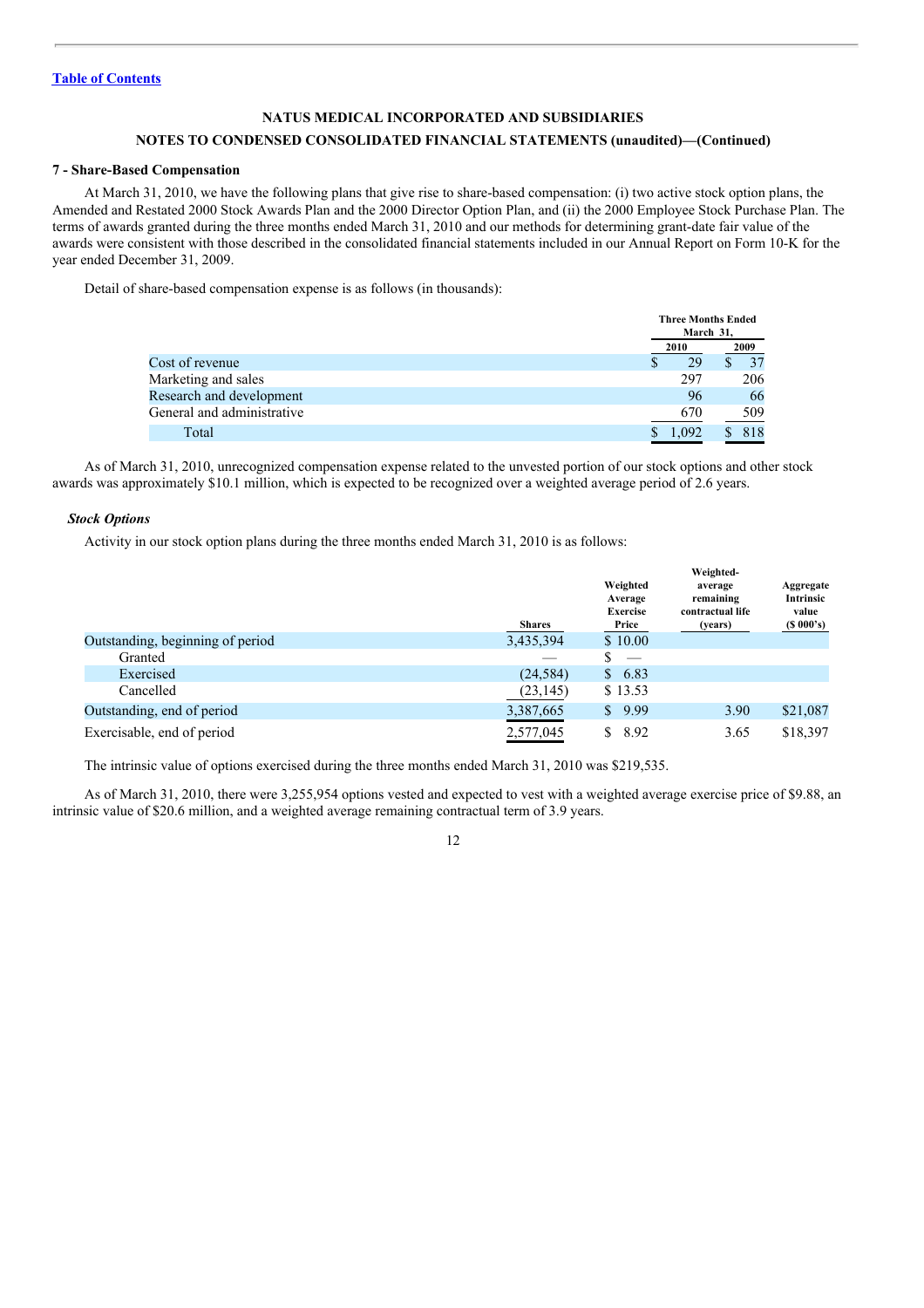# **NATUS MEDICAL INCORPORATED AND SUBSIDIARIES NOTES TO CONDENSED CONSOLIDATED FINANCIAL STATEMENTS (unaudited)—(Continued)**

## *Restricted Stock Awards*

Activity in our stock plans related to restricted stock awards during the three months ended March 31, 2010 is as follows:

|                               | <b>Shares</b> | Weighted-<br>average<br>grant<br>date fair<br>value | <b>Remaining cost</b><br>expected to be<br>recognized<br>$(S\ 000's)$ |
|-------------------------------|---------------|-----------------------------------------------------|-----------------------------------------------------------------------|
| Unvested, beginning of period | 547,784       | \$13.87                                             |                                                                       |
| Granted                       |               |                                                     |                                                                       |
| Vested                        | (3,750)       | \$18.43                                             |                                                                       |
| Forfeited                     |               |                                                     |                                                                       |
| Unvested, end of period       | 544,034       | \$13.84                                             | 6,027                                                                 |

We award restricted stock awards to U.S. employees of the Company that vest 50% upon the second anniversary of the vesting start date and 25% upon each of the third and fourth anniversaries of the vesting start date. We also award restricted stock awards to nonemployee directors of the Company that vest on the first anniversary of the grant date.

## *Restricted Stock Units*

Activity in our stock plans related to the award of restricted stock units during the three months ended March 31, 2010 is as follows:

|                                  |               | Weighted-                           |                                 |
|----------------------------------|---------------|-------------------------------------|---------------------------------|
|                                  |               | average<br>remaining<br>contractual | Aggregate<br>intrinsic<br>value |
|                                  | <b>Shares</b> | life (years)                        | $(S\ 000's)$                    |
| Outstanding, beginning of period | 66,500        |                                     |                                 |
| Awarded                          |               |                                     |                                 |
| Released                         |               |                                     |                                 |
| Forfeited                        | (14,000)      |                                     |                                 |
| Outstanding, end of period       | 52,500        | 1.80                                | 827                             |

We award restricted stock units to non-U.S. employees of the Company that vest 50% upon the second anniversary of the vesting start date and 25% upon each of the third and fourth anniversaries of the vesting start date.

## **8 - Other income (expense), net**

Other income (expense), net consisted of (in thousands):

|                                       | <b>Three Months Ended</b> |      |
|---------------------------------------|---------------------------|------|
|                                       | March 31,                 |      |
|                                       | 2010                      | 2009 |
| Investment income                     |                           | 105  |
| Interest expense                      | (26)                      | (14) |
| Foreign currency exchange gain (loss) | (178)                     | 14   |
| Other                                 | 142                       |      |
| Total other income (expense), net     | 54                        | 26   |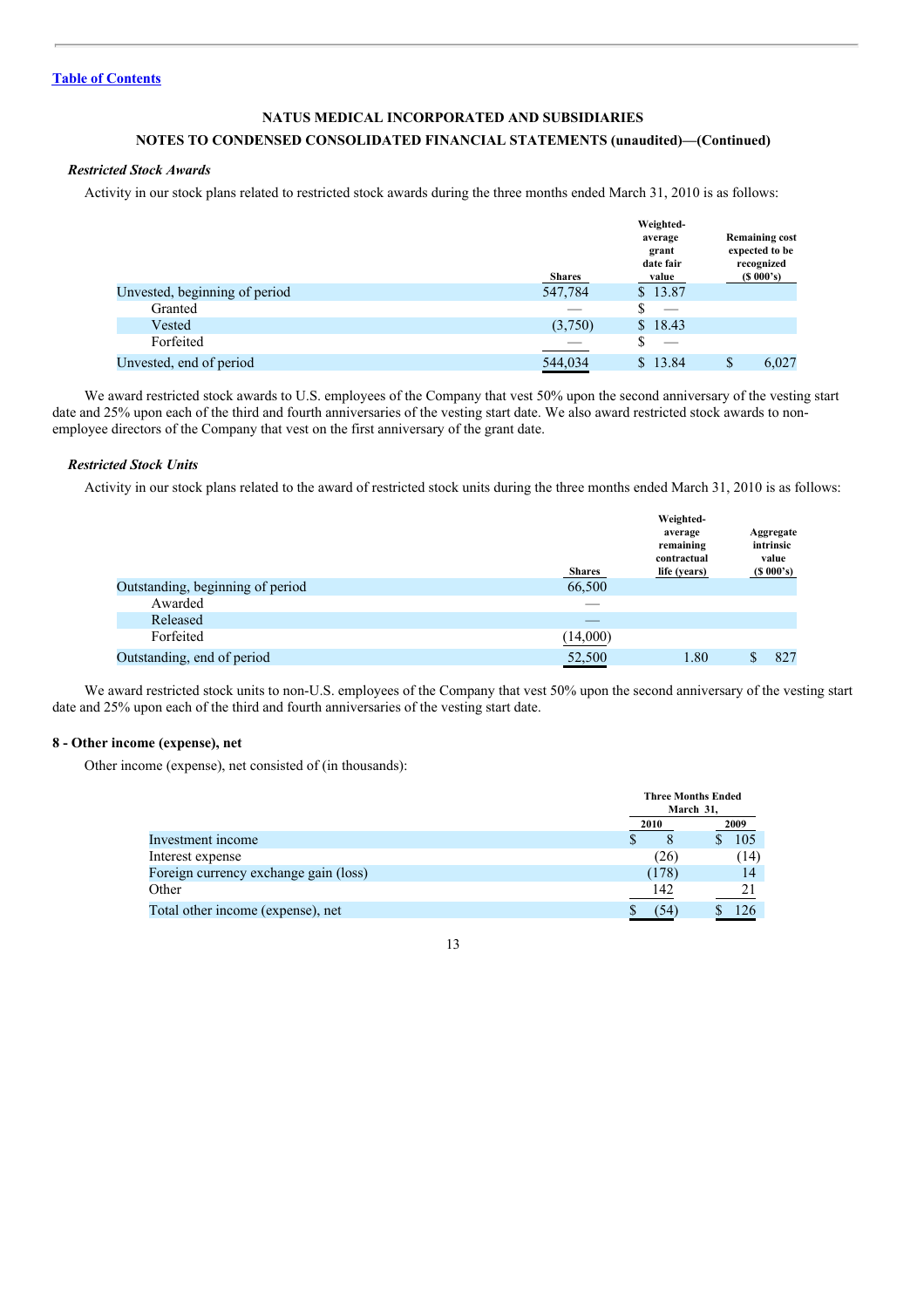## **NATUS MEDICAL INCORPORATED AND SUBSIDIARIES**

## **NOTES TO CONDENSED CONSOLIDATED FINANCIAL STATEMENTS (unaudited)—(Continued)**

#### **9 - Income Taxes**

## *Provision for Income Tax*

We recorded \$41,000 dollars of tax expense in the first quarter 2010. Although we reported a pre-tax loss of approximately \$260,000 dollars, a tax benefit at an approximate 35% rate was offset by discrete tax adjustments. Our effective tax rate for the three months ended March 31, 2009 was 36%.

#### *Deferred Income Taxes*

We account for income taxes in accordance with ASC 740-10, which requires that deferred tax assets and liabilities be recognized using enacted tax rates for the effect of temporary differences between the book and tax bases of recorded assets and liabilities. ASC 740- 10 also requires that deferred tax assets be reduced by a valuation allowance if it is more likely than not that some or all of the deferred tax assets will not be realized. We believe that it is more likely than not that most of our deferred tax assets will be fully realized; therefore, a valuation allowance has been provided for only a small portion of our deferred tax assets.

#### *Uncertain Tax Positions*

We have cumulatively accrued approximately \$726,000 for estimated interest and penalties related to uncertain tax positions at March 31, 2010. We recorded approximately \$79,000 and \$51,000 of interest and penalties related to unrecognized tax positions as a component of income tax expense during the three months ended March 31, 2010 and 2009, respectively.

Our tax returns remain open to examination as follows: U.S. federal, 2005 through 2009; U.S. states, generally 2004 through 2009; significant foreign jurisdictions, generally 2006 through 2009.

#### **10 - Restructuring Reserve**

On January 13, 2010, the Company adopted a reorganization plan (the "Restructuring Plan") that is designed to eliminate redundant costs resulting from its acquisition of Alpine Biomed and to improve efficiencies in operations. Under the plan, Alpine operations in Montreal, Canada will be transitioned to the Company's existing Xltek facility in Oakville, Ontario, Canada, and Alpine's sales organization will be merged into the Company's global sales organization.

The Restructuring Plan will result in a staff reduction of approximately 70 employees for which the Company has recorded a restructuring charge of approximately \$3.0 million during its first fiscal quarter of 2010, substantially all of which will result in cash expenditures. The Company accounts for restructuring costs in accordance with ASC Topic 420, *Exit or Disposal Cost Obligations*. The balance of the reserve is included in accrued liabilities on the accompanying balance sheets.

The Company completed the reorganization of the sales organization during the first quarter of 2010, while the transfer of product development and production activities from Montreal to Oakville will occur over the course of the first half of 2010.

Detail of activity in the restructuring reserve is as follows, (in thousands):

|                                      | <b>Balance</b> |            |                     | <b>Balance</b>              |
|--------------------------------------|----------------|------------|---------------------|-----------------------------|
|                                      | January        |            |                     | March                       |
|                                      |                | Charged to |                     | 31.                         |
|                                      | 2010           | expense    | <b>Amounts paid</b> | 2010                        |
| <b>Employee termination benefits</b> |                | .030       | 813                 | ሰኅ<br>$0 \angle 1 \angle 1$ |

In addition to the above severance costs of approximately \$3.0 million that were accrued in the first fiscal quarter of 2010, the Company will incur other costs directly associated with the Restructuring Plan that do not qualify for accrual and reporting under ASC Topic 420 and are charged to expense as incurred. The Company charged to expense approximately \$93,000 of such costs during the three months ended March 31, 2010.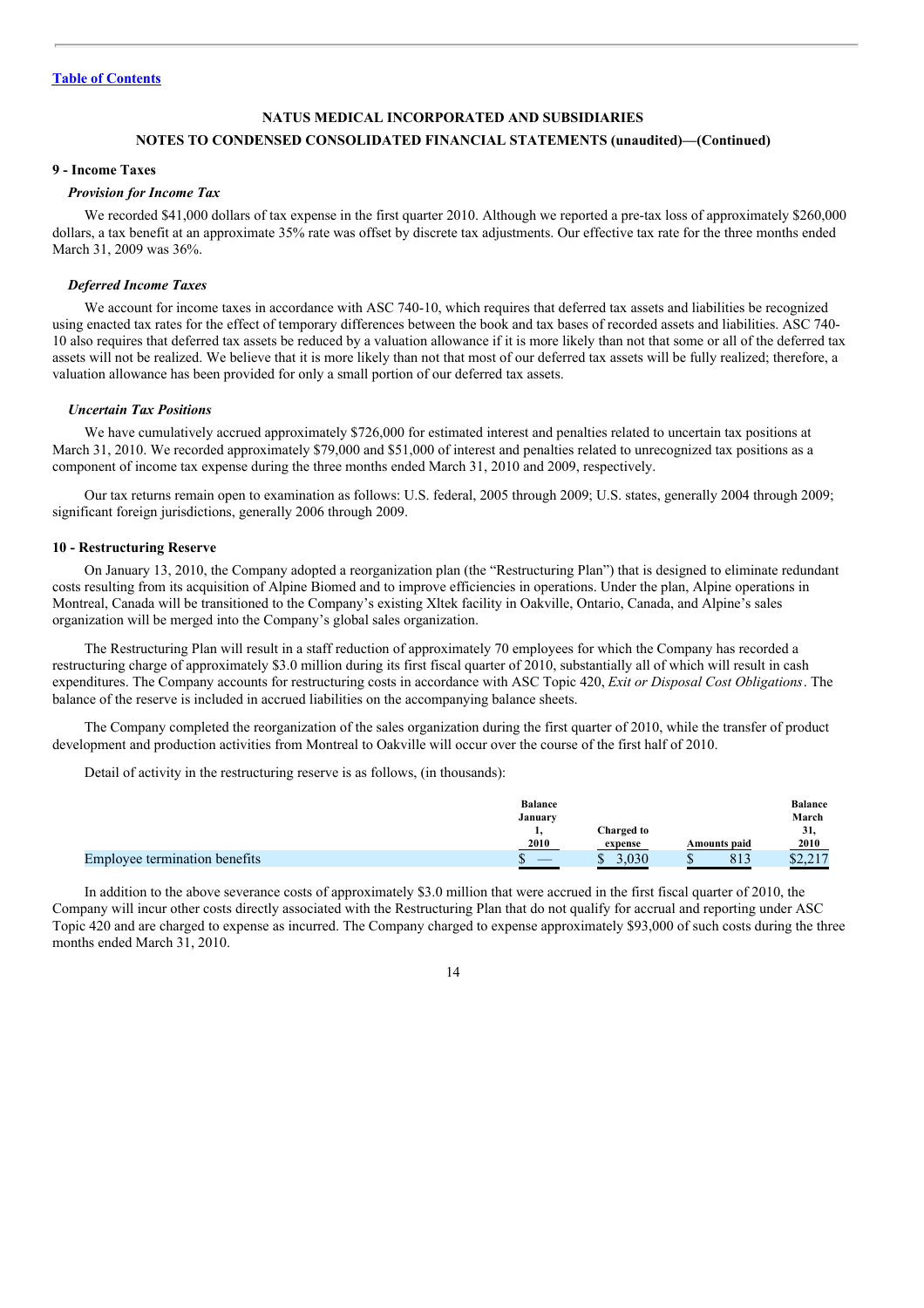## **NATUS MEDICAL INCORPORATED AND SUBSIDIARIES**

## **NOTES TO CONDENSED CONSOLIDATED FINANCIAL STATEMENTS (unaudited)—(Continued)**

## **11 - Debt and Credit Arrangements**

Long-term borrowings are comprised of the following (2010 and 2009 columns in thousands):

|                                                                                                            | March 31.<br>2010 | December 31.<br>2009 |
|------------------------------------------------------------------------------------------------------------|-------------------|----------------------|
| Term loan \$2.9 million Canadian ("CAD"), interest at cost of funds plus 2.5%, due September 15, 2014 with |                   |                      |
| principle repayable in monthly installments of \$16,000 until August 15, 2014 and one final payment of     |                   |                      |
| \$404,000 collateralized by a first lien on land and building owned by Xltek                               | \$1.023           | 1.062                |
| Term loan CAD \$300,000, interest at cost of funds plus 2.5% due November 15, 2010 with principle          |                   |                      |
| repayable in monthly installments of \$2,000 until October 10, 2010 and one final payment of \$36,000      |                   |                      |
| collateralized by various assets of Xltek                                                                  | 42                | 47                   |
| Total long-term debt (including current portion)                                                           | 1.065             | 1.109                |
| Less: current portion of long-term debt                                                                    | (178)             | (178)                |
| Total long-term debt                                                                                       | 887               | 931                  |

At March 31, 2010 the Company had a \$25 million revolving credit facility with Wells Fargo Bank, National Association ("Wells Fargo") that was scheduled to expire on April 30, 2010. The Company entered into a new credit facility with Wells Fargo on April 22, 2010. See Note 14. We did not draw on the facility during the first quarter of 2010 or during 2009. We have no other significant credit facilities.

#### **12 - Segment, Customer and Geographic Information**

We operate in one reportable segment in which we provide healthcare products used for the screening, detection, treatment, monitoring and tracking of common medical ailments in newborn care, hearing impairment, neurological dysfunction, epilepsy, sleep disorders, and balance and mobility disorders.

Our end-user customer base includes hospitals, clinics, laboratories, physicians, nurses, audiologists, and governmental agencies. Most of our international sales are to distributors who resell our products to end-users or sub-distributors.

Revenue and long-lived asset information by geographic region is as follows (in thousands):

|                      |                   | <b>Three Months Ended</b>      |
|----------------------|-------------------|--------------------------------|
|                      |                   | March 31,                      |
|                      | 2010              | 2009                           |
| Revenue:             |                   |                                |
| <b>United States</b> | \$27,828          | \$22,978                       |
| Foreign countries    | 21,332            | 10,379                         |
| Totals               | \$49,160          | \$33,357                       |
|                      | March 31,<br>2010 | <b>December</b><br>31,<br>2009 |
| Long-lived assets:   |                   |                                |
| <b>United States</b> | \$6,763           | \$6,297                        |
| Foreign countries    | 8,776             | 7,769                          |
| Totals               | \$15,539          | \$14,066                       |

Long-lived assets consist principally of property and equipment (net). During the three months ended March 31, 2010 and 2009, no single customer or foreign country contributed to more than 10% of revenue, and revenue from services was less than 10% of revenue.

During the three months ended March 31, 2010 and 2009, respectively, revenue from devices and systems was \$31.4 and \$19.5 million, while revenue from supplies and services was \$16.9 and \$13.3 million, respectively.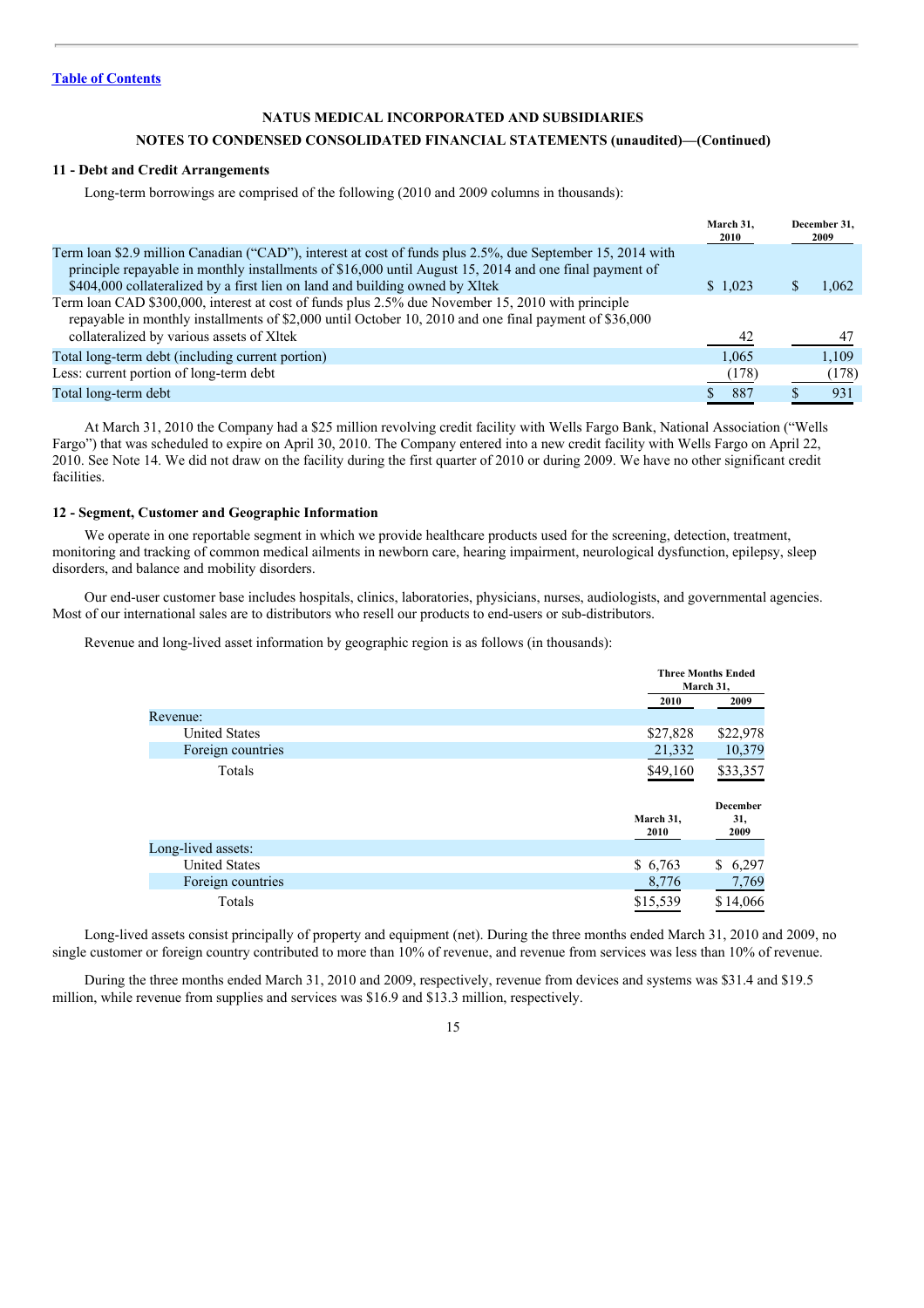# **NATUS MEDICAL INCORPORATED AND SUBSIDIARIES**

## **NOTES TO CONDENSED CONSOLIDATED FINANCIAL STATEMENTS (unaudited)—(Continued)**

# **13 - Fair Value of Financial Instruments**

The fair value of our assets and liabilities subject to fair value measurements are as follows (in thousands):

|                                   | <b>Fair Value</b><br>as of<br>March 31, 2010    |         | <b>Fair Value Measurements as of</b><br>March 31, 2010<br><b>Using Fair Value Hierarchy</b>    |         |
|-----------------------------------|-------------------------------------------------|---------|------------------------------------------------------------------------------------------------|---------|
|                                   |                                                 | Level 1 | Level 2                                                                                        | Level 3 |
| Bank money market investments     | \$<br>3,142                                     |         | \$3,142                                                                                        |         |
| Guaranteed investment certificate | 951                                             |         | 951                                                                                            |         |
| Total                             | 4,093                                           |         | \$4,093                                                                                        |         |
|                                   | <b>Fair Value</b><br>as of<br>December 31, 2009 |         | <b>Fair Value Measurements as of</b><br>December 31, 2009<br><b>Using Fair Value Hierarchy</b> |         |
|                                   |                                                 | Level 1 | Level 2                                                                                        | Level 3 |
| Bank money market investments     | \$<br>3,142                                     |         | \$3,142                                                                                        |         |
| Guaranteed investment certificate | 965                                             |         | 965                                                                                            |         |
| Total                             | 4,107                                           |         | \$4.107                                                                                        |         |

In accordance with ASC Topic 820, *Fair Value Measurements*, Level 1 evaluations are based on quoted prices in active markets for identical assets or liabilities that we have the ability to access. Level 2 evaluations are based on quoted prices in markets that are not active or for which all significant inputs are observable, either directly or indirectly. Bank money market accounts have a net asset value of \$1.00 per share and are classified as Level 2 assets. Level 3 evaluations are based on assets and liabilities for which there are no observable inputs that are significant to the overall fair value measurement.

## **14 - Subsequent Events**

On April 22, 2010, we entered into a Second Amended and Restated Credit Agreement (the "Credit Facility") with Wells Fargo. The Credit Facility amended and restated our existing credit facility with Wells Fargo that was scheduled to expire on April 30, 2010. The Credit Facility provides for a \$50 million secured revolving credit facility.

Borrowings under the Credit Facility are secured by substantially all of the Company's personal property, including, without limitation, all of the Company's ownership interests in subsidiaries, accounts receivable, inventory, equipment and intellectual property now owned or hereafter acquired.

At the Company's option, outstanding borrowings on the Credit Facility will bear interest at either (i) a variable base rate, which is the higher of the federal funds rate plus one-half of one percent, or the rate announced from time to time by Wells Fargo as its prime rate, or (ii) a one-, two-, three- or six-month fixed rate, as selected by the Company, that is based on LIBOR plus an applicable interest margin that ranges from 150 basis points to 200 basis points depending upon the leverage ratio of the Company and its subsidiaries on a consolidated basis.

The Credit Facility matures on April 30, 2012, at which time all principal amounts outstanding under the Credit Facility will be due and payable. Borrowings on the Credit Facility may be repaid at any time without premium or penalty.

The Credit Facility contains certain usual and customary representations and warranties and affirmative and negative covenants, which include financial covenants; limitations on liens, additional indebtedness, further negative pledges, investments, payment of dividends, mergers, sale of assets and restricted payments; and other limitations. The financial covenants include metrics for minimum adjusted EBITDA and quick ratio on a consolidated basis.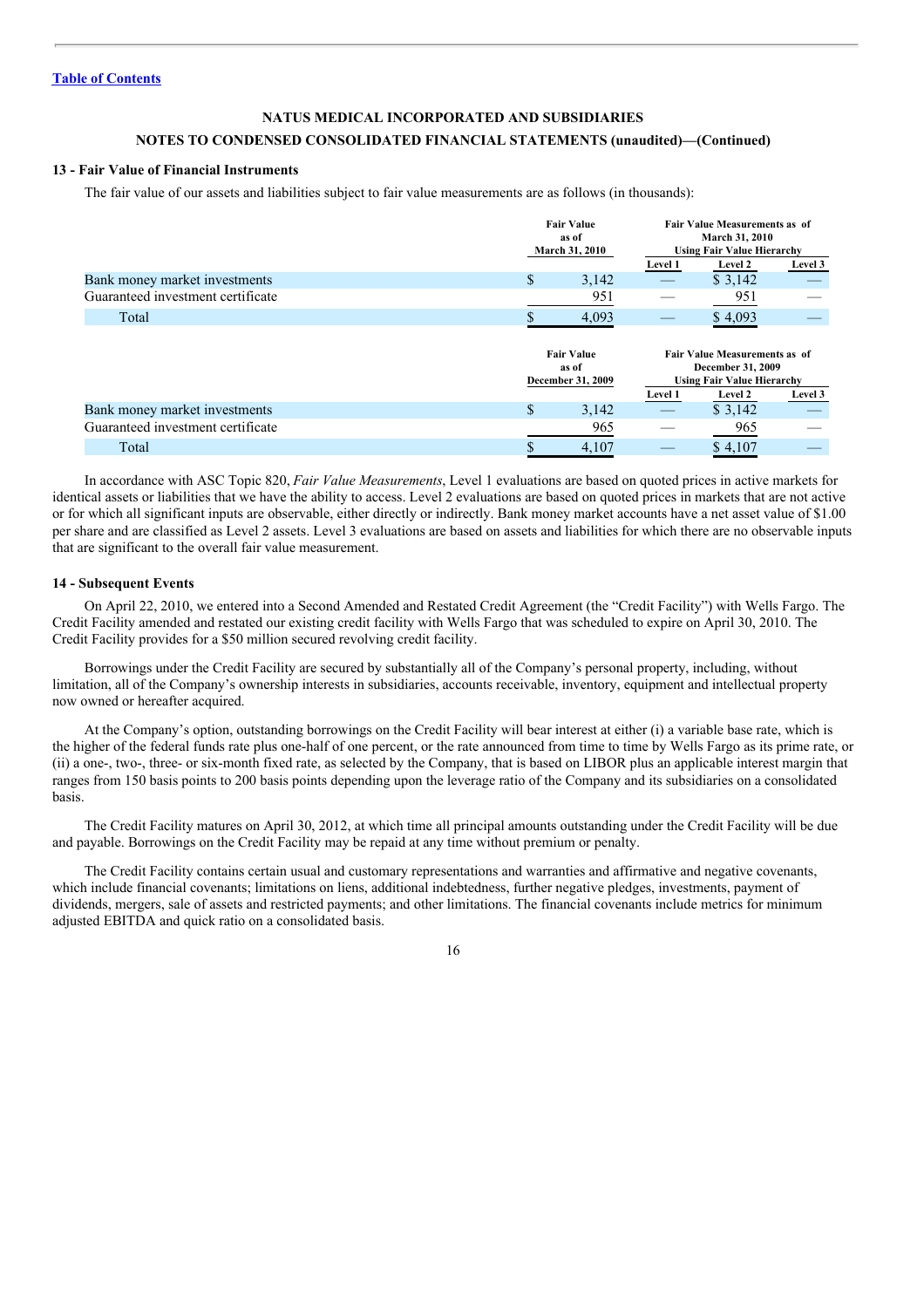## **ITEM 2. Management's Discussion and Analysis of Financial Condition and Results of Operations**

*Natus®, AABR®, ABaer®, ALGO®, AOAE®, AuDX®, Balance Manager®, Balance Master®, Biliband®, Bio-logic®, Ceegraph®, CHAMP®, Cochlea Scan®, Cool Cap®, Ear Couplers®, Echo Screen®, EquiTest®, Fischer-Zoth®, Flexicoupler®, Gumdrop®, Keypoint®, Keypoint AU®, Keypoint EU® ,and Keypoint JP®, MASTER®, Navigator®, Neatnick®, neoBLUE®, Neuromax®, NeuroWorks®, Oxydome®, Sleeprite®, Sleepscan®, Smart Scale®, Tootsweet®, Traveler®, Warmette® and VAC PAC® are registered* trademarks of Natus Medical Incorporated and its subsidiaries. Accuscreen™, Bili Lite Pad™, Bili-Lite™, Biomark™, Circumstraint™, *Coherence™, Deltamed™, inVision™, MiniMuf s™, Neometrics™ and Smartpack™ are non-registered trademarks of Natus and its subsidiaries. Solutions for Newborn CareSM is a non-registered service mark of Natus.*

#### *Overview*

The following Management's Discussion and Analysis of Financial Condition and Results of Operations ("MD&A") supplements the MD&A in the Annual Report on Form 10-K for the year ended December 31, 2009 of Natus Medical Incorporated ("Natus," "we," "us," or "our Company"), and presumes that readers have read or have access to the discussion and analysis in our Annual Report. Management's discussion and analysis should be read in conjunction with our condensed consolidated financial statements and accompanying footnotes, the discussion of certain risks and uncertainties contained in Part II, Item 1A of this report, and the cautionary information regarding forward-looking statements at the end of this section. MD&A includes the following sections:

- **Our Business.** A general description of our business;
- **2010 First Quarter Overview.** A summary of key information concerning the financial results for the three months ended March 31, 2010;
- **Application of Critical Accounting Policies.** A discussion of the accounting policies that are most important to the portrayal of our financial condition and results of operations and that require significant estimates, assumptions, and judgments;
- **Results of Operations.** An analysis of our results of operations for the periods presented in the financial statements;
- **Liquidity and Capital Resources.** An analysis of capital resources, sources and uses of cash, investing and financing activities, off-balance sheet arrangements, contractual obligations and interest rate hedging;
- **Recent Accounting Pronouncements.** See Note 1 to our Condensed Consolidated Financial Statements for a discussion of new accounting pronouncements that affect us; and
- **Cautionary Information Regarding Forward-Looking Statements.** Cautionary information about forward-looking statements.

#### *Our Business*

Natus is a leading provider of healthcare products used for the screening, detection, treatment, monitoring and tracking of common medical ailments in newborn care, hearing impairment, neurological dysfunction, epilepsy, sleep disorders, and balance and mobility disorders. Product offerings include computerized neurodiagnostic systems for audiology, neurology, polysomnography, and neonatalogy, as well as newborn care products such as hearing screening systems, phototherapy devices for the treatment of newborn jaundice, headcooling products for the treatment of brain injury in newborns, and software systems for managing and tracking disorders and diseases for public health laboratories.

We have completed a number of acquisitions since 2003, consisting of either the purchase of a company, substantially all of the assets of a company, or individual products or product lines. The businesses we have acquired are Neometrics in 2003, Fischer-Zoth in 2004, Bio-logic, Deltamed, and Olympic Medical in 2006, Xltek in 2007, Sonamed, Schwarzer Neurology, and Neurocom in 2008, and Hawaii Medical and Alpine Biomed in 2009.

#### *Product Families*

We categorize our products into the following product families, which are more fully described in our Annual Report on Form 10-K for the year ended December 31 2009:

• **Hearing** – Includes products for newborn hearing screening and diagnostic hearing assessment.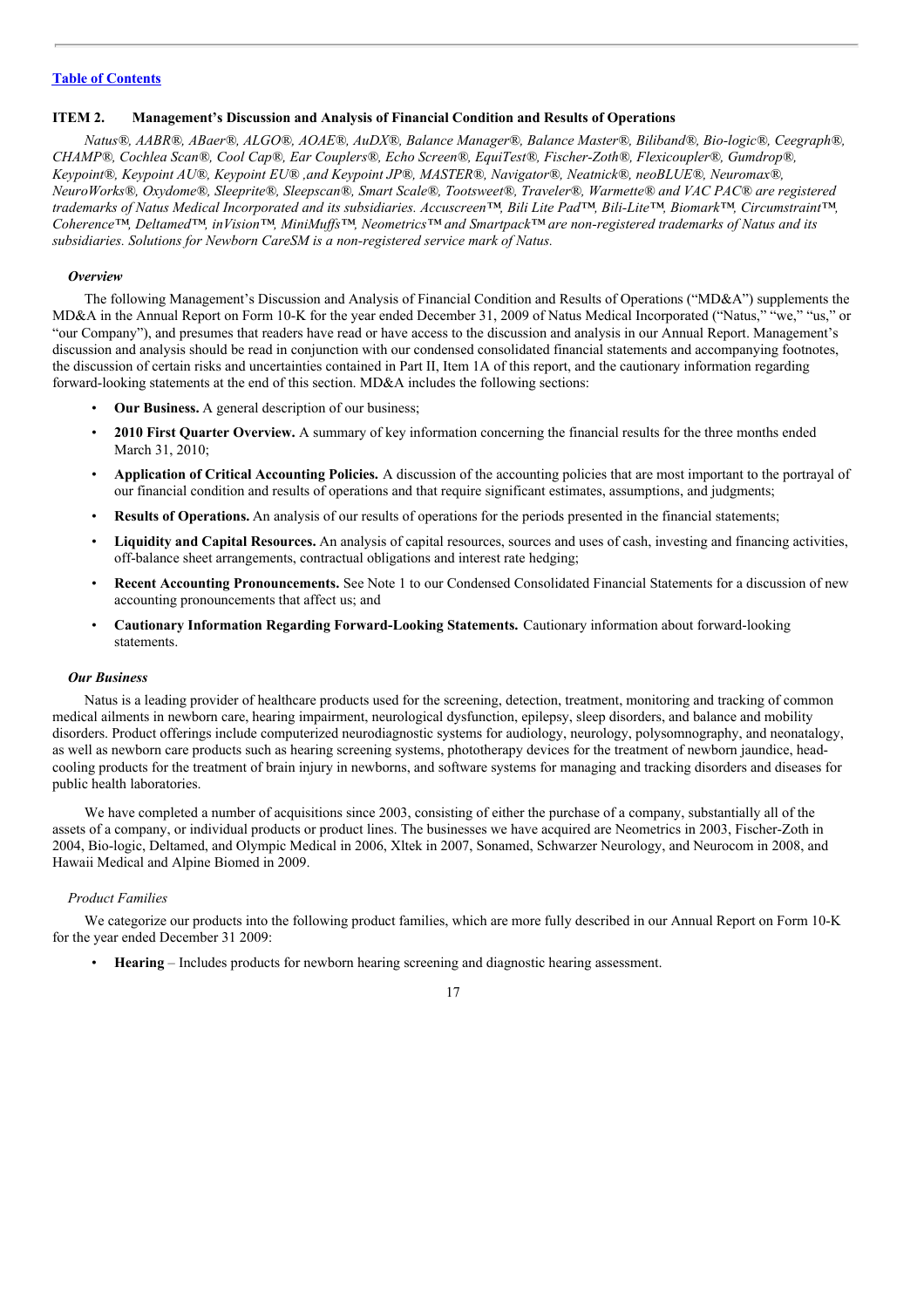- **Monitoring Systems for Neurology** *–* Includes products for diagnostic electroencephalography ("EEG"), diagnostic sleep analysis ("PSG"), electromyography ("EMG"), intra-operative monitoring ("IOM"), newborn brain monitoring, and assessment of balance and mobility disorders.
- **Newborn Care** Includes products for the treatment of brain injury and jaundice in newborns.

#### *Segment and Geographic Information*

We operate in one reportable segment in which we provide healthcare products used for the screening, detection, treatment, monitoring and tracking of common medical ailments in newborn care, hearing impairment, neurological dysfunction, epilepsy, sleep disorders and balance and mobility disorders.

Our end-user customer base includes hospitals, clinics, laboratories, physicians, nurses, audiologists, and governmental agencies. Most of our international sales are to distributors who resell our products to end-users or sub-distributors.

Information regarding our sales and long-lived assets in the U.S. and in countries outside the U.S. is contained in Note 12–*Segment, Customer and Geographic Information* of our condensed consolidated financial statements included in this report.

#### *Revenue by Product Category*

We generate our revenue either from sales of Devices and Systems, which are generally non-recurring, and from related Supplies and Services, which are generally recurring. The products that are attributable to these categories are described in our Annual Report on Form 10-K for the year ended December 31, 2009. Revenue from Devices and Systems and Supplies and Services, as a percent of total revenue for the three months ended March 31, 2010 and 2009 is as follows:

|                       | <b>Three Months Ended</b><br>March 31, |         |
|-----------------------|----------------------------------------|---------|
|                       | 2010                                   | 2009    |
| Devices and Systems   | 64%                                    | 58%     |
| Supplies and Services | 34%                                    | 40%     |
| Other                 | $2\%$                                  | $2\%$   |
| Total                 | 100%                                   | $100\%$ |

During the three months ended March 31, 2010 and 2009, no single customer or foreign country contributed to more than 10% of revenue, and revenue from services was less than 10% of revenue.

#### *2010 First Quarter Overview*

We incurred a net loss of \$303,000, or  $\$(0.01)$  per diluted share, for the first quarter of 2010, compared with net income of \$787,000, or \$0.03 per diluted share, for the first quarter of 2009. The net loss for the 2010 period included a restructuring charge of \$3.0 million or \$(0.07) per diluted share to eliminate redundant costs resulting from our acquisition of Alpine Biomed.

Our operating results for the first quarter of 2009 were adversely affected by the severe worldwide economic downturn that began to impact our business in late 2008 and from which we began to recover in the second half of 2009. This recovery continued during the first quarter of 2010. Our revenue increased 47% to \$49.2 million in the first quarter ended March 31, 2010, compared to \$33.4 million reported in the comparable quarter of the previous year. The increase in revenue in the first quarter of 2010 was primarily attributable to our acquisitions of Alpine Biomed and Hawaii Medical; in addition, revenue from our existing product lines increased 22% in the 2010 period, including a significant increase in revenue from our neurology diagnostic devices and systems.

#### *Application of Critical Accounting Policies*

We prepare our financial statements in accordance with accounting principles generally accepted in the United States of America ("GAAP"). In so doing, we must often make estimates and use assumptions that can be subjective, and, consequently, our actual results could differ from those estimates. For any given individual estimate or assumption we make, there may also be other estimates or assumptions that are reasonable.

We believe that the following critical accounting policies require the use of significant estimates, assumptions, and judgments. The use of different estimates, assumptions, or judgments could have a material affect on the reported amounts of assets, liabilities, revenue, expenses, and related disclosures as of the date of the financial statements and during the reporting period:

Revenue recognition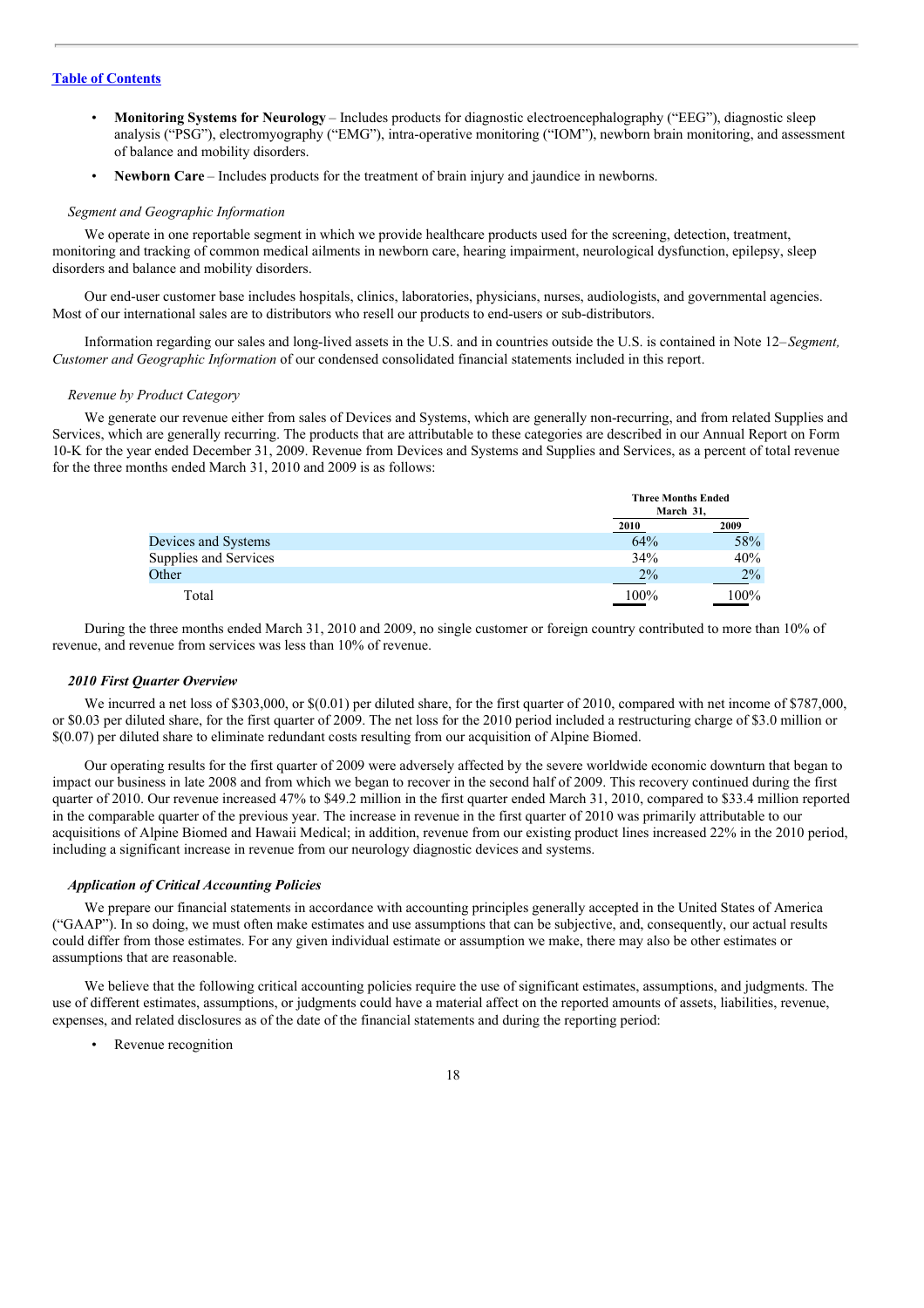- Allowance for doubtful accounts
- Inventory is carried at the lower of cost or market value
- Carrying value of intangible assets and goodwill
- Liability for product warranties
- Share-based compensation

These critical accounting policies are described in more detail in our Annual Report on Form 10-K for the year ended December 31, 2009, under Item 7, *Management's Discussion and Analysis of Financial Condition and Results of Operations*. Other than as noted in Note 1 of the Notes to Consolidated Financial Statements (unaudited) contained in Item 1 of this quarterly report on Form 10-Q addressing changes to our policies for revenue recognition, there have been no changes to these policies during the three months ended March 31, 2010.

## *Results of Operations*

The following table sets forth, for the periods indicated selected consolidated statements of operations data as a percentage of total revenue. Our historical operating results are not necessarily indicative of the results for any future period.

|                                               | <b>Three Months Ended</b> |           |
|-----------------------------------------------|---------------------------|-----------|
|                                               | March 31,<br>2010         | 2009      |
| Revenue                                       | 100.0%                    | $100.0\%$ |
| Cost of revenue                               | 39.8                      | 39.1      |
| Gross profit                                  | 60.2                      | 60.9      |
| Operating expenses:                           |                           |           |
| Marketing and selling                         | 28.0                      | 30.0      |
| Research and development                      | 10.4                      | 11.1      |
| General and administrative                    | 22.2                      | 16.5      |
| Total operating expenses                      | 60.6                      | 57.6      |
| Income (loss) from operations                 | (0.4)                     | 3.3       |
| Other income (expense), net                   | (0.1)                     | 0.4       |
| Income (loss) before provision for income tax | (0.5)                     | 3.7       |
| Provision for income tax                      | 0.1                       | 1.3       |
| Net income (loss)                             | $(0.6)\%$                 | 2.4%      |
|                                               |                           |           |

We acquired Hawaii Medical in July 2009 and Alpine Biomed in September 2009. Where significant, we have noted the impact of these acquisitions on our results of operations for the three months ended March 31, 2010, as compared to the same period in 2009.

## *Three Months Ended March 31, 2010 and 2009*

Our revenue increased 47%, or \$15.8 million, to \$49.2 million for the three month period ended March 31, 2010 compared to \$33.4 million in the comparable 2009 period. Revenue of Alpine Biomed contributed to \$7.4 million of the increase, while revenue from our hearing products increased by \$2.3 million to \$17.9 million, and revenue from our neurology products other than from Alpine Biomed increased \$4.1 million to \$14.7 million.

Revenue from devices and systems increased \$11.9 million, or 61%, to \$31.4 million in the three months ended March 31, 2010, compared to \$19.5 million in the same period in 2009. Revenue from Alpine Biomed contributed to \$6.6 million of the increase, while revenue from our hearing products contributed to \$2.8 million of the increase and revenue from our other neurology products contributed to \$2.4 million of the increase. Revenue from devices and systems was 64% of total revenue in the three months ended March 31, 2010 compared to 58% of total revenue for the first quarter of 2009.

Revenue from supplies and services increased 27%, or \$3.6 million, to \$16.9 million in the first quarter of 2010 compared to \$13.3 million in the same period in 2009. In the 2010 first quarter, revenue from hearing screening and neurology supplies increased by \$2.6 million and newborn care supplies increased by \$849,000. Revenue from supplies and services was 34% of total revenue in the three months ended March 31, 2010 compared to 40% of total revenue for the first quarter of 2009.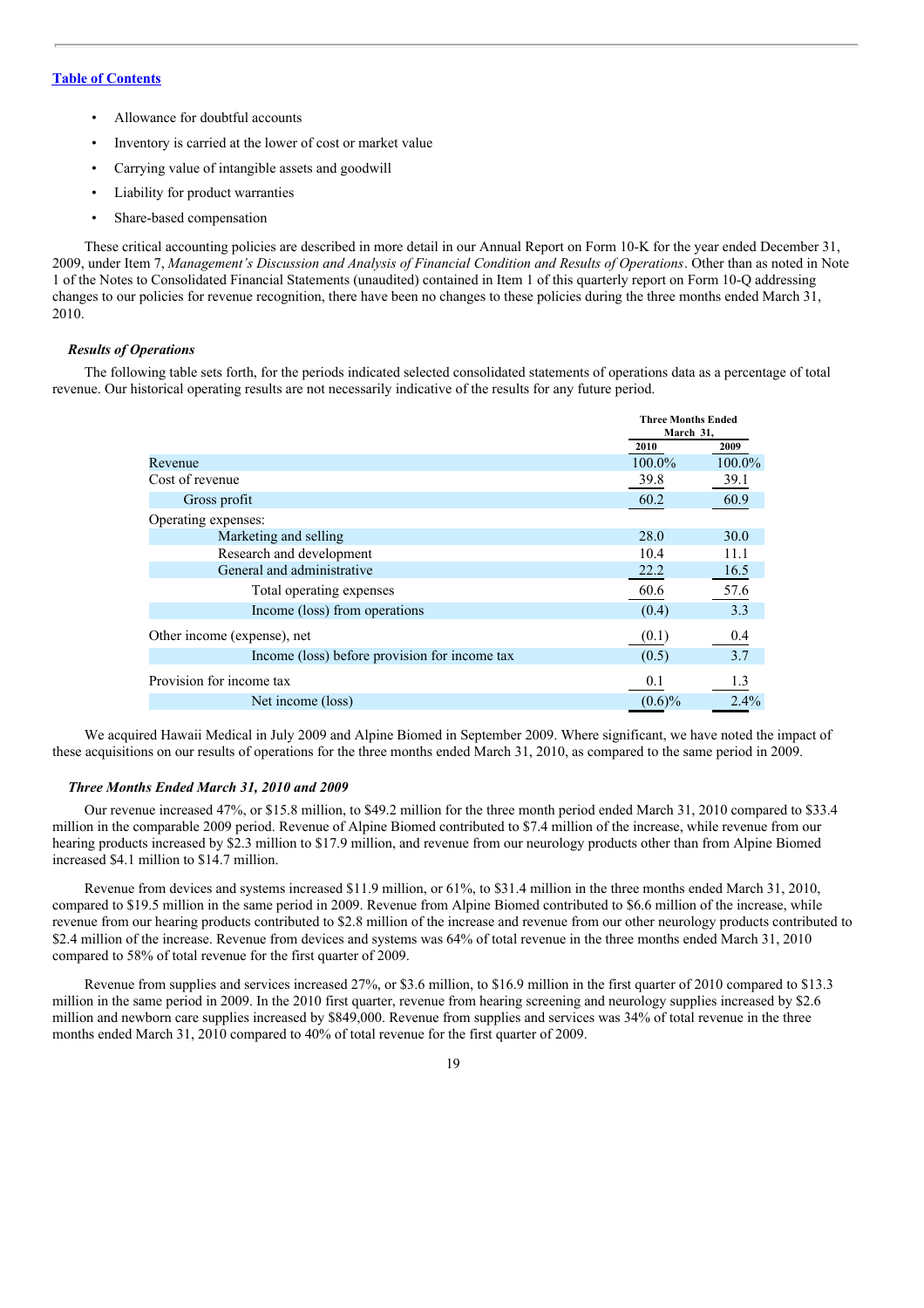Revenue from sales outside the U.S. increased 106%, or \$11.0 million, to \$21.4 million in the first quarter of 2010 compared to \$10.4 million for the same period in 2009. Revenue from Alpine Biomed contributed to \$6.7 million of the increase in international revenue, while revenue from our hearing screening devices increased 107% or \$2.0 in international markets. Revenue from supplies and services, exclusive of Alpine Biomed, increased by \$1.0 million or 34%, in international markets.

Gross profit as a percentage of revenue was 60.2% for the three months ended March 31, 2010 compared to 60.9% for the respective period in 2009.

Total operating costs increased by \$10.6 million or 55%, to \$29.8 million in the three months ended March 31, 2010, compared to \$19.2 million in the same period in 2009. The operations of Alpine Biomed contributed to \$4.9 million of the increase. We also recorded a restructuring charge of \$3.0 million in the first quarter of 2010 for which there was no comparable cost in 2009. The net increase in total operating costs from factors other than the foregoing was primarily attributable to increases in employee compensation and outside consulting costs to support the increase in revenue.

Marketing and selling expenses increased \$3.8 million, or 38%, to \$13.8 million in the three months ended March 31, 2010, compared to \$10.0 million in the same period in 2009. The expenses of Alpine Biomed contributed to \$2.4 million of the increase. The remainder of the increase was primarily attributable to higher sales commission costs associated with the increase in our revenue.

Research and development expenses increased \$1.4 million, or 38%, to \$5.1 million for the three months ended March 31, 2010, compared to \$3.7 million in the same period of 2009. The operations of Alpine Biomed contributed to \$1.7 million of the increase, while other research and development expenses were approximately 8% lower in the first quarter of 2010 compared to the same period in 2009, reflecting the impact of lower outside service costs.

General and administrative expenses increased \$5.4 million, or 98%, to \$10.9 million in the three months ended March 31, 2010, compared to \$5.5 million in the same period in 2009. The operations of Alpine Biomed contributed to \$1.3 million of the increase. We also recorded a \$3.0 million restructuring charge for which there was no similar charge in the first quarter of 2009. Other general and administrative expenses exclusive of those associated with Alpine Biomed and restructuring costs, were \$1.0 million higher in the 2010 first quarter compared to the same period in 2009, which resulted primarily from increased payroll, related benefit costs, and outside consulting services.

Other income or expense, net, consists of investment income from our investment portfolio, interest expense, net currency exchange gains and losses, and other miscellaneous income and expenses. We reported net other expense of \$54,000 in the three months ended March 31, 2010, compared to net other income of \$126,000 in the same period in 2009. During the 2010 period rates of interest earned on our investment portfolio were lower and this was coupled with foreign currency exchange losses generated from the strengthening dollar against the euro.

We recorded a provision for income taxes of \$41,000 in the three months ended March 31, 2010, compared to \$442,000 in the same period in 2009. Although we reported a loss before provision for income tax of \$262,000 in the 2010 period, a tax benefit at an approximate 35% rate was offset by discrete tax adjustments. Our effective tax rate in the 2009 period was 36%. Because deferred tax assets and liabilities of Xltek are revalued to the Canadian Dollar and the net change in value is reported as a component of our tax provision, we may have increased volatility in our effective tax rate in the future.

## *Liquidity and Capital Resources*

Liquidity is our ability to generate sufficient cash flows from operating activities to meet our obligations and commitments. In addition, liquidity includes the ability to obtain appropriate financing and to raise capital. Therefore, liquidity cannot be considered separately from capital resources that consist of our current funds and the potential to increase those funds in the future. We plan to use these resources in meeting our commitments and in achieving our business objectives.

As of March 31, 2010, we had cash, cash equivalents, and short-term investments of \$39.4 million, stockholders' equity of \$243.4 million, and working capital of \$76.6 million, compared with cash, cash equivalents, and short-term investments of \$33.5 million, stockholders' equity of \$243.2 million, and working capital of \$75.0 million as of December 31, 2009.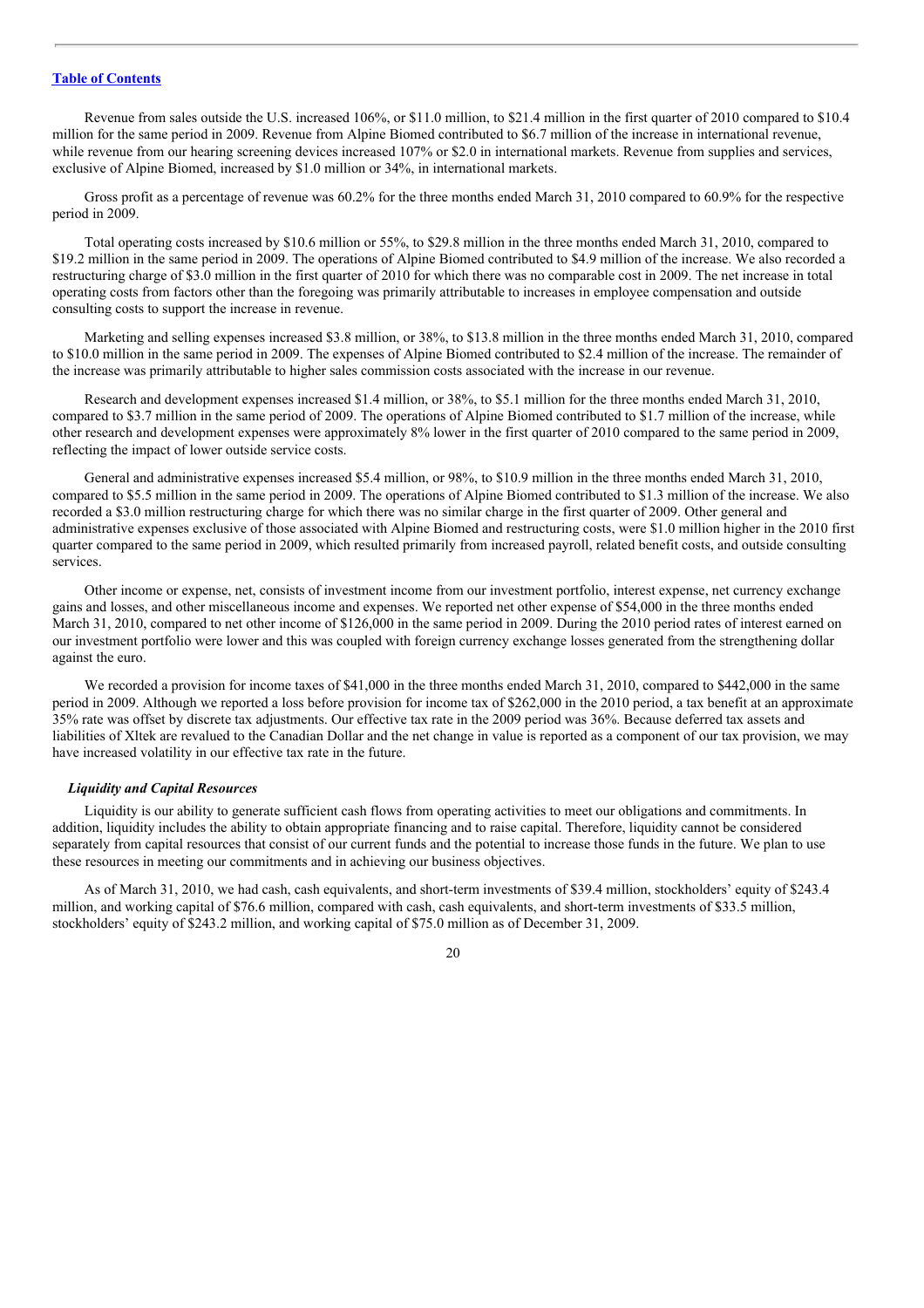We believe that our current cash and cash equivalents and any cash generated from operations will be sufficient to meet our ongoing operating and capital requirements for the foreseeable future. We completed two acquisitions in 2009 including Alpine Biomed at the end of the third quarter, four acquisitions in 2008, one in 2007, and three in 2006. We intend to continue to acquire additional technologies, products, or businesses and these acquisitions could be significant. These actions would likely affect our future capital requirements and the adequacy of our available funds. In order to finance future acquisitions, we may be required to raise additional funds through public or private financings, strategic relationships or other arrangements. Any equity financing may be dilutive to stockholders, and debt financing, if available, may involve restrictive covenants and increase our cost of capital.

At March 31, 2010 we had a \$25 million revolving credit facility with Wells Fargo Bank, National Association ("Wells Fargo") which we increased to a \$50 million facility as of April 22, 2010. The revolving credit facility contains covenants, including covenants relating to liquidity and other financial measurements, and provides for events of default, including failure to pay any interest when due, failure to perform or observe covenants, bankruptcy or insolvency events and the occurrence of a material adverse effect. We have granted Wells Fargo a security interest in substantially all of our assets. We did not draw on the facility during the first quarter of 2010 or during 2009. We have no other significant credit facilities.

Global capital markets have been, and may continue to be, disrupted and volatile. The cost and availability of equity and debt funding has been and may continue to be adversely affected by illiquid capital and credit markets. Some lenders have reduced or, in some cases, ceased to provide funding to borrowers. We believe that we have adequate liquidity to meet our present needs. Turbulence in the United States and international financial markets, however, could adversely affect the cost and availability of financing to us in the future and limit our ability to acquire products, other assets, or businesses.

Cash provided by operations increased by \$827,000 for the three months ended March 31, 2010 to \$7.4 million, compared to \$6.6 million for the same period in 2009. The sum of our net income and certain non-cash expense items, such as reserves, depreciation and amortization, and share based compensation was approximately \$3.2 million in the 2010 period, compared to \$5.0 million in 2009. The overall impact of changes in certain operating assets and liabilities on total operating cash flows resulted in a cash inflow of \$4.2 million and \$1.6 million in 2010 and 2009, respectively. In particular, our cash flow from operations in the first quarter of 2010 was positively affected by our reduction of accounts receivable of \$7.1 million compared to the positive impact of \$4.8 million from the reduction of accounts receivable in the first quarter of 2009.

Cash used in investing activities was \$1.2 million for the three months ended March 31, 2010, compared to \$2.4 million for the same period in 2009. We used \$1.2 million and \$1.4 million of cash to acquire property and equipment, during the three months ended March 31, 2010 and 2009, respectively. We did not record any internal use software development costs in 2010, compared with \$174,000 in 2009.

Cash provided by financing activities was \$178,000 in the three months ended March 31, 2010, compared to \$39,000 used in financing activities in the same period of 2009. We received cash from sales of our stock pursuant to our stock options and our employee stock purchase plan in the amount of \$168,000 and \$5,000 in the three months ended March 31, 2010 and 2009, respectively. In 2010, we realized an excess tax benefit of \$55,000 on the exercise of employee stock options, with no comparable excess tax benefit in the first quarter of 2009. In 2010, this amount was recorded as an increase to stockholders' equity.

Our future liquidity and capital requirements will depend on numerous factors, including the:

- Extent to which we make acquisitions;
- Amount and timing of revenue;
- Extent to which our existing and new products gain market acceptance;
- Cost and timing of product development efforts and the success of these development efforts;
- Cost and timing of marketing and selling activities; and
- Availability of borrowings under line of credit arrangements and the availability of other means of financing.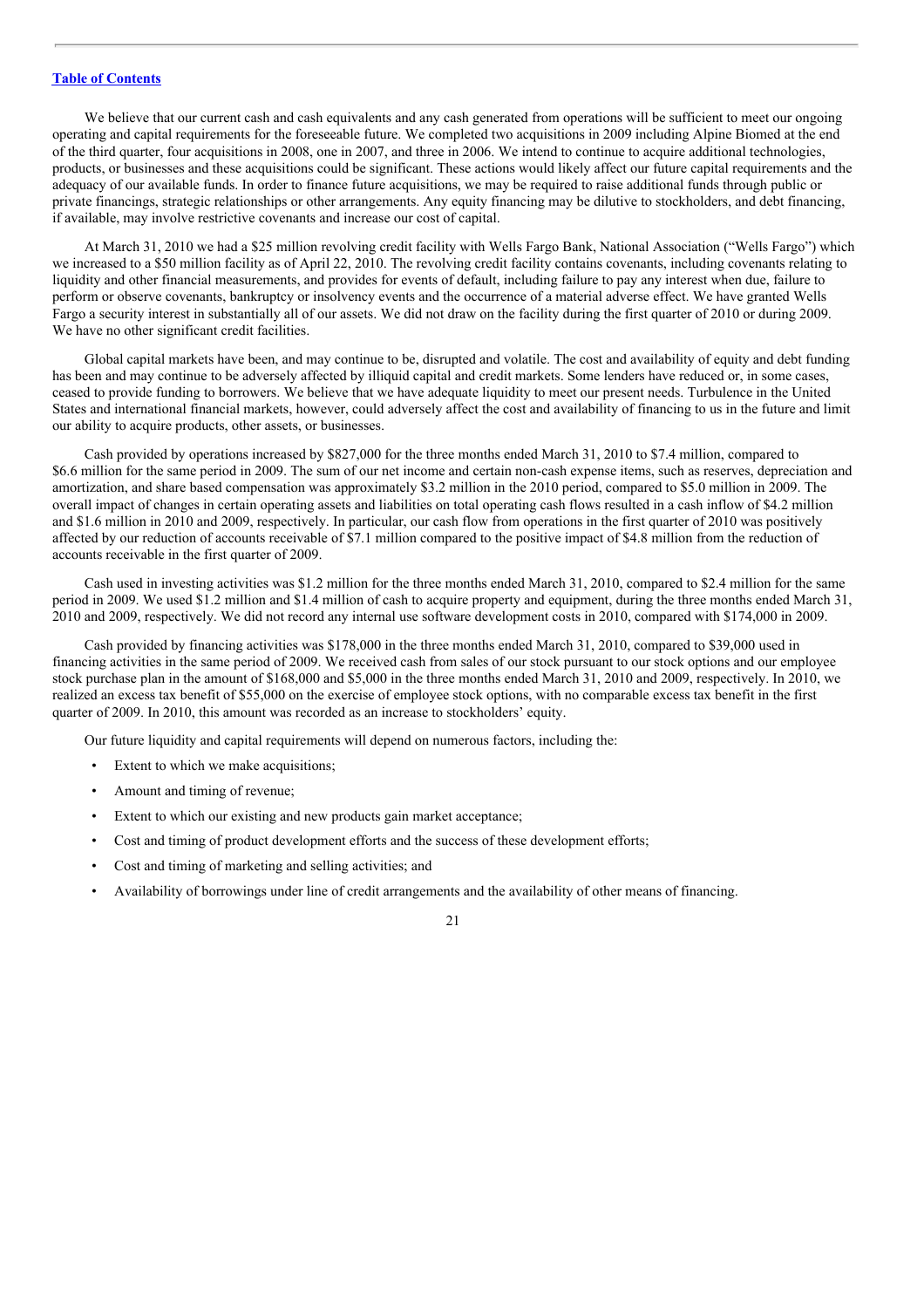## *Commitments and Contingencies*

In the normal course of business, we enter into obligations and commitments that require future contractual payments. The commitments primarily result from firm, noncancellable purchase orders placed with contract vendors that manufacture some of the components used in our medical devices and related disposable supply products, as well as commitments for leased office, manufacturing, and warehouse facilities. There have been no material changes to the table of contractual obligations presented in Item 7, *Management's Discussion and Analysis of Financial Condition and Results of Operations*, of our Annual Report on Form 10-K for the year ended December 31, 2009.

Under our bylaws, we have agreed to indemnify our officers and directors for certain events or occurrences arising as a result of the officer or director serving in such capacity. We have a directors' and officers' liability insurance policy that limits our exposure and enables us to recover a portion of any amounts paid resulting from the indemnification of our directors and officers. In addition, we enter into indemnification agreements with other parties in the ordinary course of business. We believe the estimated fair value of these indemnification agreements is minimal and we have not recorded a liability for these agreements.

#### *Recent Accounting Pronouncements*

See Note 1 to our Condensed Consolidated Financial Statements for a discussion of new accounting pronouncements that affect us.

#### *Cautionary Information Regarding Forward Looking Statements*

This report contains forward-looking statements within the meaning of Section 27A of the Securities Act of 1933 and Section 21E of the Securities Exchange Act of 1934 about Natus Medical Incorporated. These statements include, among other things, statements concerning our expectations, beliefs, plans, intentions, future operations, financial condition and prospects, and business strategies. The words "may," "will," "continue," "estimate," "project," "intend," "believe," "expect," "anticipate," and other similar expressions generally identify forward-looking statements. Forward-looking statements in this Item 2 include, but are not limited to, statements regarding the following: our effective tax rate for 2010, our expectation that the reduction in capital equipment purchases has stabilized and will not further deteriorate, our expectation regarding expansion of our international operations, our expectations regarding our new products, the sufficiency of our current cash, cash equivalents, and short-term investment balances, and any cash generated from operations to meet our ongoing operating and capital requirements for the foreseeable future and our intent to acquire additional *technologies, products, or businesses.*

Forward-looking statements are not guarantees of future performance and are subject to substantial risks and uncertainties that could cause the actual results predicted in the forward-looking statements as well as our future financial condition and results of operations to differ materially from our historical results or currently anticipated results. Investors should carefully review the information contained under the caption "Risk Factors" contained in Part II, Item 1A of this report for a description of risks and uncertainties. All forward-looking statements are based on information available to us on the date hereof, and we assume no obligation to update forward*looking statements.*

## **ITEM 3. Quantitative and Qualitative Disclosures about Market Risk**

We develop products in the U.S., Canada, and Europe and sell those products primarily in the U.S., Europe and Asia. As a result, our financial results could be affected by factors such as changes in foreign currency exchange rates or weak economic conditions in foreign markets. Most of our sales in Europe and Asia are denominated in U.S. dollars and Euros, and with the acquisition of Xltek in November 2007, a small portion of our sales are now denominated in Canadian dollars. As our sales in currencies other than the U.S. dollar increase, our exposure to foreign currency fluctuations may increase.

In addition, changes in exchange rates also may affect the end-user prices of our products compared to those of our foreign competitors, who may be selling their products based on local currency pricing. These factors may make our products less competitive in some countries.

If the U.S. dollar uniformly increased or decreased in strength by 10% relative to the currencies in which our sales were denominated, our net income would have correspondingly increased or decreased by an immaterial amount for the three months ended March 31, 2010. Our interest income is sensitive to changes in the general level of interest rates in the U.S. However, because recent market conditions have resulted in historically low rates of return on our investments, a hypothetical decrease of 10% in market interest rates would not result in a material decrease in interest income earned on our investments held as of March 31, 2010.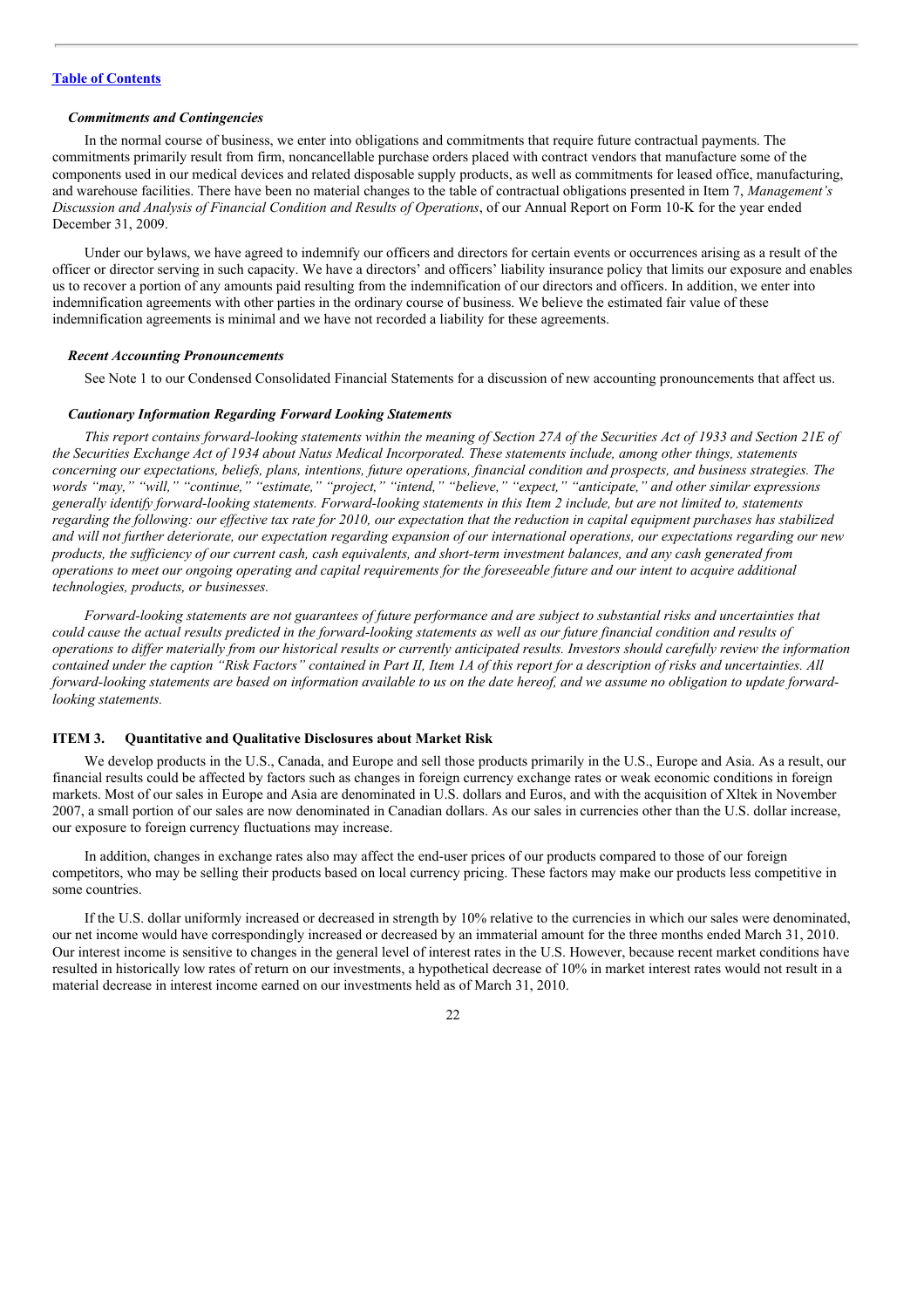When able, we invest excess cash in bank money-market funds or discrete short-term investments. The fair value of short-term investments and cash equivalents ("investments") is sensitive to changes in the general level of interest rates in the U.S., and the fair value of these investments will fall if market interest rates increase. However, since we generally have the ability to hold these investments to maturity, these declines in fair value may never be realized. If market interest rates were to increase by 10% from levels at March 31, 2010, the fair value of our investments would decline by an immaterial amount.

All of the potential changes noted above are based on sensitivity analyses performed on our financial position as of March 31, 2010. Actual results may differ as our analysis of the effects of changes in interest rates does not account for, among other things, sales of securities prior to maturity and repurchase of replacement securities, the change in mix or quality of the investments in the portfolio, and changes in the relationship between short-term and long-term interest rates.

#### **ITEM 4. Controls and Procedures**

#### *Evaluation of Disclosure Controls and Procedures*

Under the rules of the Securities and Exchange Commission, "disclosure controls and procedures" are controls and other procedures that are designed to ensure that information required to be disclosed in the reports that we file or submit under the Securities Exchange Act of 1934 is recorded, processed, summarized and reported within the time periods specified in the rules and forms of the Securities and Exchange Commission. Disclosure controls and procedures include, without limitation, controls and procedures designed to ensure that information required to be disclosed by us in our reports that we file or submit under the Securities Exchange Act of 1934 is accumulated and communicated to our management, including our chief executive officer and chief financial officer, as appropriate, to allow timely decisions regarding required disclosure.

Our management, with the participation of our chief executive officer and our chief financial officer, has evaluated the effectiveness of our disclosure controls and procedures as of March 31, 2010. Our chief executive officer and chief financial officer determined that as of March 31, 2010 our disclosure controls and procedures were effective for the purpose set forth above.

#### *Changes in Internal Control over Financial Reporting*

Under the rules of the Securities and Exchange Commission, "internal control over financial reporting" is defined as a process designed by, or under the supervision of, an issuer's principal executive and principal financial officers, and effected by the issuer's board of directors, management and other personnel, to provide reasonable assurances regarding the reliability of financial reporting and the preparation of financial statements for external purposes in accordance with generally accepted accounting principles.

There was no change in our internal control over financial reporting that occurred during the fiscal quarter ended March 31, 2010, that has materially affected, or is reasonably likely to materially affect, our internal control over financial reporting.

## **PART II. OTHER INFORMATION**

## **ITEM 1. Legal Proceedings**

We may from time to time become a party to various legal proceedings or claims that arise in the ordinary course of business. Our management reviews these matters if and when they arise and believes that the resolution of any of these matters will not have a significant adverse effect on our financial condition.

## **ITEM 1A. Risk Factors**

## We have completed a number of acquisitions and expect to complete additional acquisitions in the future. There are numerous risks *associated with acquisitions and we may not achieve the expected benefit of any of our acquisitions*

Our acquisitions of products, technology assets, or businesses may have a negative impact on our business if we fail to achieve the anticipated financial, strategic, and other benefits of acquisitions or investments, and our operating results may suffer because of this.

Our significant acquisitions are as follows: Neometrics in 2003; Fischer-Zoth in 2004; Bio-logic, Deltamed, and Olympic in 2006; Xltek in 2007; Sonamed, Schwarzer Neurology, and Neurocom in 2008; and Hawaii Medical and Alpine Biomed in 2009.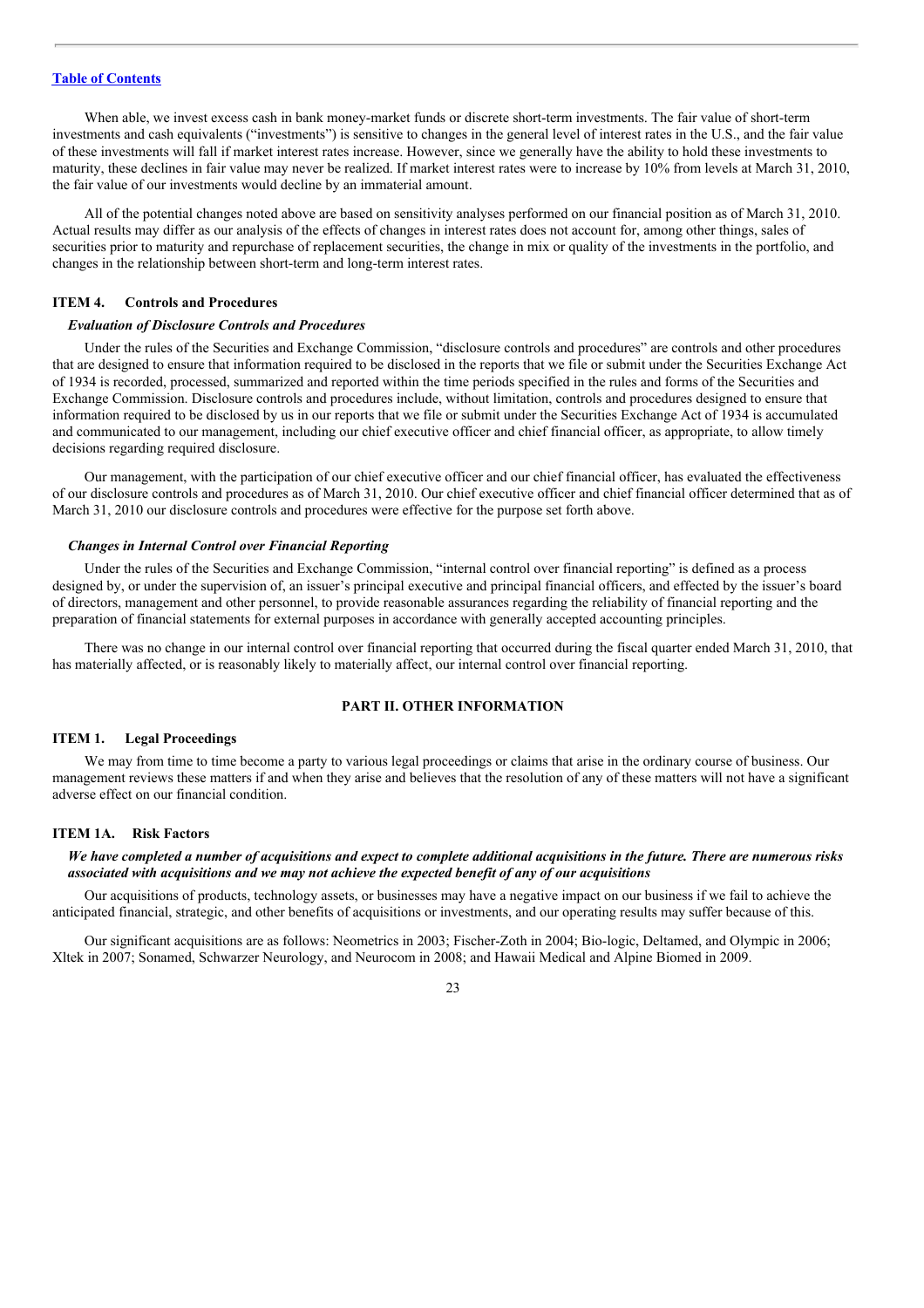We expect to continue to pursue opportunities to acquire other businesses in future periods. The acquisitions that we have completed may not result in improved operating results for us, or in our achieving a financial condition superior to that which we would have achieved had we not completed them. Our results of operations may be adversely impacted by costs associated with our acquisitions, including onetime charges associated with restructurings. For example, in our acquisition of Alpine Biomed we agreed to pay certain earn-out consideration if Alpine Biomed achieved a target level of revenue for 2009. We advised the former stockholders of Alpine Biomed that we do not believe that the target level of revenue was achieved, but these stockholders have contested the manner in which we calculated the Alpine Biomed revenue. Any additional payments that may be required to the former Alpine Biomed stockholders would be recorded as an expense in the period that we become obligated to make such payments. Further, our acquisitions could fail to produce the benefits that we anticipate, or could have other adverse effects that we currently do not foresee. In addition, some of the assumptions that we have relied upon, such as achievement of operating synergies, may not be realized. In this event, one or more of the acquisitions could result in reduced earnings of Natus as compared to the earnings that would have been achieved by Natus if the acquisition had not occurred.

We have incurred indebtedness to fund some of our acquisitions. The use of debt to fund our acquisitions may have an adverse impact on our liquidity and cause us to place more reliance on cash flow from operations for our liquidity. If our cash flow from operations is not sufficient for our needs, our business could be adversely affected. If we are required to seek additional external financing to support our need for cash to fund future acquisitions, we may not have access to financing on terms that are acceptable to us, or at all. Alternatively, we may feel compelled to access additional financing on terms that are dilutive to existing holders of our common stock or that include covenants that restrict our business, or both. If the recent lack of liquidity in credit markets persists into the future, our ability to obtain debt financing for future acquisitions may be impaired.

If we fail to successfully manage the combined operations of Natus and the businesses we have acquired, we may not realize the potential benefits of our acquisitions. Our corporate headquarters are located in San Carlos, California. We also have the following operating divisions: Olympic in Washington; Neurocom in Oregon; Bio-logic in Illinois; Neometrics in New York; Xltek and Stellate in Canada; Alpine Biomed in Denmark; Fischer-Zoth, Schwarzer Neurology, and IT-Med (collectively "Natus Europe") and Alpine Biomed Germany in Germany; and Deltamed and Alpine Biomed France in France. If we fail to manage these disparate operations effectively, our results of operations could be harmed, employee morale could decline, key employees could leave, and customers could cancel existing orders or choose not to place new ones. In addition, we may not achieve the synergies or other benefits of these and future acquisitions that we anticipate. We may encounter the following additional difficulties and delays involved in integrating and managing these operations, and the operations of companies we may acquire:

- Failure of customers to continue using the products and services of the combined company;
- Failure to successfully develop the acquired technology into the desired products or enhancements;
- Assumption of unknown liabilities;
- Failure to understand products or technologies with which we have limited previous experience;
- Failure to compete effectively in new markets;
- Decreased liquidity, restrictive bank covenants, and incremental financing costs associated with debt we may incur to complete future acquisitions; and
- Diversion of the attention of management from other ongoing business concerns.

Our acquisitions of products, technology assets, or businesses may have a negative impact on our business if we fail to achieve the anticipated financial, strategic and other benefits of these acquisitions or investments. In addition, our reported operating results may suffer because of impairment charges incurred to write down the carrying amount of intangible assets, including goodwill, generated as a result of the acquisitions.

#### *Adverse economic conditions in markets in which we operate may harm our business*

Unfavorable changes in U.S. and international economic environments may adversely affect our business and financial results. Economic conditions in the countries in which we operate and sell products worsened and global financial markets subsequently experienced significant volatility and declines throughout much of 2009. We are unable to foresee when, or if, these factors might return to more normal levels. During challenging economic times, and in tight credit markets, our customers may delay or reduce capital expenditures. This could result in reductions in sales of our products, longer sales cycles, difficulties in collection of accounts receivable, slower adoption of new technologies, and increased price competition, all of which could impact our results of operations and financial condition. In addition, we expect these factors will cause us to be more cautious in evaluating potential acquisition opportunities, which could hinder our ability to grow through acquisition while these conditions persist.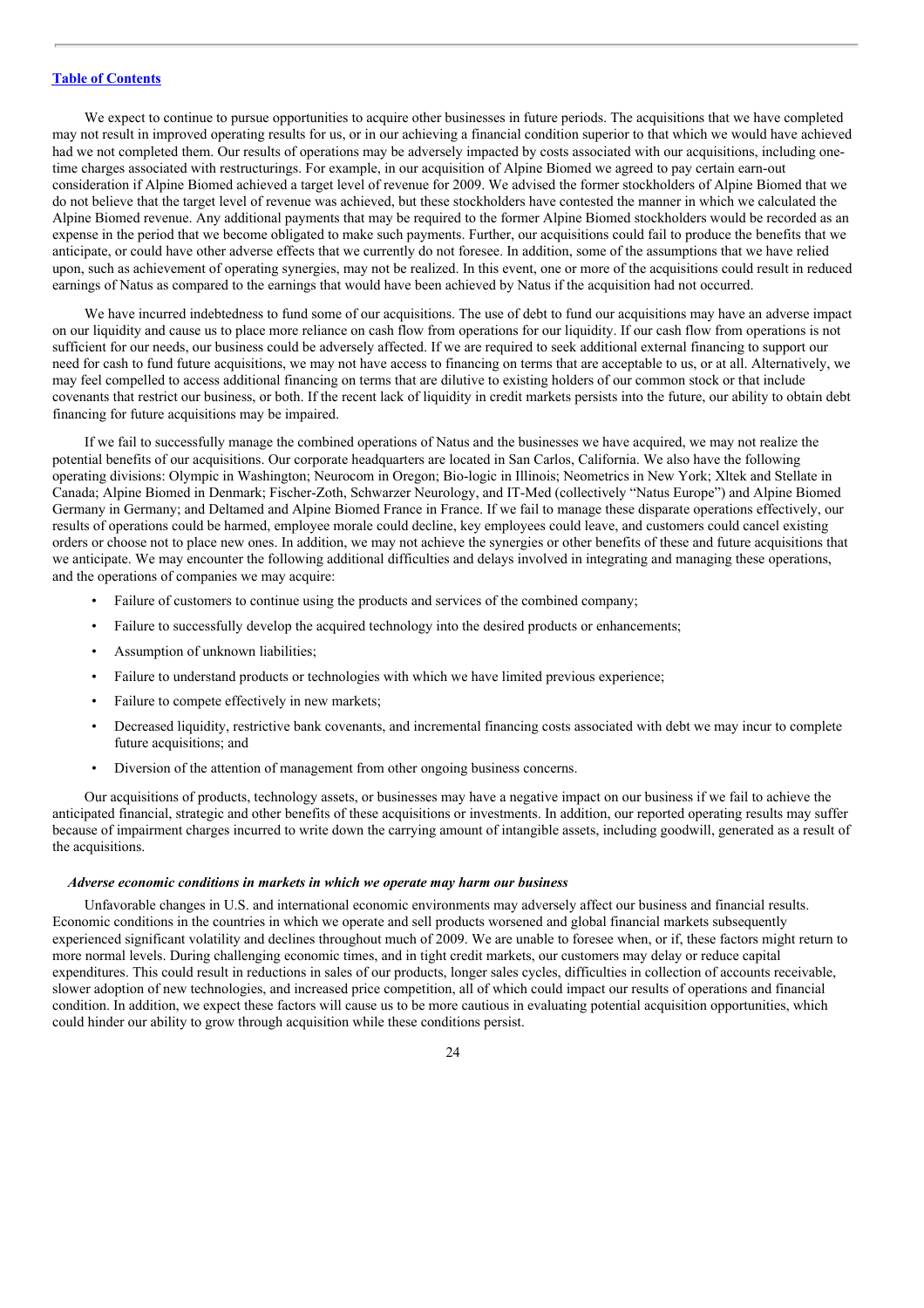## Our growth in recent vears has depended substantially on the completion of acauisitions and we may not be able to complete acquisitions of this nature or of a relative size in the future to support a similar level of growth

The acquisitions that we have completed have been the primary source of our growth in revenue in recent years. We expend considerable effort in seeking to identify attractive acquisition candidates and, upon doing so, to convince the potential target to consider a sale to us and, ultimately, to negotiate mutually agreeable acquisition terms. If we are not successful in these efforts in the future, our growth rate will not increase at a rate corresponding to that which we have achieved in recent years. Further, as we grow larger it will be necessary to complete the acquisition of larger companies and product lines to support a growth similar to that which we have achieved in the past. The market for attractive acquisitions is competitive and others with greater financial resources than we have may be better positioned than we are to acquire desirable targets. Further, we may not be able to negotiate acquisition terms with target companies that will allow us to achieve positive financial returns from the transaction.

## We have initiated changes to our information systems that could disrupt our business and our financial results.

We plan to continuously improve our enterprise resource planning, customer relationship management, and document lifecycle management systems to support the form, functionality, and scale of our business. These types of transitions frequently prove disruptive to the underlying business of an enterprise and may cause us to incur higher costs than we anticipate. Failure to manage a smooth transition to the new systems and the ongoing operations and support of the new systems could materially harm our business operations.

For example, we are currently in the process of implementing the rollout of an enterprise resource planning application ("ERP") in our European operating divisions. Until we have completed this ERP implementation, we will be dependent on multiple platforms. We may experience difficulties in implementing the ERP and we may fail to gain the efficiencies the implementation is designed to produce. The implementation could also be disruptive to our operations, including the ability to timely ship and track product orders to customers, project inventory requirements, manage our supply chain and otherwise adequately service our customers**.**

## Future changes in technology or market conditions could result in adjustments to our recorded asset balance for intangible assets, *including goodwill, resulting in additional charges that could significantly impact our operating results*

Our balance sheet includes significant intangible assets, including goodwill and other acquired intangible assets. The determination of related estimated useful lives and whether these assets are impaired involves significant judgments. Our ability to accurately predict future cash flows related to these intangible assets might be hindered by events over which we have no control. Due to the highly competitive nature of the medical device industry, new technologies could impair the value of our intangible assets if they create market conditions that adversely affect the competitiveness of our products. Any future determination that these assets are carried at greater than their fair value could result in substantial impairment charges, which could significantly impact our operating results.

## We may not be able to preserve the value of our intellectual property because we may not be able to protect access to it or we may lose *our intellectual property rights due to expiration of our licenses or patents*

If we fail to protect our intellectual property rights or if our intellectual property rights do not adequately cover the technology we employ, other medical device companies could sell products with features similar to ours, and this could reduce demand for our products. We protect our intellectual property through a combination of patent, copyright, trade secret and trademark laws. Despite our efforts to protect our proprietary rights, others may attempt to copy or otherwise improperly obtain and use our products or technology. Policing unauthorized use of our technology is difficult and expensive, and we cannot be certain that the steps we have taken will prevent misappropriation. Our means of protecting our proprietary rights may be inadequate. Enforcing our intellectual property rights could be costly and time consuming and may divert our management's attention and resources. Failing to enforce our intellectual property rights could also result in the loss of those rights.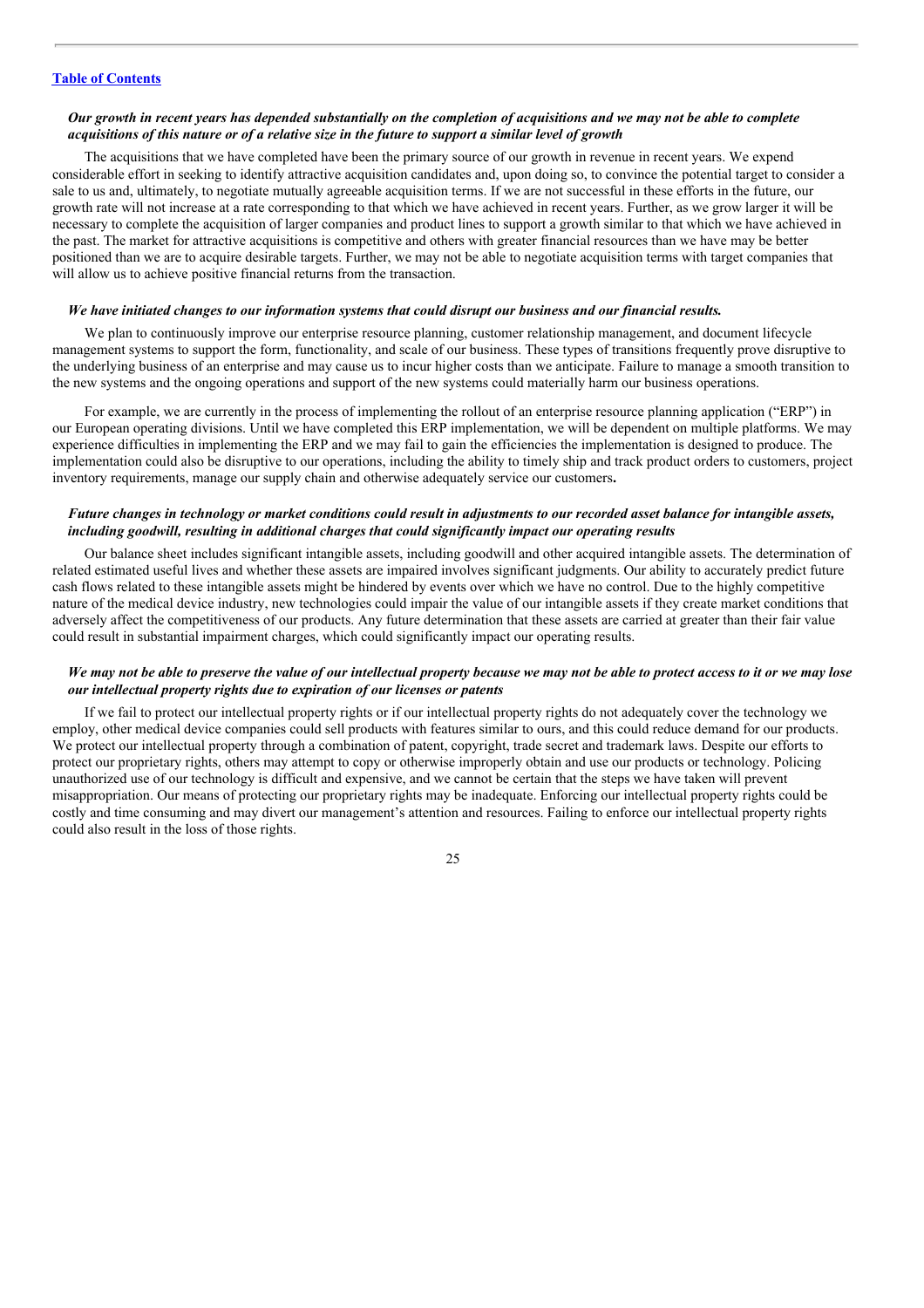## If health care providers are not adeauately reimbursed for procedures conducted with our devices or supplies, or if reimbursement *policies change adversely, we may not be successful marketing and selling our products or technologies*

Clinicians, hospitals, and government agencies are unlikely to purchase our products if clinicians are not adequately reimbursed for the procedures conducted with our devices or supplies. Unless a sufficient amount of conclusive, peer-reviewed clinical data about our products has been published, third-party payors, including insurance companies and government agencies, may refuse to provide reimbursement. Furthermore, even if reimbursement is provided, it may not be adequate to fully compensate the clinicians or hospitals. Some third-party payors may impose restrictions on the procedures for which they will provide reimbursement. If health care providers cannot obtain sufficient reimbursement from third-party payors for our products or the screenings conducted with our products, we may not achieve significant market acceptance of our products. Acceptance of our products in international markets will depend upon the availability of adequate reimbursement or funding within prevailing healthcare payment systems. Reimbursement, funding, and healthcare payment systems vary significantly by country. We may not obtain approvals for reimbursement in a timely manner or at all.

Adverse changes in reimbursement policies in general could harm our business. We are unable to predict changes in the reimbursement methods used by third-party health care payors, particularly those in countries and regions outside the U.S. For example, some payors are moving toward a managed care system in which providers contract to provide comprehensive health care for a fixed cost per person. In a managed care system the cost of our products may not be incorporated into the overall payment for patient care or there may not be adequate reimbursement for our products separate from reimbursement for other procedures.

## Healthcare reforms, changes in healthcare policies and changes to third-party reimbursements for our products may affect demand *for our products*

The U. S. government has in the past considered, is currently considering, and may in the future consider healthcare policies and proposals intended to curb rising healthcare costs, including those that could significantly affect reimbursement for our products. These policies have included, and may in the future include: basing reimbursement policies and rates on clinical outcomes; the comparative effectiveness and costs of different treatment technologies and modalities; imposing price controls and taxes on medical device providers; and other measures. Future significant changes in the healthcare systems in the United States or elsewhere could also have a negative impact on the demand for our current and future products. These include changes that may reduce reimbursement rates for our products and changes that may be proposed or implemented by the current U.S. Presidential administration or Congress. It is unclear which, if any, of the various U.S. healthcare reform policies currently being discussed and/or proposed might be enacted by the U.S. Congress and signed into law by the President.

## If we fail in our efforts to educate clinicians, government agency personnel, and third-party payors on the effectiveness of our *products, we may not achieve future sales growth*

It is critical to the success of our sales efforts that we educate a sufficient number of clinicians, hospital administrators, and government agencies about our products and the costs and benefits of their use. The commercial success of our products depends upon clinician, government agency and other third-party payor confidence in the economic and clinical benefits of our products as well as their comfort with the efficacy, reliability, sensitivity and specificity of our products. We believe that clinicians will not use our products unless they determine, based on published peer-reviewed journal articles and experience, that our products provide an accurate and cost-effective alternative to other means of testing or treatment. Our customers may choose to use competitive products, which may be less expensive or may provide faster results than our devices. Clinicians are traditionally slow to adopt new products, testing practices and clinical treatments, partly because of perceived liability risks and the uncertainty of third-party reimbursement. If clinicians, government agencies and hospital administrators do not adopt our products, we may not maintain profitability. Factors that may adversely affect the medical community's acceptance of our products include:

- Publication of clinical study results that demonstrate a lack of efficacy or cost-effectiveness of our products;
- Changing governmental and physician group guidelines;
- Actual or perceived performance, quality, price, and total cost of ownership deficiencies of our products relative to other competitive products;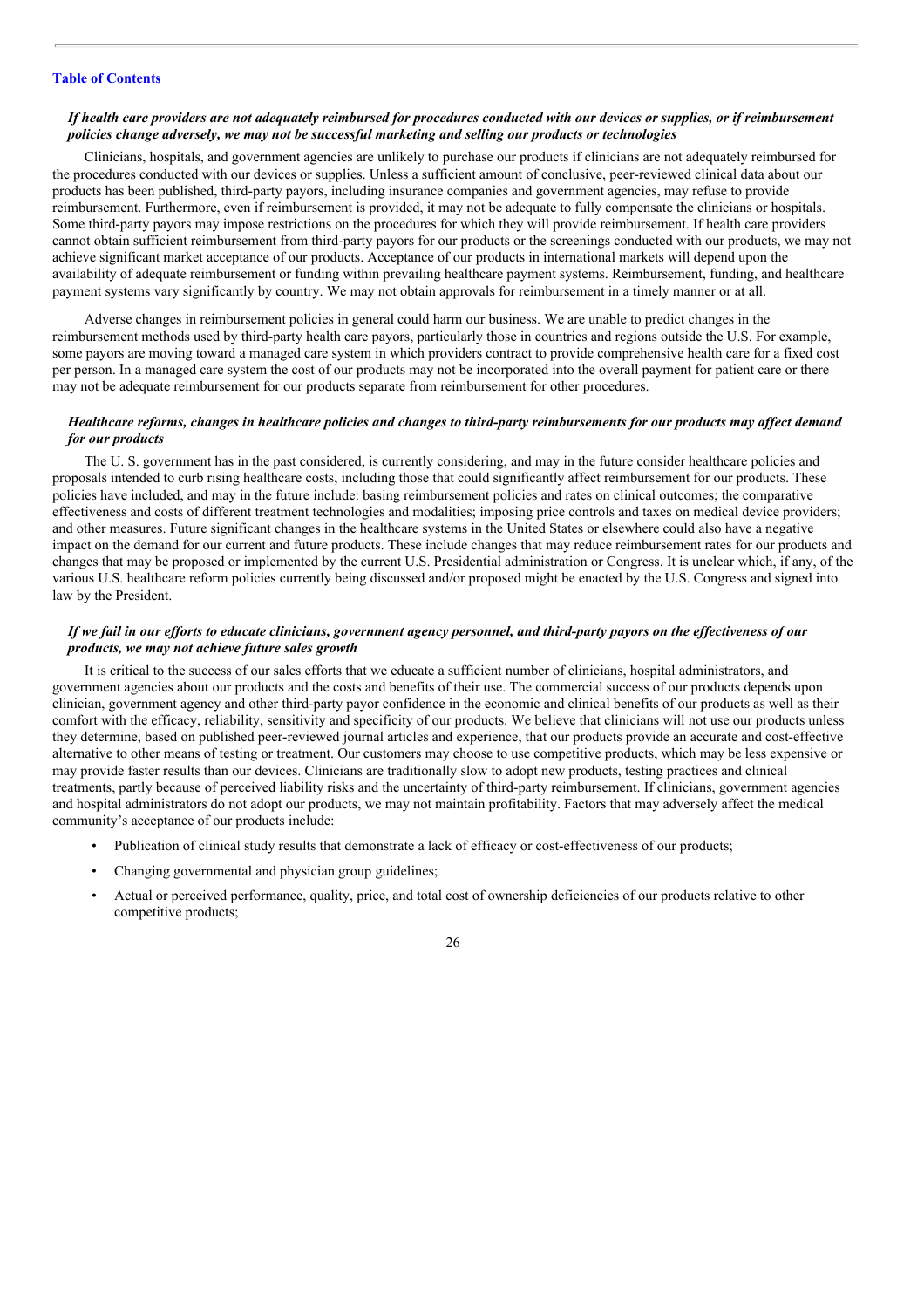- Our ability to maintain and enhance our existing relationships and to form new relationships with leading physicians, physician organizations, hospitals, state laboratory personnel, and third-party payors;
- Changes in state and third-party payor reimbursement policies for our products; and
- Repeal of laws requiring universal newborn hearing screening and metabolic screening.

## Increased sales through group purchasing organizations and sales to high volume purchasers may reduce our average selling prices, *which would reduce our revenue and gross profits*

We have entered, and expect in the future to enter into agreements with customers who purchase high volumes of our products. Our agreements with these customers may contain discounts from our normal selling prices and other special pricing considerations, which could cause our revenue and profits to decline. In addition, we have entered into agreements to sell our products to members of GPOs, which negotiate volume purchase prices for medical devices and supplies for member hospitals, group practices and other clinics. While we make sales directly to GPO members, the GPO members receive volume discounts from our normal selling price and may receive other special pricing considerations from us. Sales to members of all GPOs accounted for approximately 24%, 31% and 35% of our total revenue during 2009, 2008 and 2007, respectively, and sales to members of one GPO, Novation LLC, accounted for approximately 8%, 10% and 9% of our total revenue in 2009, 2008 and 2007, respectively. Other of our existing customers may be members of GPOs with which we do not have agreements. Our sales efforts through GPOs may conflict with our direct sales efforts to our existing customers. If we enter into agreements with new GPOs and some of our existing customers begin purchasing our products through those GPOs, our revenue and profits could decline.

## Demand for some of our products depends on the capital spending policies of our customers, and changes in these policies could harm *our business*

A majority of customers for our products are hospitals, physician offices, and clinics. Many factors, including public policy spending provisions, available resources, and economic cycles have a significant effect on the capital spending policies of these entities and therefore the amount that they can spend on our equipment products. If budget resources limit the capital spending of our customers, they will be unlikely to either purchase any new equipment from us or upgrade to any of our newer equipment products. Lack of liquidity in credit markets and uncertainty about future economic conditions can have an adverse effect on the spending patterns of our customers. These factors can have a significant adverse effect on the demand for our products.

## Our markets are very competitive and in the United States we sell certain of our products in a mature market

We face competition from other companies in all of our product lines. Our competitors range from small, privately-held companies to multinational corporations and their product offerings vary in scope and breadth. We do not believe that any single competitor is dominant in any of our product lines.

The markets for certain of our products in the U.S., including the newborn hearing screening and EEG monitoring markets, are mature and we are unlikely to see significant growth for such products in the U.S. In the U.S. we derive a significant portion of our revenue from the sale of disposable supplies that are used with our hearing screening devices. Because these disposable supply products can generate high margins, we expect that our products, particularly our hearing screening disposable supply products, could face increasing competition, including competitors offering lower prices, which could have an adverse affect on our revenue and margins.

We believe that our primary competitive strengths relate to the functionality and reliability of our products, our recognized brands, and our developed sales channels. Our competitors may have certain competitive advantages, which include the ability to devote greater resources to the development, promotion, and sale of their products. Consequently, we may need to increase our efforts, and related expenses for research and development, marketing, and selling to maintain or improve our position.

We expect recurring sales to our existing customers to generate a majority of our revenue in the future, and if our existing customers do not continue to purchase products from us, our revenue may decline.

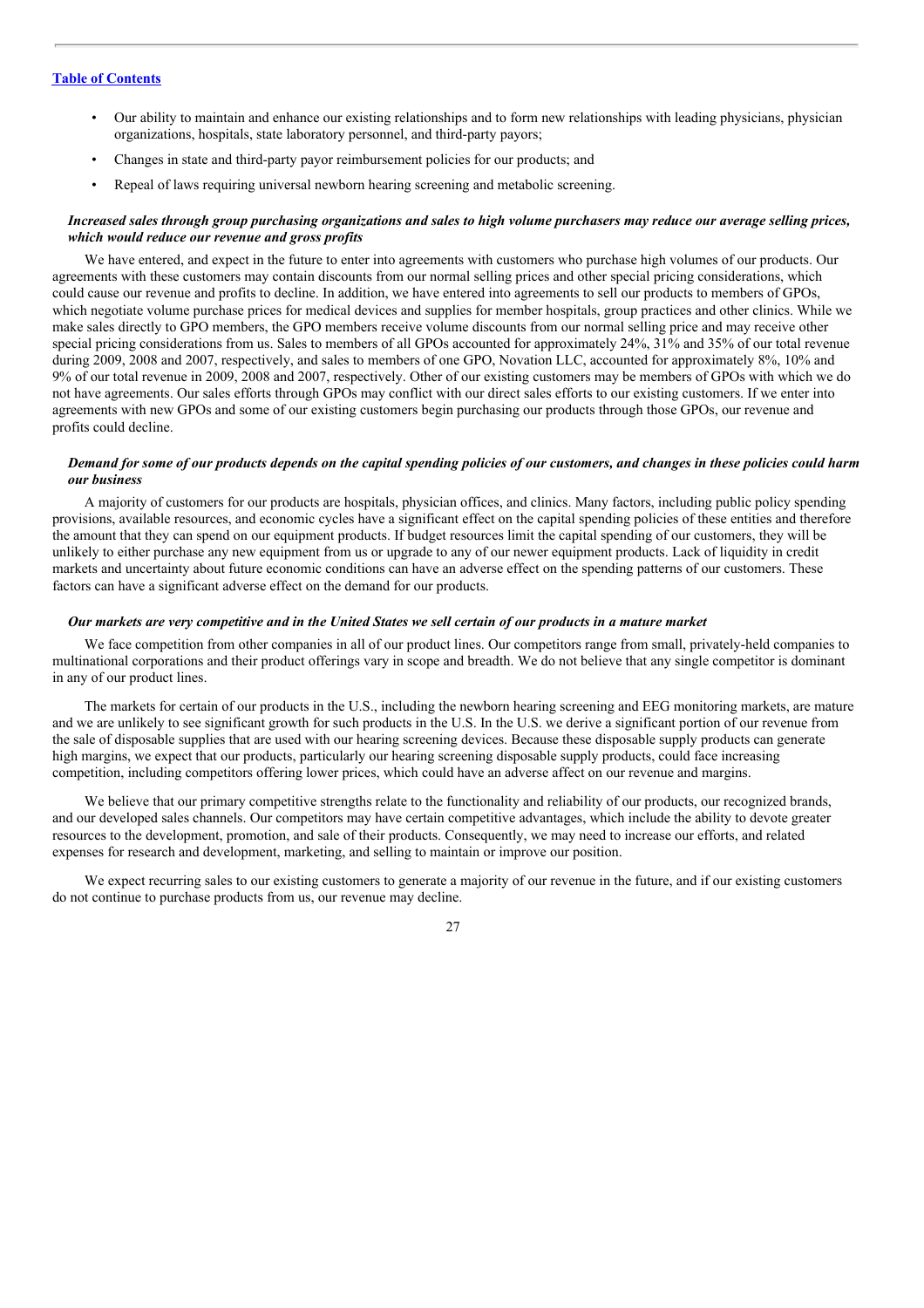## Our operating results may decline if we do not succeed in developing, acauiring and marketing additional products or improving our *existing products*

We intend to develop additional products and technologies, including enhancements of existing products, for the screening, detection, treatment, monitoring and tracking of common medical ailments. Developing new products and improving our existing products to meet the needs of current and future customers requires significant investments in research and development. If we fail to successfully sell new products, update our existing products, or timely react to changes in technology, our operating results may decline as our existing products reach the end of their commercial life cycles.

## Our plan to expand our international operations will result in increased costs and is subject to numerous risks; if our efforts are not *successful, this could harm our business*

We have expanded our international operations through acquisitions and plan to expand our international sales and marketing efforts to increase sales of our products in foreign countries. We may not realize corresponding growth in revenue from growth in international unit sales, due to the lower average selling prices we receive on sales outside of the U.S. Even if we are able to successfully expand our international selling efforts, we cannot be certain that we will be able to create or increase demand for our products outside of the U.S. Our international operations are subject to other risks, which include:

- Impact of possible recessions in economies outside the U.S.;
- Political and economic instability, including instability related to war and terrorist attacks in the U.S. and abroad;
- Contractual provisions governed by foreign law, such as local law rights to sales commissions by terminated distributors;
- Decreased healthcare spending by foreign governments that would reduce international demand for our products;
- Continued strengthening of the U.S. dollar relative to foreign currencies that could make our products less competitive because most of our international sales are denominated in U.S. dollars;
- Greater difficulty in accounts receivable collection and longer collection periods;
- Difficulties of staffing and managing foreign operations;
- Reduced protection for intellectual property rights in some countries and potentially conflicting intellectual property rights of third parties under the laws of various foreign jurisdictions;
- Difficulty in obtaining and maintaining foreign regulatory approval; and
- Attitudes by clinicians, and cost reimbursement policies, towards use of disposable supplies that are potentially unfavorable to our business.

In particular, our international sales could be adversely affected by a strengthening of the U.S. dollar relative to other foreign currencies, which makes our products more costly to international customers to whom sales are denominated in U.S. dollars.

#### *Our operating results may suf er because of our exposure to foreign currency exchange rate fluctuations*

Substantially all of our sales contracts with our U.S. based customers provide for payment in U.S. dollars. With the exception of our Canadian operations, substantially all of the revenue and expenses of our foreign subsidiaries are denominated in the applicable foreign currency. To date we have executed only limited foreign currency contracts to hedge these currency risks. Our future revenue and expenses may be subject to volatility due to exchange rate fluctuations that could result in foreign exchange gains and losses associated with foreign currency transactions and the translation of assets and liabilities denominated in foreign currencies.

Substantially all our sales from our U.S. operations to our international distributors also provide for payment in U.S. dollars. A strengthening of the U.S. dollar relative to other foreign currencies could increase the effective cost of our products to our international distributors as their functional currency is typically not the U.S. dollar. This could have a potential adverse effect on our ability to increase or maintain average selling prices of our products to our foreign-based customers.

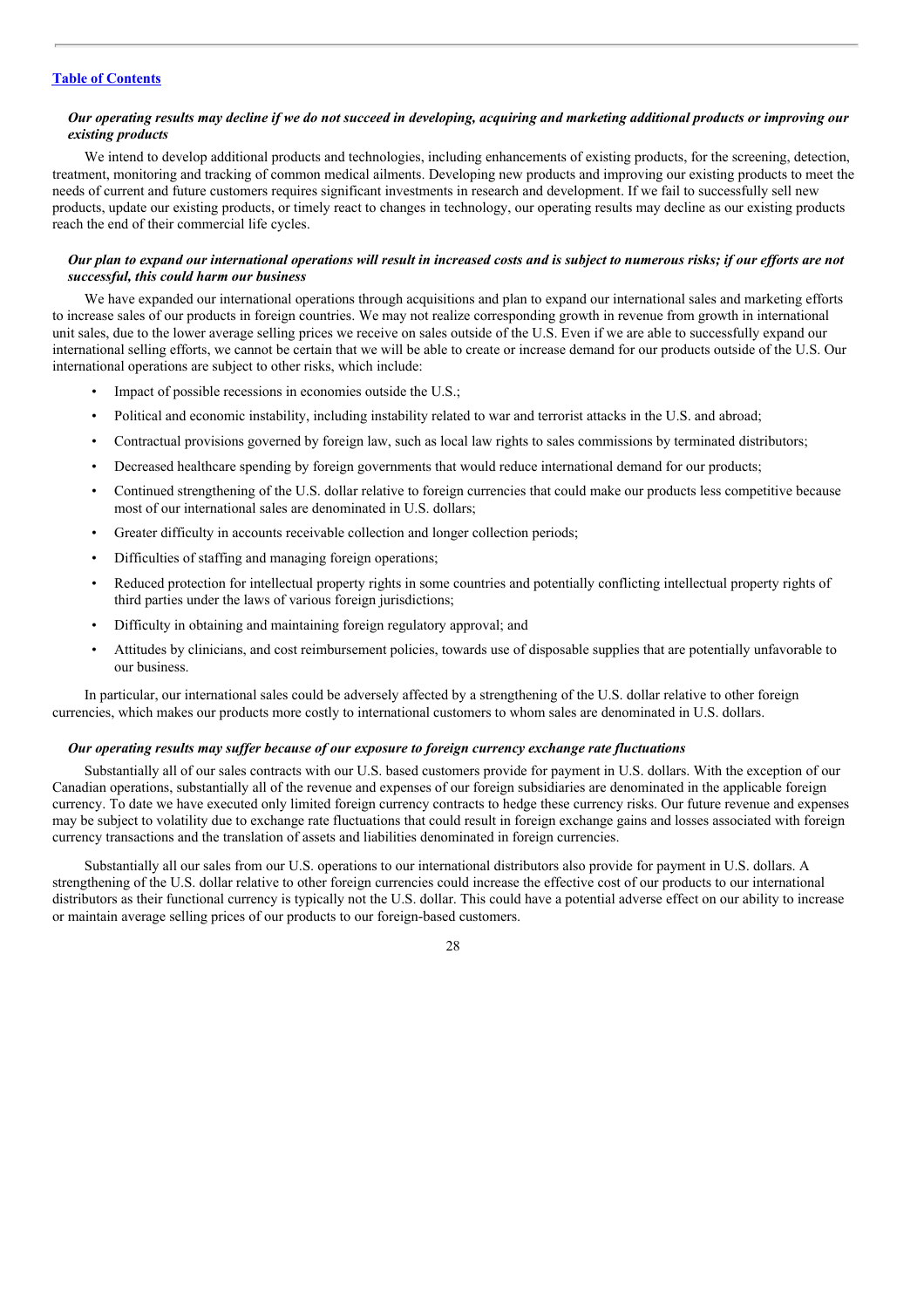## If guidelines mandating universal newborn hearing screening do not continue to develop in foreign countries and governments do not mandate testing of all newborns as we anticipate, or if those guidelines have a long phase-in period, our sales of newborn hearing *screening products may not achieve the revenue growth we have achieved in the past*

We estimate that approximately 95% of the children born in the U.S. are currently being tested for hearing impairment prior to discharge from the hospital. To date, there has been only limited adoption of newborn hearing screening prior to hospital discharge by foreign governments, and when newborn hearing screening programs are enacted by foreign governments there can be a phase-in period spanning several years. The widespread adoption of guidelines depends, in part, on our ability to educate foreign government agencies, neonatologists, pediatricians, third-party payors, and hospital administrators about the benefits of universal newborn hearing screening as well as the use of our products to perform the screening and monitoring. Our revenue from our newborn hearing screening product lines may not grow if foreign governments do not require universal newborn hearing screening prior to hospital discharge, if physicians or hospitals are slow to comply with those guidelines, or if governments provide for a lengthy phase-in period for compliance.

## Because we rely on distributors or sub-distributors to sell our products in most of our markets outside of the U.S., our revenue could decline if our existing distributors reduce the volume of purchases from us, or if our relationship with any of these distributors is *terminated*

We currently rely on our distributors or sub-distributors for a majority of our sales outside the U.S. Some distributors also assist us with regulatory approvals and education of clinicians and government agencies. We intend to continue our efforts to increase our sales in Europe, Japan, and other developed countries. If we fail to sell our products through our international distributors, we would experience a decline in revenues unless we begin to sell our products directly in those markets. We cannot be certain that we will be able to attract new international distributors to market our products effectively or provide timely and cost-effective customer support and service. Even if we are successful in selling our products through new distributors, the rate of growth of our revenue could be harmed if our existing distributors do not continue to sell a large dollar volume of our products. None of our existing distributors are obligated to continue selling our products.

We may be subject to foreign laws governing our relationships with our international distributors. These laws may require us to make payments to our distributors if we terminate our relationship for any reason, including for cause. Some countries require termination payments under local law or legislation that may supersede our contractual relationship with the distributor. Any required payments would adversely affect our operating results.

## If we lose our relationship with any supplier of key product components or our relationship with a supplier deteriorates or key components are not available in sufficient quantities, our manufacturing could be delayed and our business could suffer

We contract with third parties for the supply of some of the components used in our products and the production of our disposable products. Some of our suppliers are not obligated to continue to supply us. We have relatively few sources of supply for some of the components used in our products and in some cases we rely entirely on sole-source suppliers. In addition, the lead-time involved in the manufacturing of some of these components can be lengthy and unpredictable. If our suppliers become unwilling or unable to supply us with components meeting our requirements, it might be difficult to establish additional or replacement suppliers in a timely manner, or at all. This would cause our product sales to be disrupted and our revenue and operating results to suffer.

Replacement or alternative sources might not be readily obtainable due to regulatory requirements and other factors applicable to our manufacturing operations. Incorporation of components from a new supplier into our products may require a new or supplemental filing with applicable regulatory authorities and clearance or approval of the filing before we could resume product sales. This process may take a substantial period of time, and we may not be able to obtain the necessary regulatory clearance or approval. This could create supply disruptions that would harm our product sales and operating results.

## We depend upon key employees in a competitive market for skilled personnel, and, without additional employees, we cannot grow or *maintain profitability*

Our products and technologies are complex, and we depend substantially on the continued service of our senior management team. The loss of any of our key employees could adversely affect our business and slow our product development process. Our future success also will depend, in part, on the continued service of our key management personnel, software engineers, and other research and development employees and our ability to identify, hire, and retain additional personnel, including customer service, marketing, and sales staff. Demand for these skilled employees in our industry is very competitive due to the limited number of people available with the necessary technical skills and understanding of our product technologies. We may be unable to attract and retain personnel necessary for the development of our business.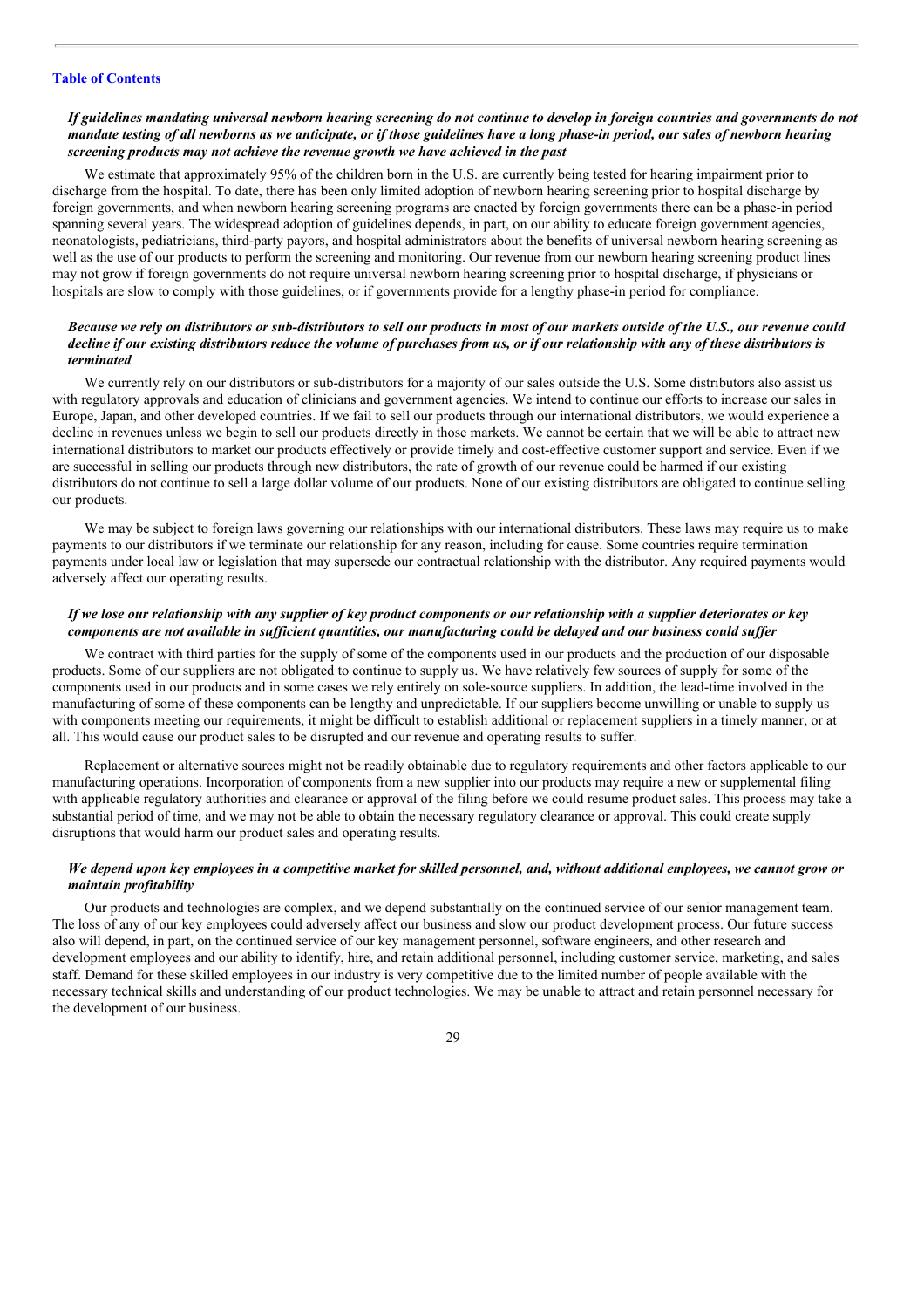## Our ability to market and sell products depends upon receipt of domestic and foreign regulatory approval of our products and manufacturing operations. Our failure to obtain or maintain regulatory approvals and compliance could negatively affect our business

Our products and manufacturing operations are subject to extensive regulation in the United States by the FDA and by similar regulatory agencies in other countries. Our products are classified as medical devices. Medical devices are subject to extensive regulation by the FDA pursuant to regulations that are wide ranging and govern, among other things: design and development; manufacturing and testing; labeling; storage and record keeping; advertising, promotion, marketing, sales distribution and export; and surveillance and reporting of deaths or serious injuries.

Unless an exemption applies, each medical device that we propose to market in the U.S. must first receive one of the following types of FDA premarket review authorizations:

- Clearance via Section 510(k) of the Food, Drug, and Cosmetics Act of 1938, as amended; or
- Premarket approval via Section 515 of the Food, Drug, and Cosmetics Act if the FDA has determined that the medical device in question poses a greater risk of injury.

The FDA will clear marketing of a medical device through the  $510(k)$  process if it is demonstrated that the new product is substantially equivalent to other 510(k)-cleared products. The premarket approval application process is much more costly, lengthy and uncertain than the 510(k) process, and must be supported by extensive data from preclinical studies and human clinical trials. The FDA may not grant either 510(k) clearance or premarket approval for any product we propose to market. Further, any modification to a 510(k) cleared device that could significantly affect its safety or effectiveness, or that would constitute a major change in its intended use, design or manufacture, requires a new 510(k) clearance or, possibly, approval of a premarket approval application. The FDA requires every manufacturer to make this determination in the first instance, but the FDA may review any manufacturer's decision. If the FDA requires us to seek 510(k) clearance or premarket approval for modification of a previously cleared product for which we have concluded that new clearances or approvals are unnecessary, we may be required to cease marketing or to recall the modified product until we obtain clearance or approval, and we may be subject to significant regulatory fines or penalties. Further, our products could be subject to recall if the FDA determines, for any reason, that our products are not safe or effective.

Delays in receipt or failure to receive clearances or approvals, the loss of previously received clearances or approvals, or the failure to comply with existing or future regulatory requirements could adversely impact our operating results. If the FDA finds that we have failed to comply with these requirements, the Agency can institute a wide variety of enforcement actions, ranging from a public warning letter to more severe sanctions such as:

- Fines, injunctions and civil penalties;
- Recall or seizure of our products;
- Issuance of public notices or warnings;
- Imposition of operating restrictions, partial suspension, or total shutdown of production;
- Refusal of our requests for Section  $510(k)$  clearance or premarket approval of new products;
- Withdrawal of Section 510(k) clearance or premarket approvals already granted; or
- Criminal prosecution.

Domestic regulation of our products and manufacturing operations, other than that which is administered by the FDA, includes the Environmental Protection Act, the Occupational Safety and Health Act, and state and local counterparts to these Acts.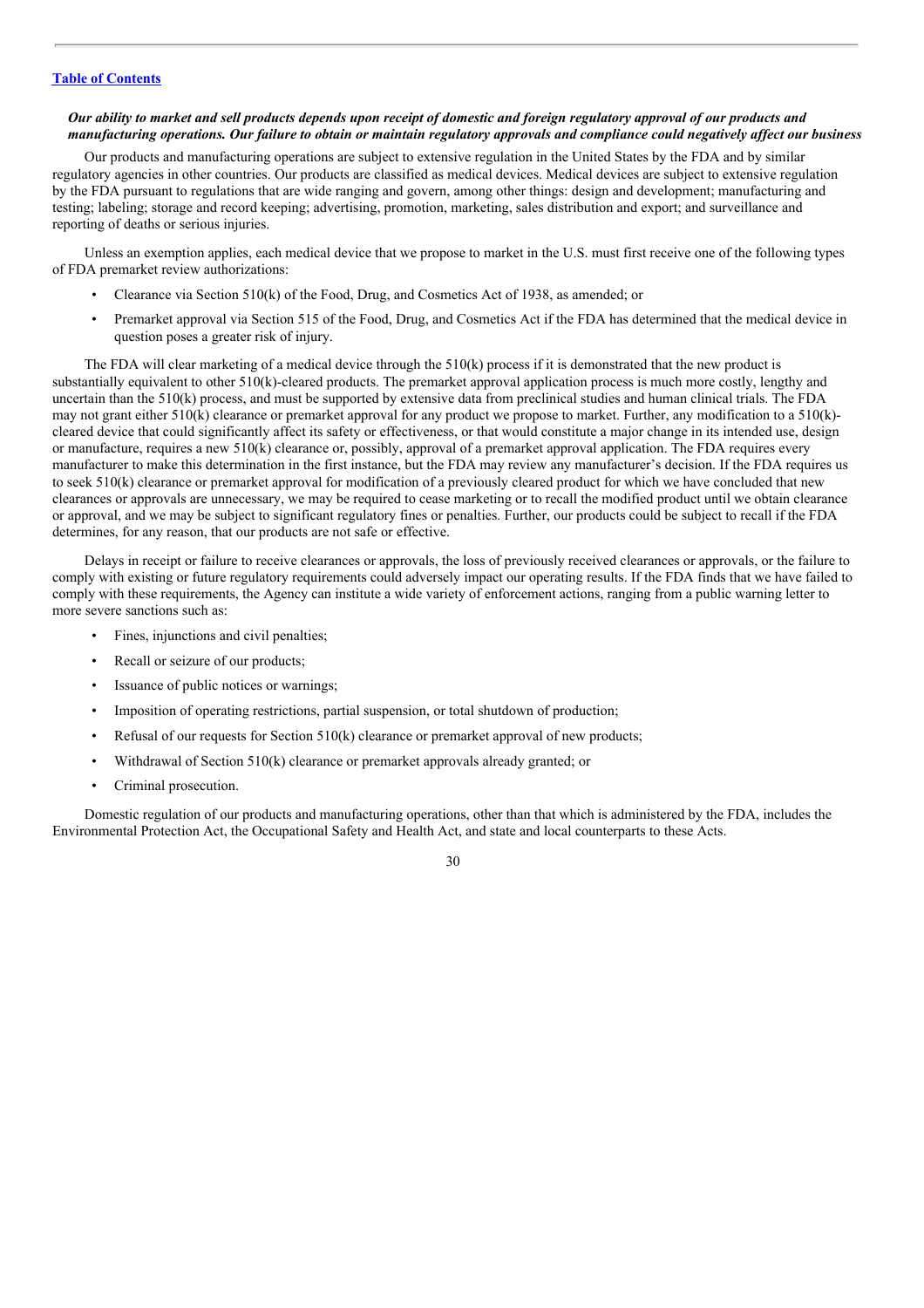## Our business would be harmed if the FDA determines that we have failed to comply with applicable regulations governing the *manufacture of our products and/or we do not pass an inspection*

We and our suppliers are required to demonstrate and maintain compliance with the FDA's Quality System Regulation. The Quality System Regulation sets forth the FDA's requirements for good manufacturing practices of medical devices and includes requirements for, among other things, the design, testing, production processes, controls, quality assurance, labeling, packaging, storage and shipping of such products. In addition, we and our suppliers must engage in extensive recordkeeping and reporting and must make available our manufacturing facility and records for periodic unscheduled inspections by federal, state and foreign agencies, including the FDA. We cannot assure you that we and our suppliers are or will continue to be in full compliance with the Quality System Regulation, and that we will not encounter any manufacturing difficulties.

Failure of our third party suppliers and manufacturers or us to comply with applicable regulations could result in sanctions being imposed on us, including, among other things, fines, injunctions, civil penalties, failure of regulatory authorities to grant marketing approval of our products, delays, suspension or withdrawal of approvals, seizures or recalls of products and manufacturing restrictions, any of which could harm our business.

#### *Our Olympic Cool-Cap product is subject to greater products liability exposure and FDA regulation*

The FDA classifies medical devices into one of three classes, depending on the degree of risk associated with each medical device and the extent of controls that are needed to ensure safety and effectiveness. Devices deemed to pose lower risk are placed in either class I or class II. Devices deemed by the FDA to pose the greatest risk, such as life-sustaining, life supporting or implantable devices, or a device deemed to not be substantially equivalent to a previously cleared 510(k) device are placed in class III, and generally require premarket approval from the FDA before they may be marketed.

Our Olympic Cool-Cap is a class III minimally invasive medical device, and as such we may be subject to an increased product liability risk relative to our other class I and class II non-invasive products. In addition, this type of product is subject to greater FDA oversight than our other products and there is greater risk that sales of the product could be interrupted due to the premarket approval processes of the FDA and other regulatory bodies.

## Our business may suffer if we are required to revise our labeling or promotional materials, or if the FDA takes an enforcement action *against us for of -label uses*

We are prohibited by the FDA from promoting or advertising our medical device products for uses not within the scope of our clearances or approvals, or from making unsupported promotional claims about the benefits of our products. If the FDA determines that our claims are outside the scope of our clearances, or are unsupported, it could require us to revise our promotional claims or take enforcement action against us. If we were subject to such an action by the FDA, our sales could be delayed, our revenue could decline, and our reputation among clinicians could be harmed. Likewise, if we acquire new products, either through the purchase of products, technology assets, or businesses, that are subsequently deemed to have inadequate supporting data, we may be required to (i) obtain adequate data, which could be costly and impede our ability to market these products, or (ii) modify the labeling on these products, which could impair their marketability, as described above.

## If we deliver products with defects, we may incur costs to repair and, possibly, recall that product and market acceptance of our *products may decrease.*

The manufacturing and marketing of our products involve an inherent risk of our delivering a defective product or products that do not otherwise perform as we expect. We may incur substantial expense to repair any such products and may determine to recall such a product, even if not required to do so under applicable regulations. Any such recall would be time consuming and expensive. Product defects or recalls may adversely affect our customers' acceptance of the recalled and other of our products.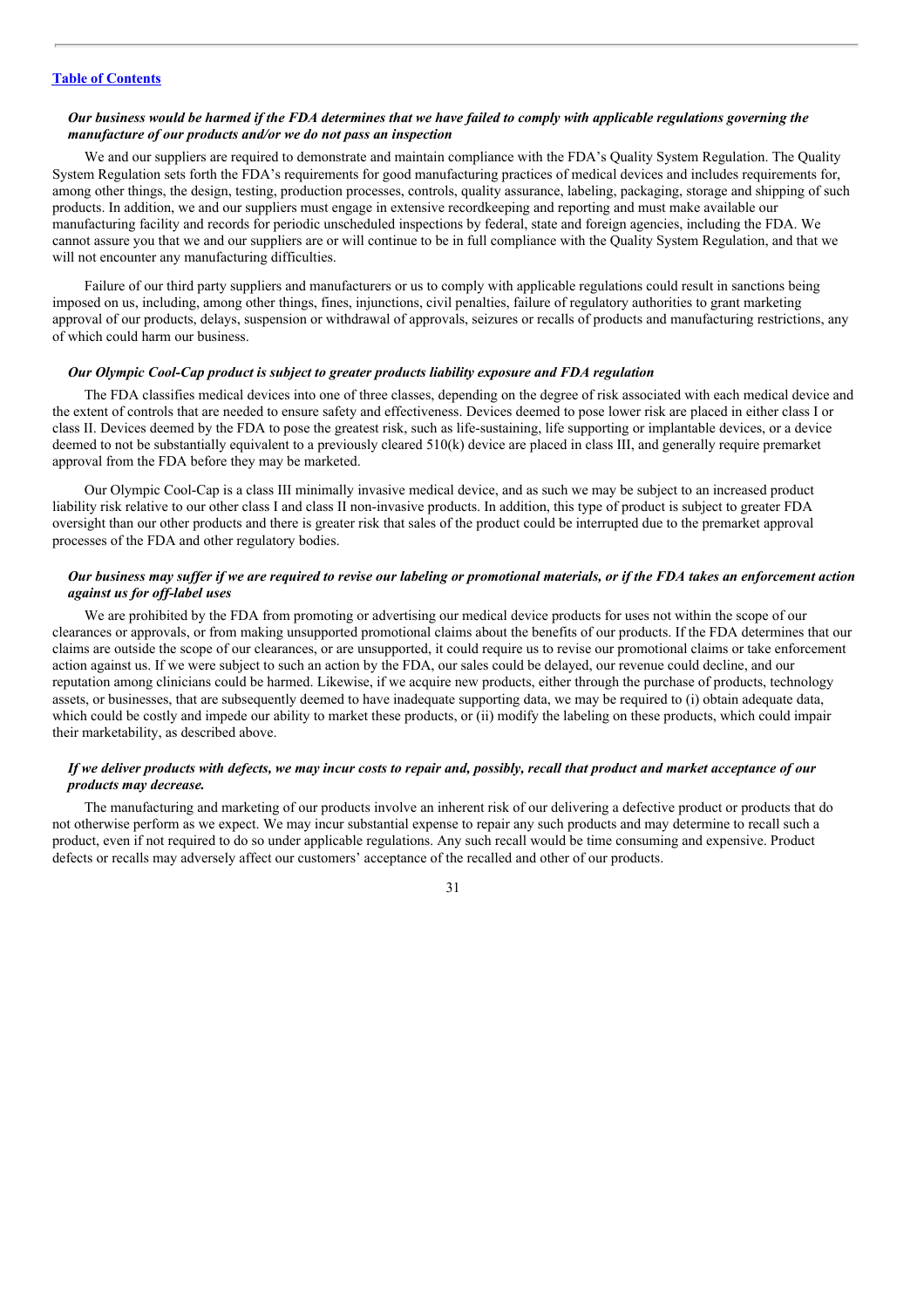## If we fail to comply with healthcare regulations, we could face substantial penalties and our business, operations and financial *condition could be adversely af ected.*

We do not provide healthcare services, control the referral of patients for healthcare services, nor bill Medicare, Medicaid or other third-party payors; however, due to the breadth of many healthcare laws and regulations, we could be subject to healthcare fraud regulation and enforcement by both the federal government and the states in which we conduct our business. The laws that may affect our ability to operate include: (i) the federal healthcare programs Anti-Kickback Law, which prohibits, among other things, persons from knowingly and willfully soliciting, receiving, offering or paying remuneration, directly or indirectly, in exchange for or to induce either the referral of an individual for, or the purchase, order or recommendation of, any good or service for which payment may be made under federal healthcare programs such as Medicare or Medicaid, (ii) federal false claims laws which prohibit, among other things, individuals or entities from knowingly presenting, or causing to be presented, claims for payment from Medicare, Medicaid, or other third-party payors that are false or fraudulent, and which may apply to entities like us which provide coding and billing advice to customers, and/or (iii) state law equivalents of each of the above federal laws, such as anti-kickback and false claims laws which may apply to items or services reimbursed by any third-party payor, including commercial insurers, many of which differ from their federal counterparts in significant ways, thus complicating compliance efforts.

If our operations are found to be in violation of any of the laws described above or any other governmental regulations that apply to us, we may be subject to penalties, including civil and criminal penalties, damages, fines and the curtailment or restructuring of our operations. Any penalties, damages, fines, curtailment or restructuring of our operations could adversely affect our ability to operate our business and our financial results. The risk of our being found in violation of these laws is increased by the fact that their provisions are open to a variety of interpretations. Any action against us for violation of these laws, even if we successfully defend against it, could cause us to incur significant legal expenses and divert our management's attention from the operation of our business.

## *Our operating results would suf er if we were subject to a protracted infringement claim*

The medical technology industry is characterized by a substantial amount of litigation and related administrative proceedings regarding patents and intellectual property rights. We expect that medical screening and diagnostic products may become increasingly subject to third-party infringement claims as the number of competitors in our industry grows and the functionality of products overlap. Third parties such as individuals, educational institutions or other medical device companies may claim that we infringe their intellectual property rights. Any claims, with or without merit, could have any of the following negative consequences:

- Result in costly litigation and damage awards;
- Divert our management's attention and resources;
- Cause product shipment delays or suspensions; or
- Require us to seek to enter into royalty or licensing agreements.

A successful claim of infringement against us could result in a substantial damage award and materially harm our financial condition. Our failure or inability to license the infringed or similar technology, or design and build non-infringing products, could prevent us from selling our products and adversely affect our business and financial results.

We may also find it necessary to bring infringement actions against third parties to seek to protect our intellectual property rights. Litigation of this nature, even if successful, is often expensive and disruptive of our management's attention, and in any event may not lead to a successful result relative to the resources dedicated to any such litigation.

## We license intellectual property rights from third parties and would be adversely affected if our licensors do not appropriately defend their proprietary rights or if we breach any of the agreements under which we license commercialization rights to products or *technology from others*

We license rights from third parties for products and technology that are important to our business. If our licensors are unsuccessful in asserting and defending their proprietary rights, including patent rights and trade secrets, we may lose the competitive advantages we have through selling products that we license from third parties. Additionally, if it is found that our licensors infringe on the proprietary rights of others, we may be prohibited from marketing our existing products that incorporate those proprietary rights. Under our licenses, we are subject to commercialization and development, sublicensing, royalty, insurance and other obligations. If we fail to comply with any of these requirements, or otherwise breach a license agreement, the licensor may have the right to terminate the license in whole or to terminate the exclusive nature of the license.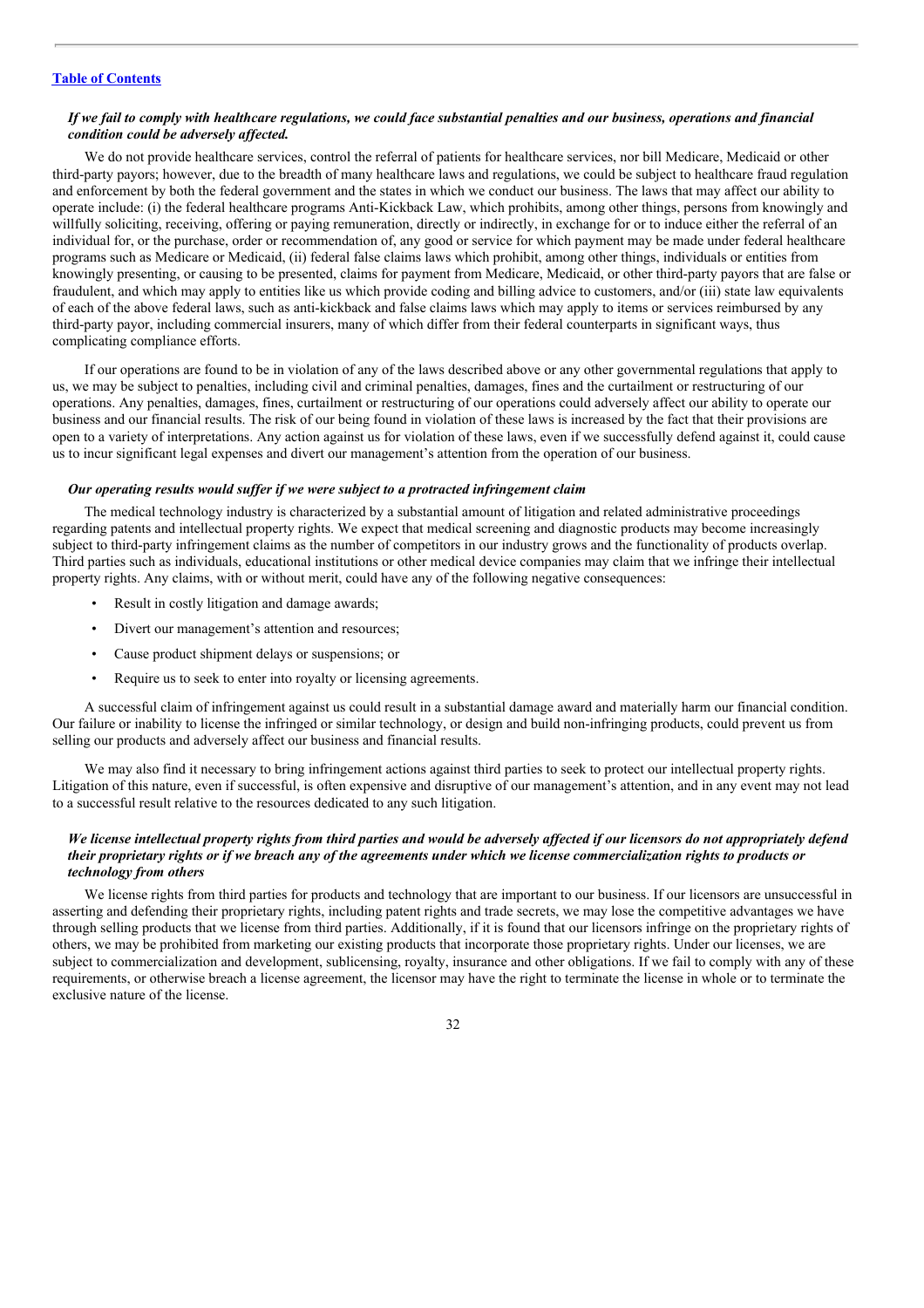## Product liability suits against us could result in expensive and time consuming litigation, payment of substantial damages, and an *increase in our insurance rates*

The sale and use of our products could lead to the filing of a product liability claim by someone claiming to have been injured using one of our products or claiming that one of our products failed to perform properly. A product liability claim could result in substantial damages and be costly and time consuming to defend, either of which could materially harm our business reputation or financial condition. Our product liability insurance may not protect our assets from the financial impact of defending a product liability claim. Any product liability claim brought against us, with or without merit, could increase our product liability insurance rates or prevent us from securing any coverage in the future.

#### *We have experienced seasonality in the sale of our products*

We experience seasonality in our revenue. For example, our sales typically decline from our fourth fiscal quarter to our first fiscal quarter, due to patterns in the capital budgeting and purchasing cycles of our current and prospective customers, many of which are government agencies, and the compensation arrangements of our direct sales employees, as those arrangements are tied to calendar-year sales plans. We may also experience declining sales in the third fiscal quarter due to summer holiday and vacation schedules. We anticipate that we will continue to experience these seasonal fluctuations, which may lead to fluctuations in our quarterly operating results. We believe that you should not rely on our results of operations for interim periods as an indication of our expected results in any future period.

## **ITEM 6. Exhibits**

(a) Exhibits

|                |                                                                                                                                                  |        |                |          | <b>Incorporated By Reference</b> |  |
|----------------|--------------------------------------------------------------------------------------------------------------------------------------------------|--------|----------------|----------|----------------------------------|--|
| Exhibit<br>No. | Exhibit                                                                                                                                          | Filing | Exhibit<br>No. | File No. | <b>File Date</b>                 |  |
|                | 10.3 Seventh Amendment to Amended and Restated Credit Agreement between Natus Medical<br>Incorporated and Wells Fargo Bank, National Association |        |                |          | 10-K 10.21 000-33001 03/15/2010  |  |
| 10.4           | Amended and Restated Credit agreement between Natus Medical Incorporated and Wells<br>Fargo Bank, National Association                           | 8-K    | 10.1           |          | 000-33001 04/27/2010             |  |
|                | 31.1 Certification of Principal Executive Officer pursuant to Section 302 of the Sarbanes-Oxley Act<br>of 2002                                   |        |                |          |                                  |  |

- 31.2 Certification of Principal Financial Officer pursuant to Section 302 of the Sarbanes-Oxley Act of 2002
- 32.1 Certification of Principal Executive Officer and Principal Financial Officer pursuant to 18 U.S.C. Section 1350 as adopted pursuant to Section 906 of the Sarbanes-Oxley Act of 2002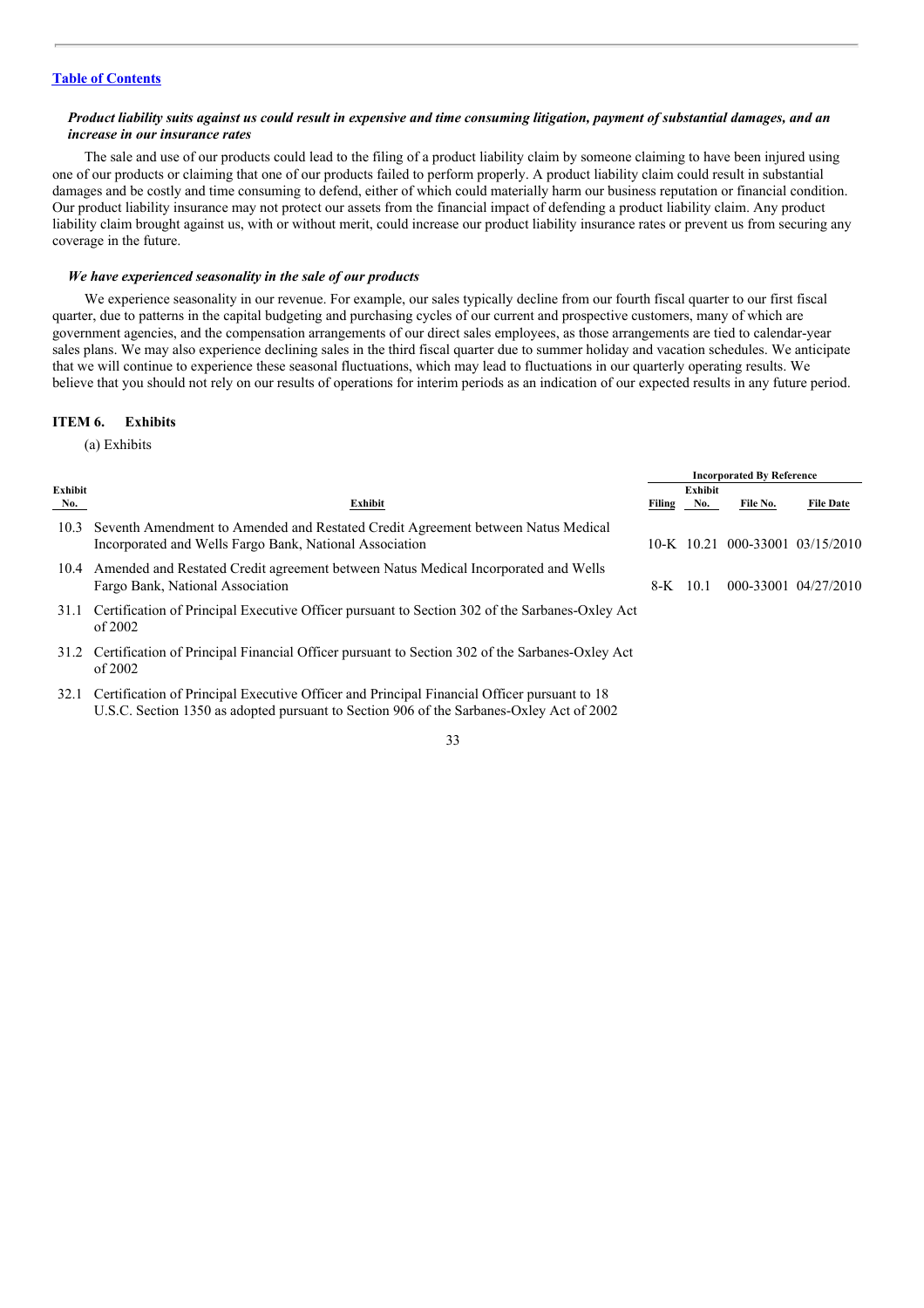## **SIGNATURES**

Pursuant to the requirements of the Securities Exchange Act of 1934, the registrant has duly caused this report to be signed on its behalf by the undersigned thereunto duly authorized.

NATUS MEDICAL INCORPORATED

Dated: May 7, 2010 By: /s/ JAMES B. HAWKINS **James B. Hawkins President and Chief Executive Officer (Principal Executive Officer)**

Dated: May 7, 2010 By: /s/ STEVEN J. MURPHY

**Steven J. Murphy Vice President Finance and Chief Financial Officer (Principal Financial and Accounting Officer)**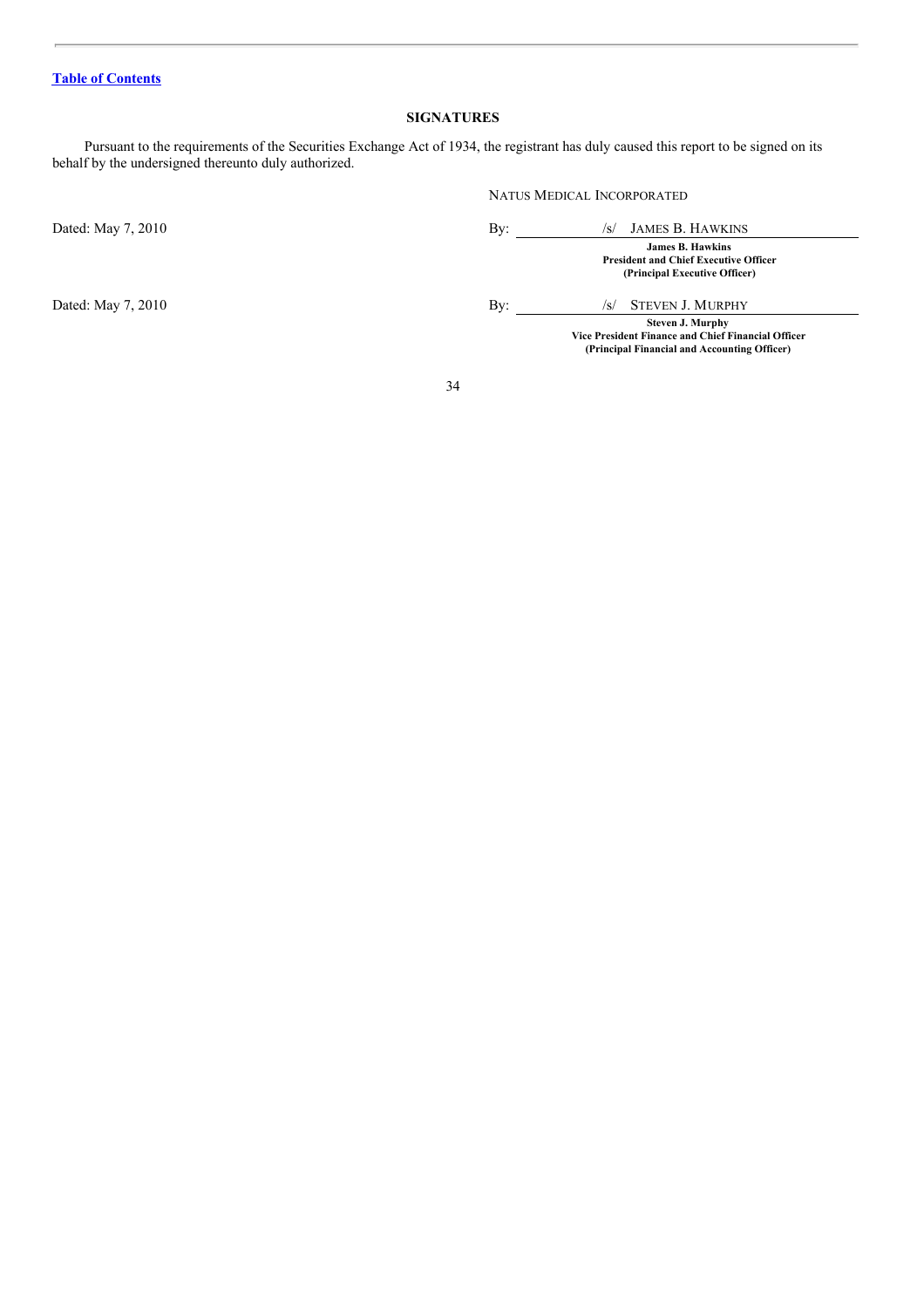# **NATUS MEDICAL INCORPORATED INDEX TO EXHIBITS**

|         |                                                                                                                                             |               | <b>Incorporated By Reference</b> |          |                                 |
|---------|---------------------------------------------------------------------------------------------------------------------------------------------|---------------|----------------------------------|----------|---------------------------------|
| Exhibit |                                                                                                                                             |               | Exhibit                          |          |                                 |
| No.     | Exhibit                                                                                                                                     | <b>Filing</b> | No.                              | File No. | <b>File Date</b>                |
| 10.3    | Seventh Amendment to Amended and Restated Credit Agreement between Natus Medical<br>Incorporated and Wells Fargo Bank, National Association |               |                                  |          | 10-K 10.21 000-33001 03/15/2010 |
|         | 10.4 Amended and Restated Credit agreement between Natus Medical Incorporated and Wells<br>Fargo Bank, National Association                 | 8-K           | 10.1                             |          | 000-33001 04/27/2010            |
|         | 31.1 Certification of Principal Executive Officer pursuant to Section 302 of the Sarbanes-Oxley Act<br>of $2002$                            |               |                                  |          |                                 |

31.2 Certification of Principal Financial Officer pursuant to Section 302 of the Sarbanes-Oxley Act of 2002

32.1 Certification of Principal Executive Officer and Principal Financial Officer pursuant to 18 U.S.C. Section 1350 as adopted pursuant to Section 906 of the Sarbanes-Oxley Act of 2002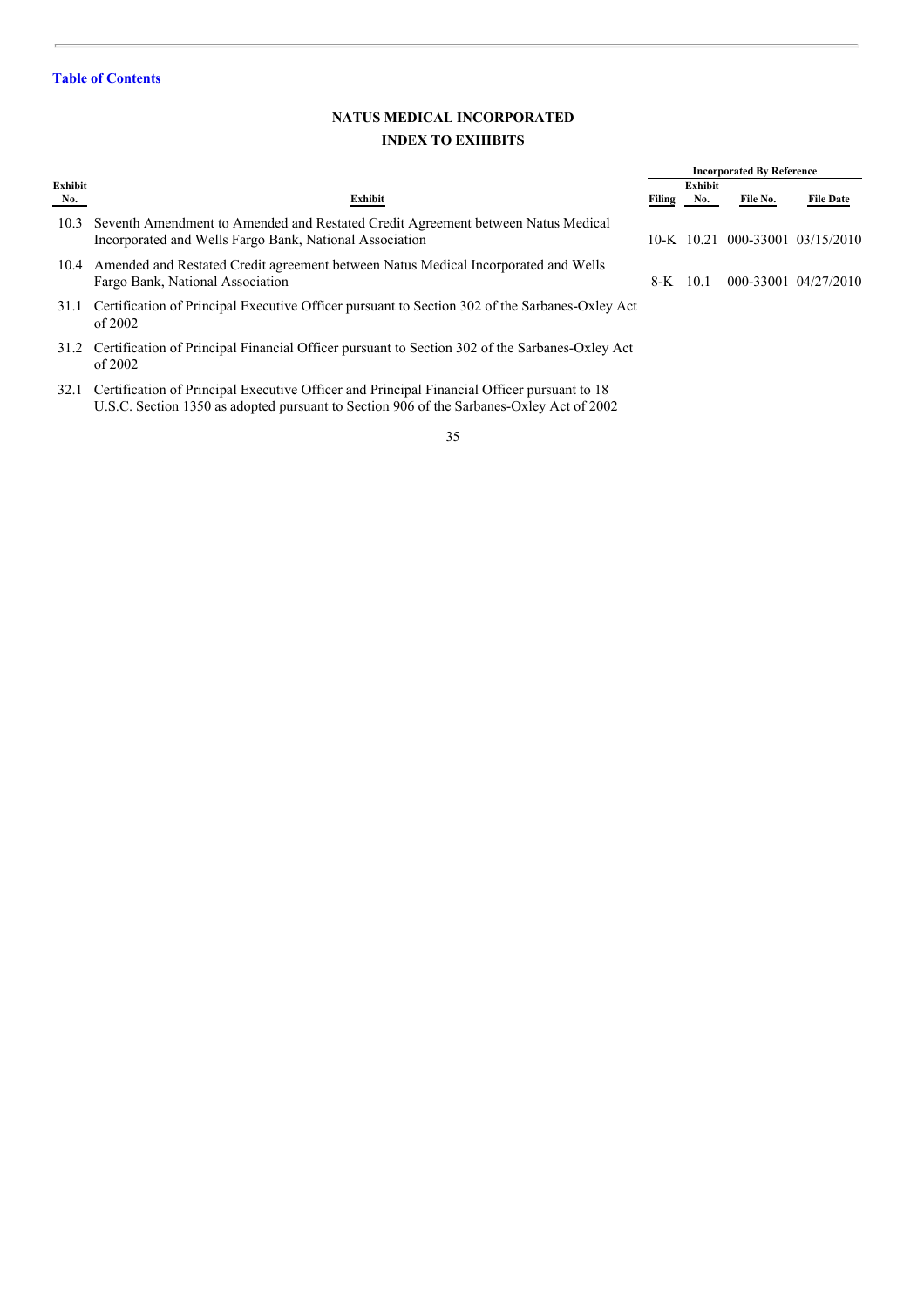## **CERTIFICATION**

## I, James B. Hawkins, certify that:

1. I have reviewed this quarterly report on Form 10-Q of Natus Medical Incorporated;

2. Based on my knowledge, this report does not contain any untrue statement of a material fact or omit to state a material fact necessary to make the statements made, in light of the circumstances under which such statements were made, not misleading with respect to the period covered by this report;

3. Based on my knowledge, the financial statements, and other financial information included in this report, fairly present in all material respects the financial condition, results of operations and cash flows of the registrant as of, and for, the periods presented in this report;

4. The registrant's other certifying officer(s) and I are responsible for establishing and maintaining disclosure controls and procedures (as defined in Exchange Act Rules 13a-15(e) and 15d-15(e)) and internal control over financial reporting (as defined in Exchange Act Rules 13a-15(f) and 15d-15(f)) for the registrant and have:

(a) Designed such disclosure controls and procedures, or caused such disclosure controls and procedures to be designed under our supervision, to ensure that material information relating to the registrant, including its consolidated subsidiaries, is made known to us by others within those entities, particularly during the period in which this report is being prepared;

(b) Designed such internal control over financial reporting, or caused such internal control over financial reporting to be designed under our supervision, to provide reasonable assurance regarding the reliability of financial reporting and the preparation of financial statements for external purposes in accordance with generally accepted accounting principles;

(c) Evaluated the effectiveness of the registrant's disclosure controls and procedures and presented in this report our conclusions about the effectiveness of the disclosure controls and procedures, as of the end of the period covered by this report based on such evaluation; and

(d) Disclosed in this report any change in the registrant's internal control over financial reporting that occurred during the registrant's most recent fiscal quarter (the registrant's fourth fiscal quarter in the case of an annual report) that has materially affected, or is reasonably likely to materially affect, the registrant's internal control over financial reporting; and

5. The registrant's other certifying officer(s) and I have disclosed, based on our most recent evaluation of internal control over financial reporting, to the registrant's auditors and the audit committee of the registrant's board of directors (or persons performing the equivalent functions):

(a) All significant deficiencies and material weaknesses in the design or operation of internal control over financial reporting which are reasonably likely to adversely affect the registrant's ability to record, process, summarize and report financial information; and

(b) Any fraud, whether or not material, that involves management or other employees who have a significant role in the registrant's internal control over financial reporting.

Date: May 7, 2010

/s/ James B. Hawkins James B. Hawkins President and Chief Executive Officer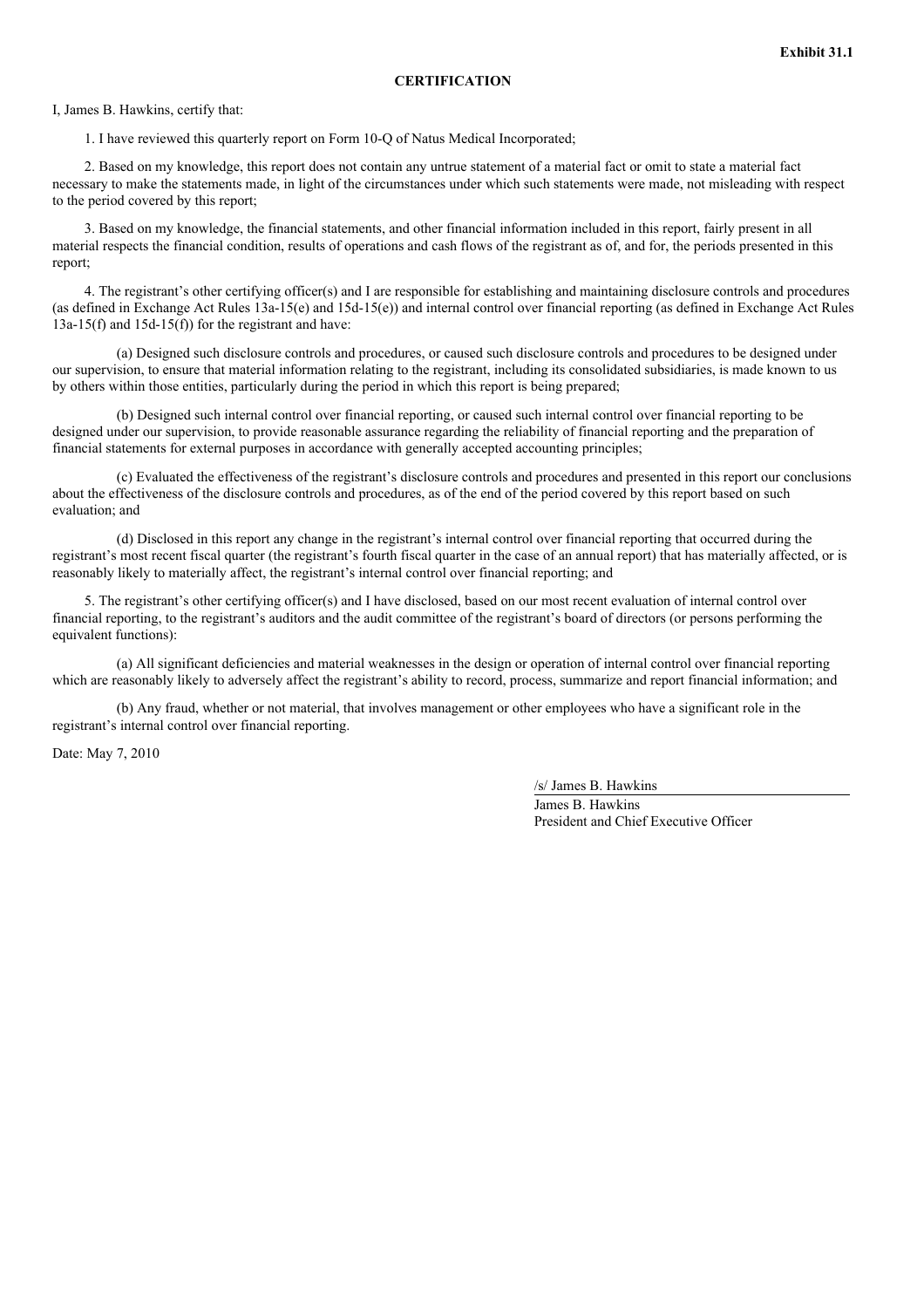## **CERTIFICATION**

## I, Steven J. Murphy, certify that:

1. I have reviewed this quarterly report on Form 10-Q of Natus Medical Incorporated;

2. Based on my knowledge, this report does not contain any untrue statement of a material fact or omit to state a material fact necessary to make the statements made, in light of the circumstances under which such statements were made, not misleading with respect to the period covered by this report;

3. Based on my knowledge, the financial statements, and other financial information included in this report, fairly present in all material respects the financial condition, results of operations and cash flows of the registrant as of, and for, the periods presented in this report;

4. The registrant's other certifying officer(s) and I are responsible for establishing and maintaining disclosure controls and procedures (as defined in Exchange Act Rules 13a-15(e) and 15d-15(e)) and internal control over financial reporting (as defined in Exchange Act Rules 13a-15(f) and 15d-15(f)) for the registrant and have:

(a) Designed such disclosure controls and procedures, or caused such disclosure controls and procedures to be designed under our supervision, to ensure that material information relating to the registrant, including its consolidated subsidiaries, is made known to us by others within those entities, particularly during the period in which this report is being prepared;

(b) Designed such internal control over financial reporting, or caused such internal control over financial reporting to be designed under our supervision, to provide reasonable assurance regarding the reliability of financial reporting and the preparation of financial statements for external purposes in accordance with generally accepted accounting principles;

(c) Evaluated the effectiveness of the registrant's disclosure controls and procedures and presented in this report our conclusions about the effectiveness of the disclosure controls and procedures, as of the end of the period covered by this report based on such evaluation; and

(d) Disclosed in this report any change in the registrant's internal control over financial reporting that occurred during the registrant's most recent fiscal quarter (the registrant's fourth fiscal quarter in the case of an annual report) that has materially affected, or is reasonably likely to materially affect, the registrant's internal control over financial reporting; and

5. The registrant's other certifying officer(s) and I have disclosed, based on our most recent evaluation of internal control over financial reporting, to the registrant's auditors and the audit committee of the registrant's board of directors (or persons performing the equivalent functions):

(a) All significant deficiencies and material weaknesses in the design or operation of internal control over financial reporting which are reasonably likely to adversely affect the registrant's ability to record, process, summarize and report financial information; and

(b) Any fraud, whether or not material, that involves management or other employees who have a significant role in the registrant's internal control over financial reporting.

Date: May 7, 2010

/s/ Steven J. Murphy

Steven J. Murphy Vice President Finance and Chief Financial Officer